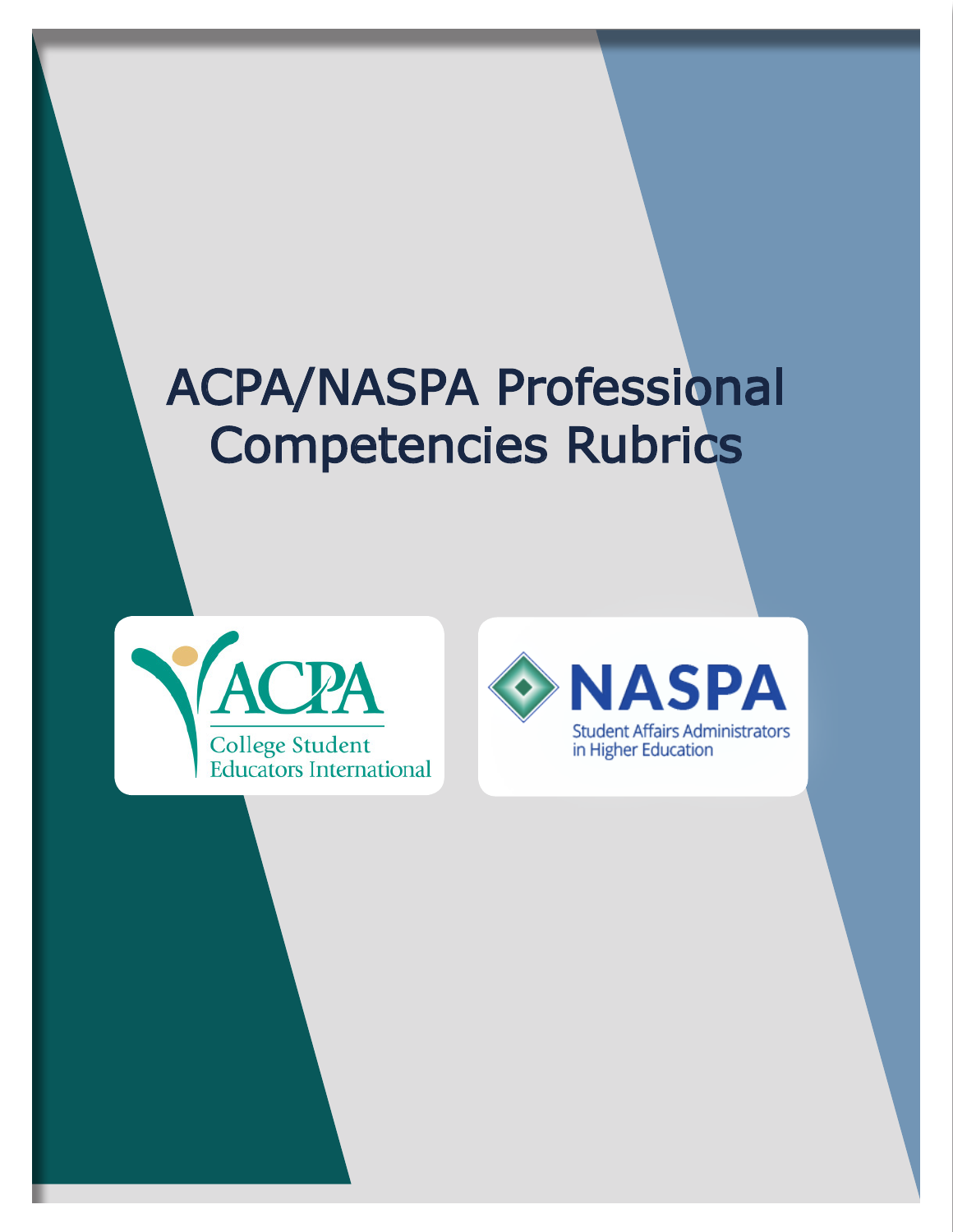## **Professional Competencies Rubrics Task Force**

#### **Co-Chairs:**

**Ellen Meents-DeCaigny, Ph.D. (Co-Chair)** Assistant Vice President for Student Affairs DePaul University

**Jonathan O'Brien, Ed.D. (Co-Chair)** Assistant Professor, Educational Leadership California State University, Long Beach

**Members**

**Coco Du, M.A.** Director of Residential Life Macalester College

**Hayley Haywood, M.A.**

Director, Multicultural and First Generation Student Support Clark University

**Jerrid Freeman, Ph.D.** Vice President for Student Affairs Northeastern State University

**Martha Glass, Ph.D.**

Director of Assessment and Professional **Development** Virginia Tech

#### **Dustin Grabsch, M.A.**

Program Coordinator for Academic Support Initiatives & Assessment Texas A & M University

#### **Jodi Koslow Martin, Ph.D.**

Vice President for Student Engagement North Park University

**Jason Pina, Ph.D.**

Vice President for Student Affairs Ohio University

**Ken Schneck, Ph.D.** Associate Professor, Leadership in Higher **Education** Baldwin Wallace University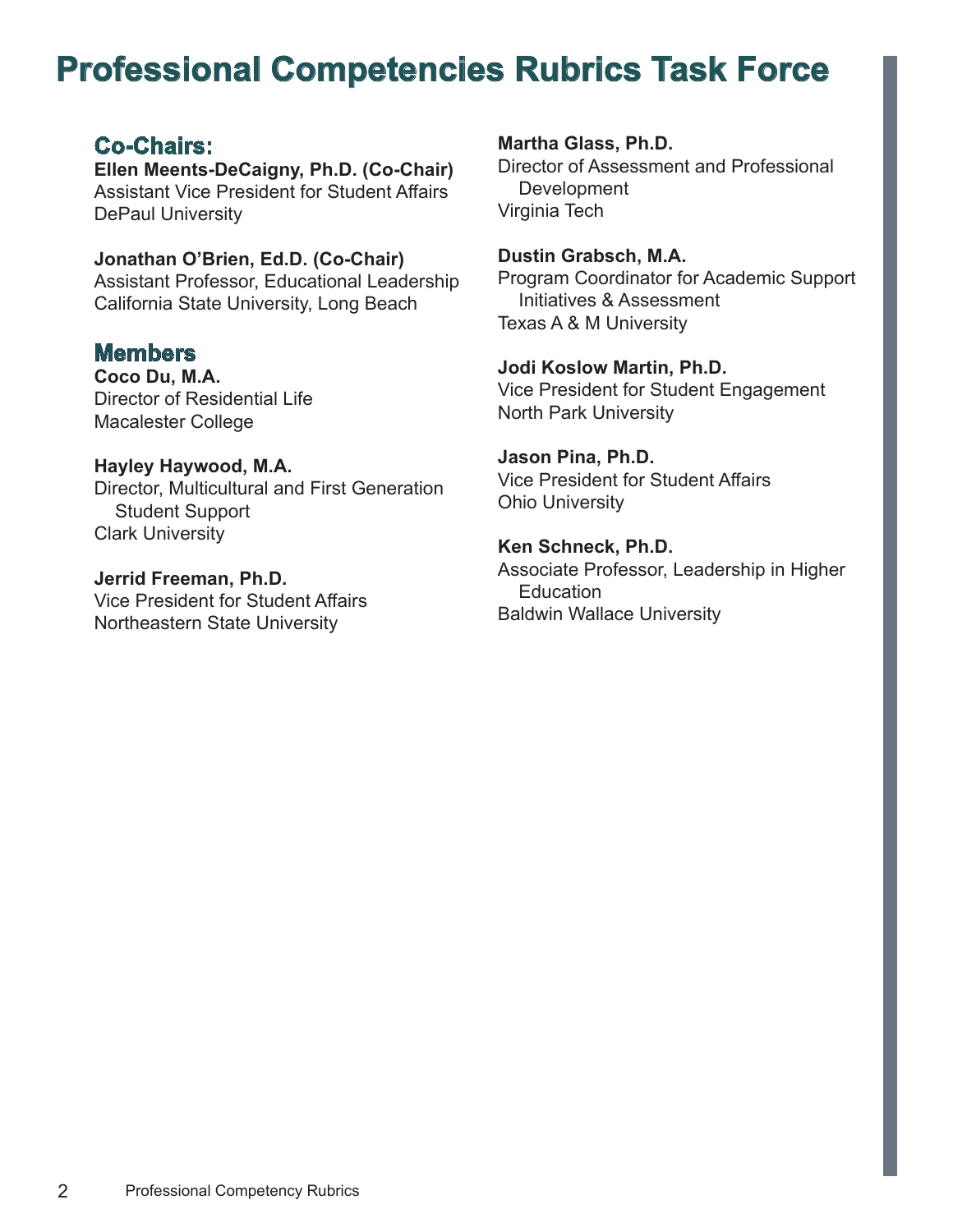## **Table of Contents**

| <b>Competency Rubrics</b> |  |
|---------------------------|--|
|                           |  |
|                           |  |
|                           |  |
|                           |  |
|                           |  |
|                           |  |
|                           |  |
|                           |  |
|                           |  |
|                           |  |
|                           |  |

 $\mathfrak{S}$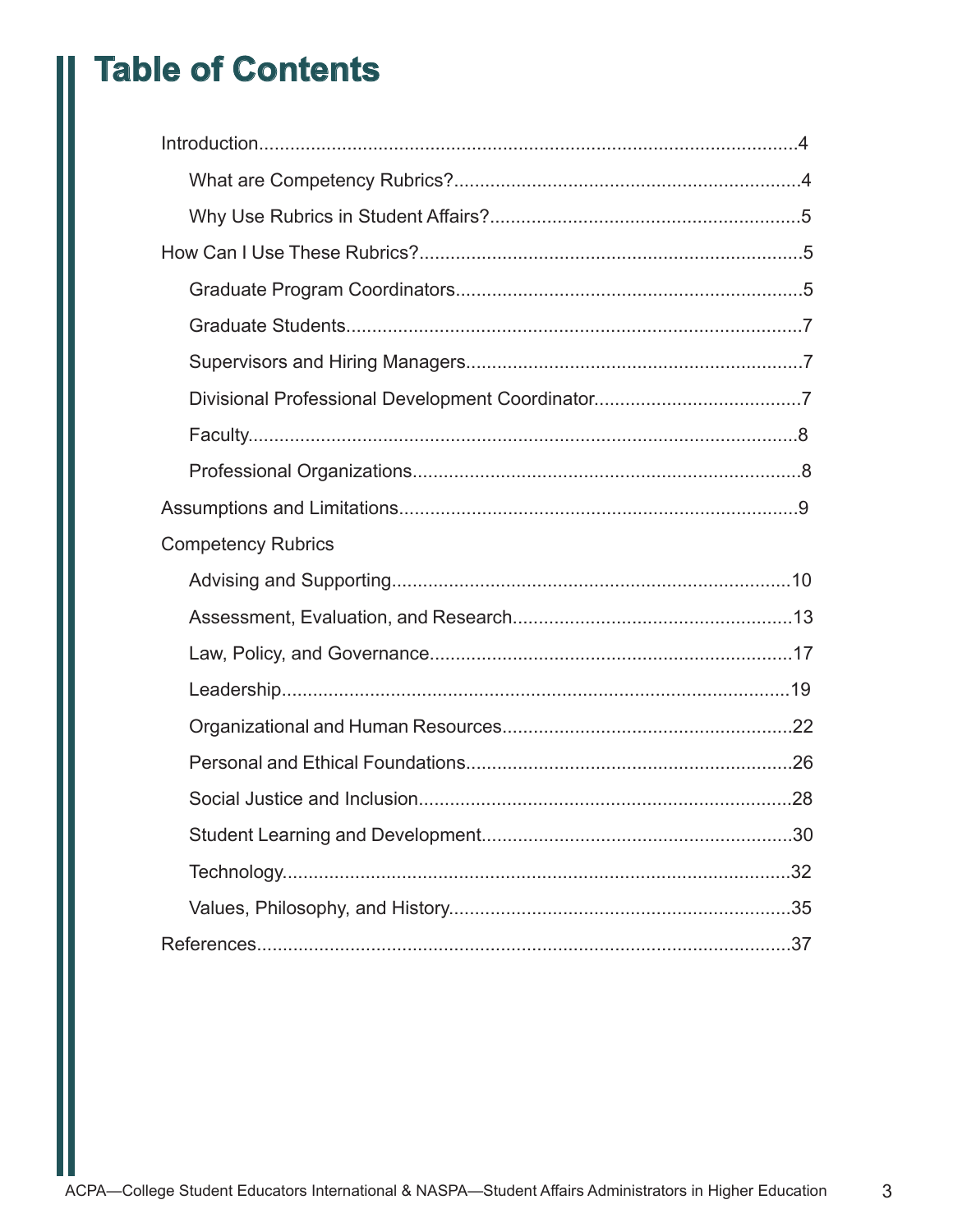## **Introduction**

The competency rubrics and their source document, Professional Competency Areas for Student Affairs Educators (ACPA & NASPA, 2015), reflect decades of scholarship devoted to identifying the knowledge, skills, and dispositions for effective practice. Researchers have studied student affairs competencies from multiple perspectives, including chief student affairs officers and graduate preparation faculty (Burkard et al., 2005; Estanek et al., 2011; Herdlein, 2004; Dickerson et al., 2011; Herdlein, et. al., 2011), new professionals and supervisors (Cuyjet, Longwell-Grice & Molina, 2009), diversity educators (King & Howard-Hamilton, 2003), and the content of job descriptions (Hoffman & Breciani, 2012). Analyzing the findings of these and other studies, Herdlein, Riefler, and Mrowka (2013) concluded that the prominent competency areas were, "multicultural/ diversity issues and student development theory, followed by administrative topics such as law, research and assessment, budget and finance, ethics, campus organization, and structure" (p. 266).

Informed by scholarship and motivated by the larger accountability movement in higher education, professional associations have made significant contributions to the establishment of professional standards. The current version of the professional competencies (ACPA & NASPA, 2015) and these rubrics can be traced to a report from a steering committee convened by ACPA (2007), which proposed eight competencies with outcomes distributed along basic, intermediate, and advanced levels. Two years later, a Joint Task Force on Professional Competencies and Standards was convened and proposed ten competencies (ACPA & NASPA, 2010). Shortly after this publication, a team was formed by ACPA (n.d.) to write rubrics that are the prototype for the current version.

As part of a regular review cycle, a new Joint Task Force on Professional Competencies (ACPA & NASPA, 2015) made a number of changes to the competencies, which are described in that publication. The rubrics in this document reflect the most recent revisions.

### **What are Competency Rubrics?**

This document adapts the Professional Competency Areas for Student Affairs Educators (ACPA & NASPA, 2015) into rubrics. A rubric is a tool that professionals can use to assess their knowledge, skills, and dispositions across foundational, intermediate, and advanced levels of experience. Each rubric presents the definition of a single competency and distributes its outcomes in a table that lists multiple dimensions of the competency in rows and along a developmental scale in three columns.

**Dimensions**. The dimensions of each rubric are derived from the competency description and are listed along the left column. They are aspirational and strengthsbased, encouraging developmental progression in the domains of knowledge, skills, and dispositions for effective practice, as determined by the literature and expert practitioners.

- Knowledge includes the evolving body of student development and learning theories, relevant laws, policies and ethical ideals, as well as management and leadership concepts that guide student affairs practice.
- Skills are actions, best practices, and knowledge-based expertise, such as goal setting, interpersonal communication, use of technology, and assessment.
- Dispositions are relatively stable patterns of behavior that are grounded in an educator's values and motives, such as collaboration, critical thinking, tolerance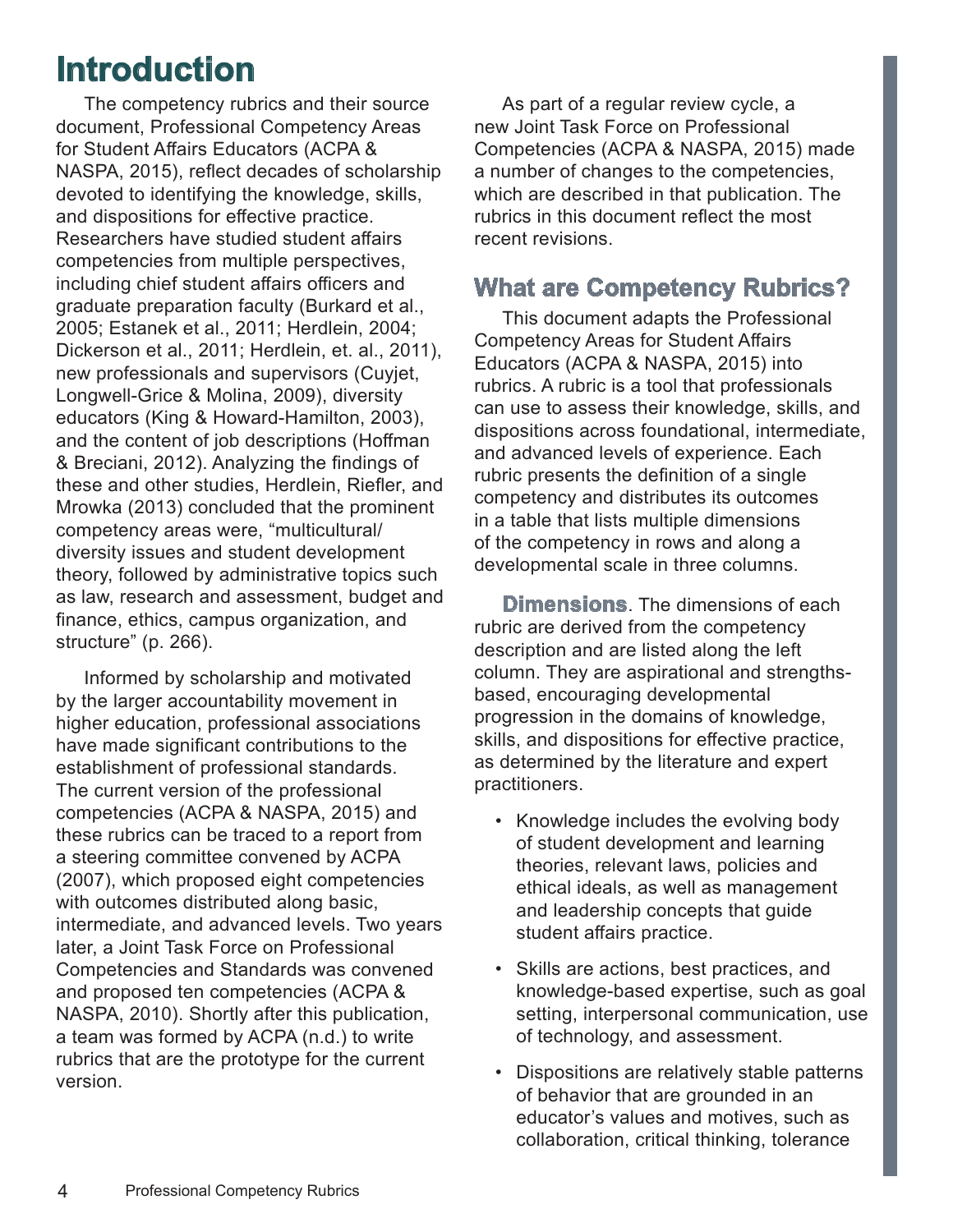for ambiguity, flexibility, and openness to constructive feedback.

**Scale**. The scale has three levels: foundational; intermediate; and advanced. Each level is a column, beginning to the right of the Dimension column. The outcomes within each column describe increasingly complex levels of knowledge and skills in each dimension.

Precisely locating one's position on the scale is difficult since a variety of characteristics influence professional development (e.g., lived experience, position in the organization, formal education, association involvement, etc.). It is reasonable to infer that graduate students and novice professionals are learning to apply individual competencies at the foundational level, while senior-level professionals, who are presumably capable of synthesizing multiple competencies, would occupy advanced levels. Although the rubrics can help to assess the

professional competency of individuals, they are not valid instruments for measuring growth or comparing the performance of others. Users must adapt the rubrics for their own goals and the context of their institution and job function.

### **Why Use Rubrics in Student Affairs?**

Rubrics are a convenient way to convey expectations for performance and structure feedback in a uniform and concise way (Stevens & Levi, 2011). They offer a dependable set of criteria that help student affairs practitioners to identify areas for growth, create a personal development plan, clarify responsibilities and outcomes, and facilitate consensus among colleagues about what constitutes good practice. Educators can use them to create learning outcomes, design curriculum, or evaluate conference programs and session proposals.

## **How Can I Use These Rubrics?**

Mastery of outcomes in each dimension can be tracked in many ways, including observations, pre- and post-tests, formal coursework, or case study analysis. Users can document achievement by creating a scale for individual competency outcomes (e.g., Strongly Agree to Strongly Disagree) or adding additional rows or columns to write in evidence of achievement.

Rubrics can be used in a variety of contexts including professional development, graduate preparation, employment and supervision, and professional associations. Some suggestions are provided below.

#### **Graduate Program Coordinators**

• Include the Rubrics along with the Competencies, as required texts for introductory courses. The Rubrics promote students' reflection and selfassessment by showing them how

proficiency develops over time, across the multiple dimensions that comprise each competency. Early in the first semester, ask students to identify their level of mastery in each competency area. This also helps program coordinators to focus on the areas where students need the most attention. Repeat this assessment in a year, and share the results with faculty advisors to discuss during an annual progress meeting.

• Offer a workshop for field-based experience supervisors. Not all supervisors for field-based experiences have knowledge of the Rubrics (or the Competencies) so it might be helpful to host a session explaining the Rubrics to supervisors and how they might be incorporated into assignments of tasks and performance evaluations.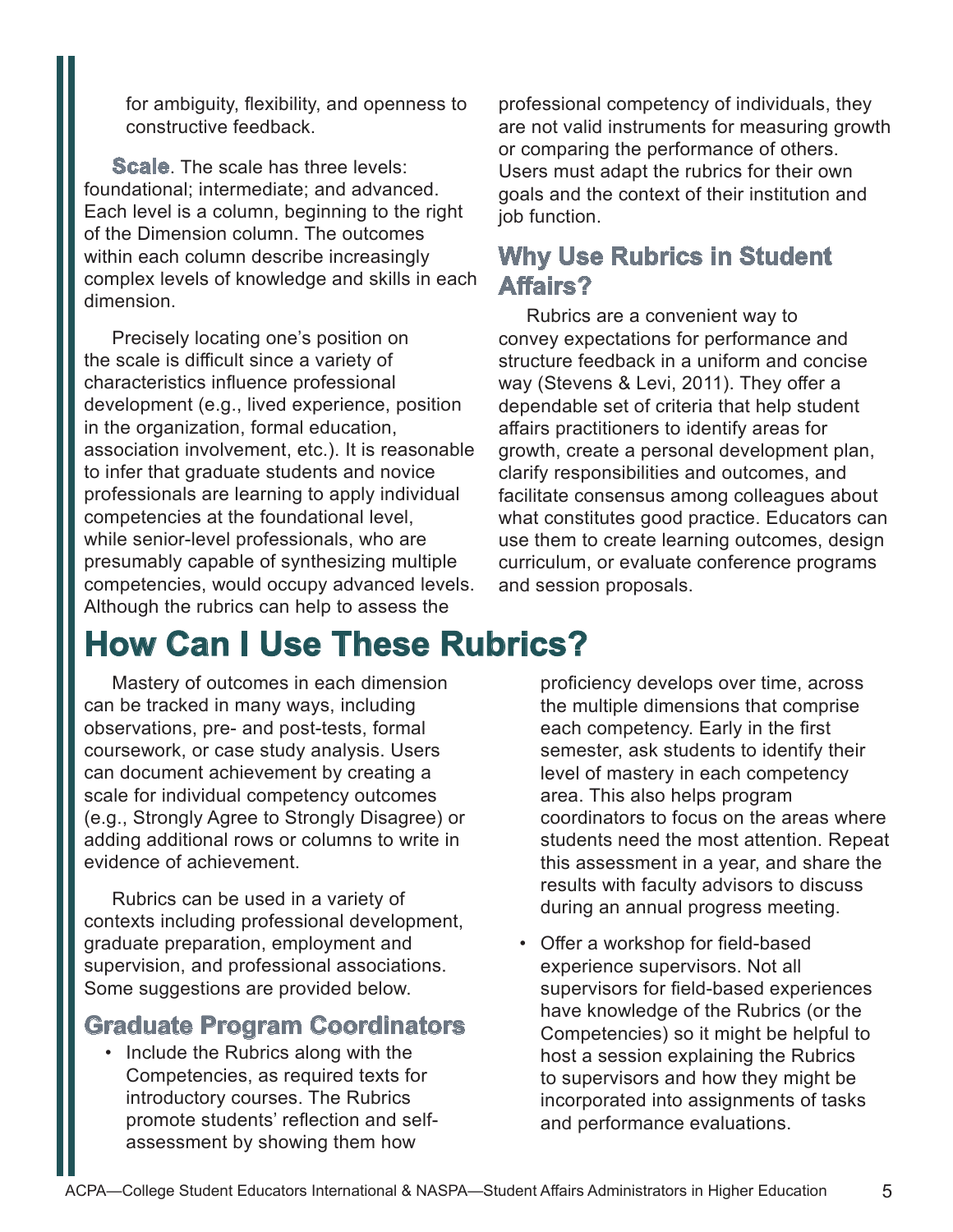- Create and evaluate learning outcomes for field-based experiences using the Rubrics. The Rubrics are a consistent standard that helps students to articulate academic learning outcomes that are also tied to practical expectations of employers and the profession. Ask students to work with their internship supervisors to review the Rubrics and select three to five competencies that are relevant to their job responsibilities. Within each competency, the dimensions and their definitions offer concise statements of the knowledge, skills, and dispositions that form the basis of learning outcomes. The levels of mastery identify the student's existing level of proficiency and describe what is expected as mastery increases.
- Incorporate the Rubrics into mock interview days and cover letter/resume writing workshops. Employers are increasingly starting to ask students in job interviews to describe their skills and abilities in terms of the Competencies. As students prepare for graduation and employment, they can use the descriptions of each dimension in the rubrics as a guide for cover letters, resumes, and interview preparation. Have mock interviewers ask candidates questions specifically based on the knowledge, skills, and dispositions outlined in the Rubrics. For example:
	- How would you build an inclusive network of campus stakeholders dedicated to facilitating change?
	- Give us an example when you incorporated social media or digital communication in the design of a student learning experience.
	- Talk about a program you have either led or attended that addressed power, privilege & difference.
- Tie the Competencies/Rubrics into students' conference experiences. Before students attend conferences, discuss with them how the conference will help them to develop their mastery of the Competencies. Students can use the Rubrics as a framework when navigating a (sometimes overwhelming) conference schedule and it can make their participation much more intentional. When they return, have students articulate (either in discussion or written reflection) which sessions they attended and how it influenced the development of their knowledge, skills, and dispositions.
- Use the Rubrics in curriculum development and program assessment by evaluating the curriculum according to the knowledge, skills, and dispositions expected of practitioners in the field. While it is not possible for every single dimension to be incorporated into the curriculum, the Rubrics provide specific examples of learning goals and outcomes that can be used to evaluate and revise syllabi and for designing course assignments that lead to the mastery of competency across the curriculum. In collaboration with other program faculty, use the Rubrics at a meeting devoted to curriculum review or use them as an external standard to prepare for an accreditation report or visit.
- Distribute the Competencies/Rubrics during Prospective Student Interview Days. It is never too early to let students know that the Competencies exist and that they are a foundational element of your program and the field at large. Provide prospective students with a hand-out during a brief discussion. With more time, use the Rubrics to demonstrate the process of intentional student development, and allow some time to place themselves in the Competencies before they begin their graduate student careers.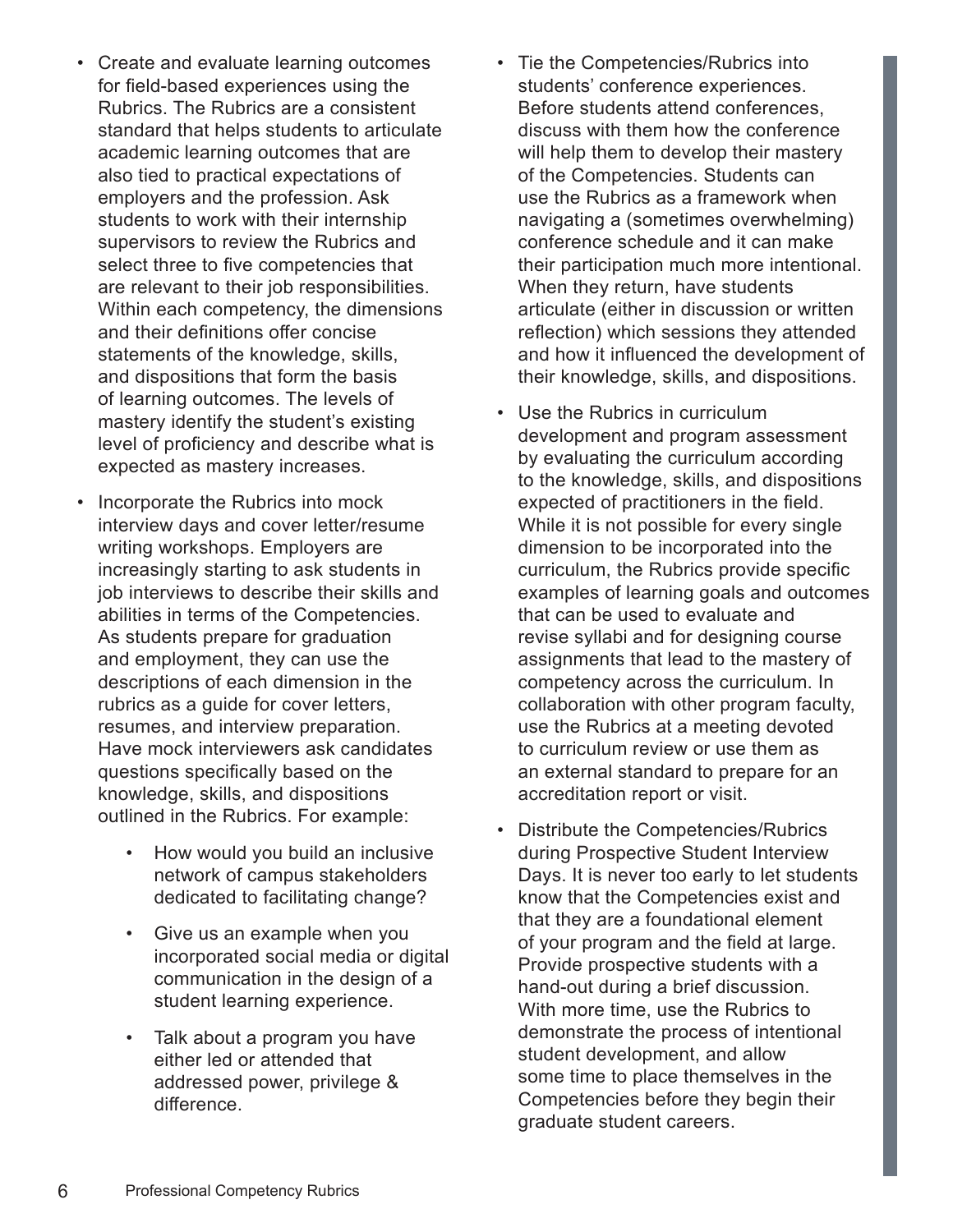### **Graduate Students**

- Structure programs and services of Graduate Student Organizations around the Competencies/Rubrics. Some examples include (1) creating intentional programming around the ten competency areas, (2) establishing officer positions that are directly connected with advancing a particular competency area, (3) guiding reflection and dialogue at networking events; and, (4) conducting needs assessment (and subsequent interventions/actions) to address any gaps in programming or organizational structure.
- Increase intentionality of internships/ practicums. Much of the search for practicum and internship experiences tends to focus on functional area experience. Using the Competencies/ Rubrics would provide graduate students a different lens to approach new campus opportunities (practicums, volunteer work, etc.) to further develop a candidate's experience and knowledge.
- Use the Rubrics/Competencies in praxis. Praxis is described as the constancy of action and reflection to improve or develop an individual, group, or system. Individual professionals can use Rubrics to develop plans and track professional growth from foundational through advanced levels of performance. The Rubrics can be a framework for guided personal reflection. For instance, one might self-score on a Rubric dimension and revisit the Rubric after intentional self-work is conducted to improve a dimension.

### **Supervisors and Hiring Managers**

• Use the Rubrics/Competencies to identify desired knowledge, skills, and dispositions for position descriptions. The Competencies can provide guidance when developing new job descriptions or reviewing current position descriptions. Defining competencies clearly creates consistency across position descriptions and conveys desired knowledge, skills, and dispositions in recruitment and marketing materials.

- Use the Rubrics during annual performance planning and review. Rubrics can be used to identify desired areas of growth related to the competencies and to set professional development goals. During the performance review process, learning outcomes related to competencies can be used to set targets for growth in knowledge, skill or disposition areas. Rubrics can also be used in mentoring and coaching relationships to help establish performance expectations through dialogue.
- Use the Rubrics to create a selfassessment tool for staff members to assess their own level of competence. Rubrics can be used to develop a tool for individuals to self-assess their level of knowledge and skill related to each competency. Results can be used to inform individual professional development or departmental team development, allowing for focus on strengths and areas of growth among team members. Results could also be used to determine divisional professional development initiatives.

### **Divisional Professional Development Coordinator**

• Use the Rubrics to identify professional development needs of the division according to a short- or long-term plan, such as a theme or series for one or more years. Based on the topics, determine if institutional expertise is available or outside expertise is needed related to a particular competency.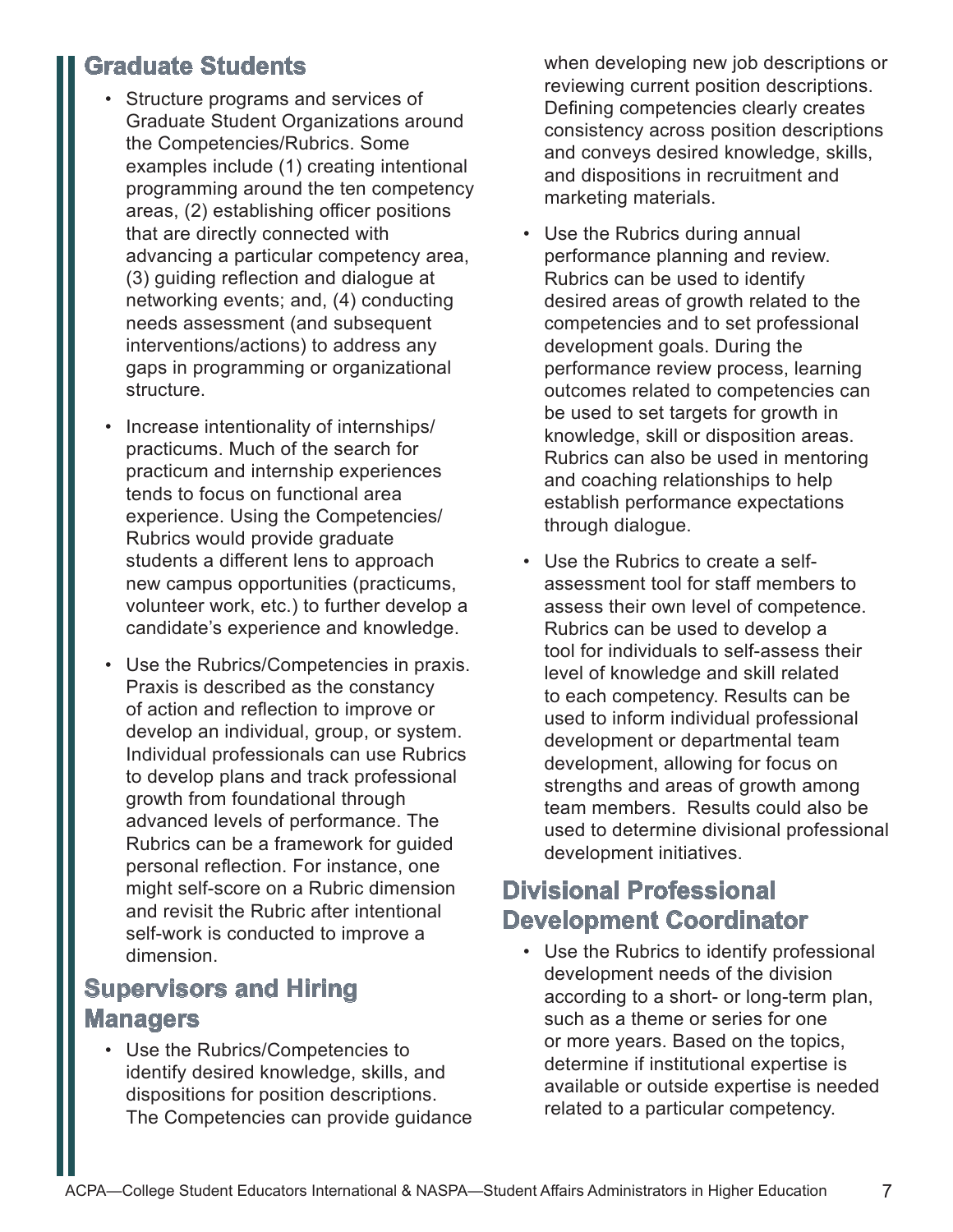- Use the Rubrics to develop curriculum or training related to a specific competency. The Rubrics can provide a framework for developing education outcomes for professional development and training for specific competencies. For example, someone coordinating an assessment training may use the rubrics to scaffold the training, by identifying topics to cover for participants at a foundational level. Participants could progress through a series of trainings toward an intermediate or advanced level.
- New or established divisional work teams can use Rubrics to evaluate their collective strengths and the competency areas in which they need to grow. Members of the team can individually respond to the Rubrics as a selfassessment to identify their own level of competency and then share with other team members to identify team strengths and areas for improvement. The process can also give the team leader valuable information.
- Use the Rubrics to provide a curriculum for on-boarding new employees. Various functional areas can use the Rubrics to on-board new employees in competencies related to that specific functional area. For example, a career services department may use the advising and supporting rubric to identify topics for on-boarding new advisors.

#### **Faculty**

• Use the Rubrics in curriculum development according to the knowledge, skills, and dispositions expected of practitioners in the field. While it is not possible for every single dimension to be incorporated into the curriculum, the Rubrics provide specific examples of learning goals and outcomes to evaluate and revise syllabi and for designing course assignments that lead to the mastery of competency across the curriculum.

- In collaboration with other program faculty, use Rubrics at a meeting devoted to curriculum review or use them as an external standard to prepare for program review or an accreditation report or visit.
- Specifically reference the Rubrics/ Competencies in all syllabi. With the Rubrics embedded in the course design, it is critical that students see these words on the syllabus so that they can make the connection between the course objectives and supporting their development to advance their skills within the Rubrics.
- Integrate the Rubrics/Competencies into culminating experiences. Whether you assign a thesis, capstone, portfolio or other culminating project, recommend that students use the Rubrics to reflect on their knowledge development.
- Rubrics could be used to guide promotion processes or the allocation of bonuses.

### **Professional Organziations**

- Tie in conference themes to the Rubrics/Competencies in order to inspire attendees and focus them on the work of the profession. Conference session submissions should request that presenters link their content to a competency and to identify how their session supports participants' development. The web-based submission process should also be linked directly to the Rubrics.
- Develop an an on-line system for selfassessment. Professional organizations might consider developing an on-line system for self-assessment using Rubrics tied to the professional Competencies. For example, ACUHO-I has a webbased system for supervisors and staff to document performance assessments and a professional development planning tool. ACUHO-I charges for this service.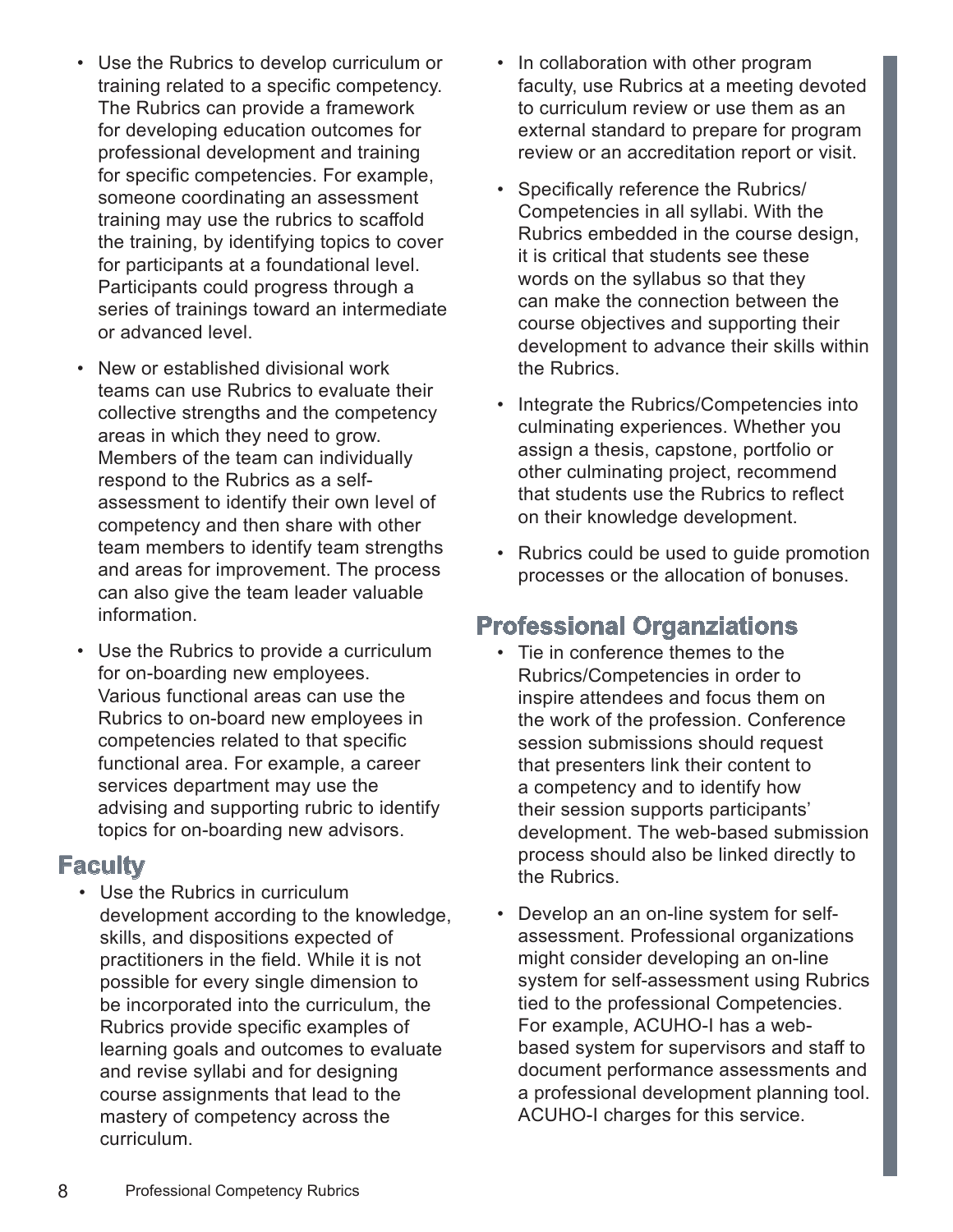- Align board reports with the Rubrics/ Competencies. Beyond asking committees and work groups to report on their activity, specifically ask contributors to report on how their activity is rooted in the Rubrics. This will reveal strengths and challenges in supporting the professional development and where more resources or attention are needed.
- Incorporate the Competencies/Rubrics into recruitment programs targeted at undergraduates who are interested in

student affairs (e.g. - NASPA's NUFP). The Rubrics can be used to determine mentorship pairings and to track participants' development.

• Integrate the Rubrics/Competencies across all programs. Professional associations can connect their professional development opportunities, publishing opportunities, awards criteria, and all other initiatives back to dimensions within a Rubric.

## **Assumptions and Limitations**

The revised student affairs competency areas (ACPA & NASPA, 2015) were created from the perspective of U.S. colleges and universities. We agree with the recommendation in the 2015 Professional Competency Areas for Student Affairs Educators that, "future reviews and revisions of the competency areas be conducted in a manner that does not norm the work of student affairs in the U.S., but considers student affairs work from an international perspective" (p. 6).

Competencies and their dimensions are manifest in different ways depending on the individual, job function, and institutional context. While Task Force members were mindful about including marginalized voices and perspectives, each individual, institution, and program using these rubrics must adapt them to their particular needs. As our profession evolves, the rubrics must be revised to incorporate changes and ensure they are inclusive and accessible.

These are model rubrics, part of a larger process of reflection and dialogue with others about competency development. The process of using rubrics is hands-on and frequently messy. Without care, users may favor technical aspects and miss deeper, more meaningful expressions of professional competency. Deficiencies may be overly emphasized if not considered in the context

of a professional's position and experience in the profession. Rubrics are no substitute for conversation and nuanced feedback.

The original outcomes published in the source document (ACPA & NASPA, 2015) did not always develop across all levels of mastery. For example, a foundational outcome might "disappear," failing to continue across subsequent levels of mastery. Conversely, some outcomes "appeared" in the intermediate or advanced levels without an origin in the foundational level. Task Force members agreed that creating new outcomes to fill these gaps was beyond the scope of our project; thus, we acknowledge this limitation and recommend the next round of competency area review further address this limitation.

Although we wanted to be as specific and detailed as possible we were limited by space. Task Force members edited the original outcomes with this in mind. In rare instances, we adjusted the original level of mastery for outcomes based on discussion among Task Force members and feedback we received during the open review period in August 2016.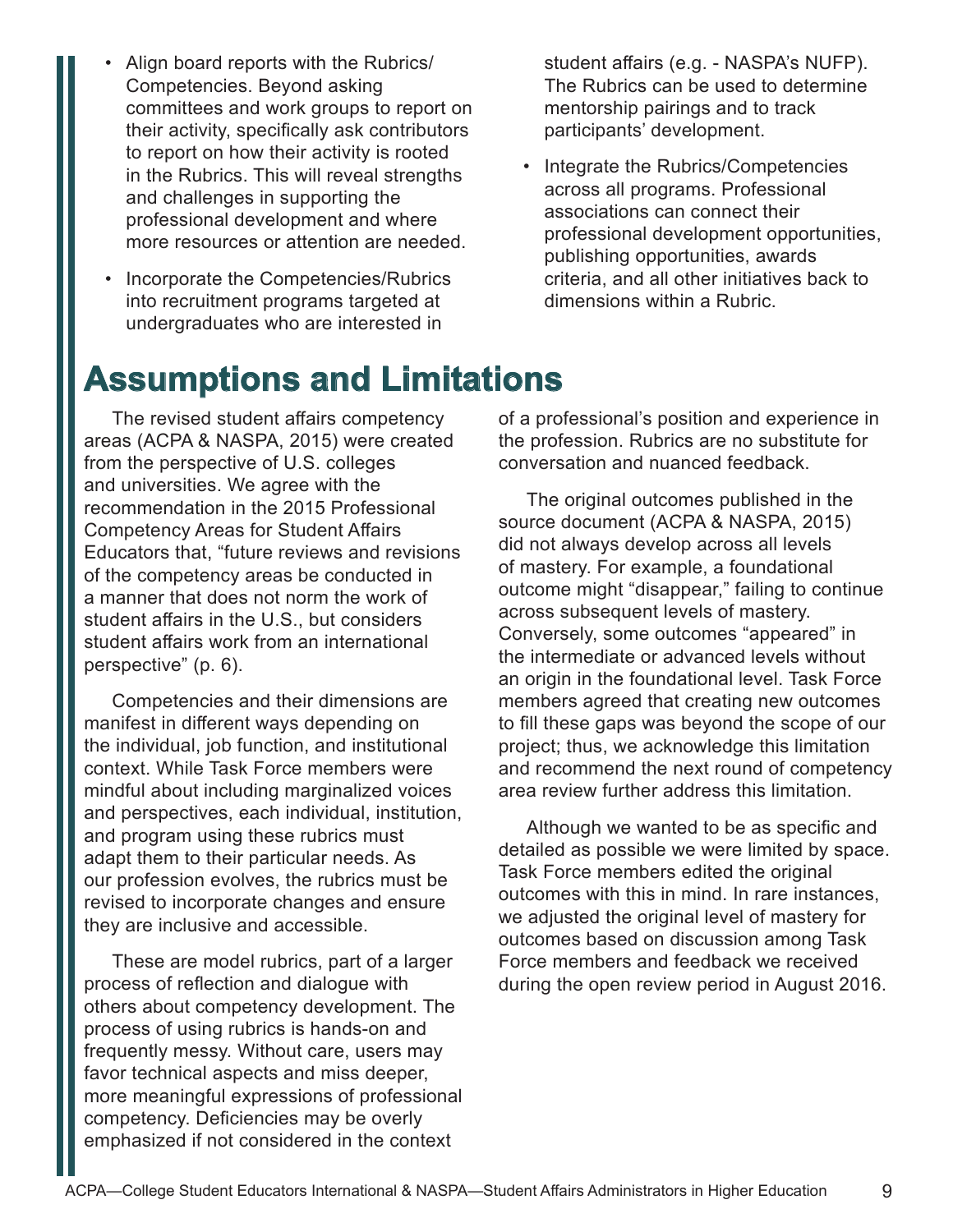## **page 1 of 3**

Addresses the knowledge, skills, and dispositions related to providing advising and support to individuals and groups through direction, feedback, critique, referral, and guidance. Through developing advising and supporting strategies that take into

account self-knowledge and the needs of others, we play critical roles in advancing the holistic wellness of ourselves, our students, and our colleagues (ACPA & NASPA, 2015).

**Advising and Supporting**

|                                                                                                                                                                                                                                                                                                                                                                  | <b>Foundational</b>                                                                                                                                                                                                                                                                                                                                                                                                                                                                                                          | <b>Intermediate</b>                                                                                                                                                                                                                                             | <b>Advanced</b> |
|------------------------------------------------------------------------------------------------------------------------------------------------------------------------------------------------------------------------------------------------------------------------------------------------------------------------------------------------------------------|------------------------------------------------------------------------------------------------------------------------------------------------------------------------------------------------------------------------------------------------------------------------------------------------------------------------------------------------------------------------------------------------------------------------------------------------------------------------------------------------------------------------------|-----------------------------------------------------------------------------------------------------------------------------------------------------------------------------------------------------------------------------------------------------------------|-----------------|
| <b>Interpersonal Skills</b><br>Know theory and techniques for<br>advising and supporting others from<br>various cultures and identities. Ability<br>to help others set goals and achieve<br>them; to evaluate what students need<br>to succeed. Dispositions to support<br>others, foster trust, and respect the<br>identities, views, and choices of<br>others. | Foster trust through culturally<br>inclusive listening skills<br>(e.g., establishing rapport,<br>paraphrasing, perception<br>checking, summarizing,<br>questioning, encouraging,<br>avoid interrupting, clarifying).<br>Monitor one's use of<br>nonverbal communication to<br>support people from varying<br>backgrounds in different<br>situations.<br>Recognize the strengths<br>and limitations of one's own<br>worldview on communication<br>with others.<br>Facilitate individual decision-<br>making and goal-setting. | Assess the developmental<br>needs of students.<br>Strategically and<br>simultaneously pursue<br>multiple objectives in<br>conversations with students.<br>Demonstrate culturally-<br>inclusive advising, supporting,<br>coaching, and counseling<br>strategies. |                 |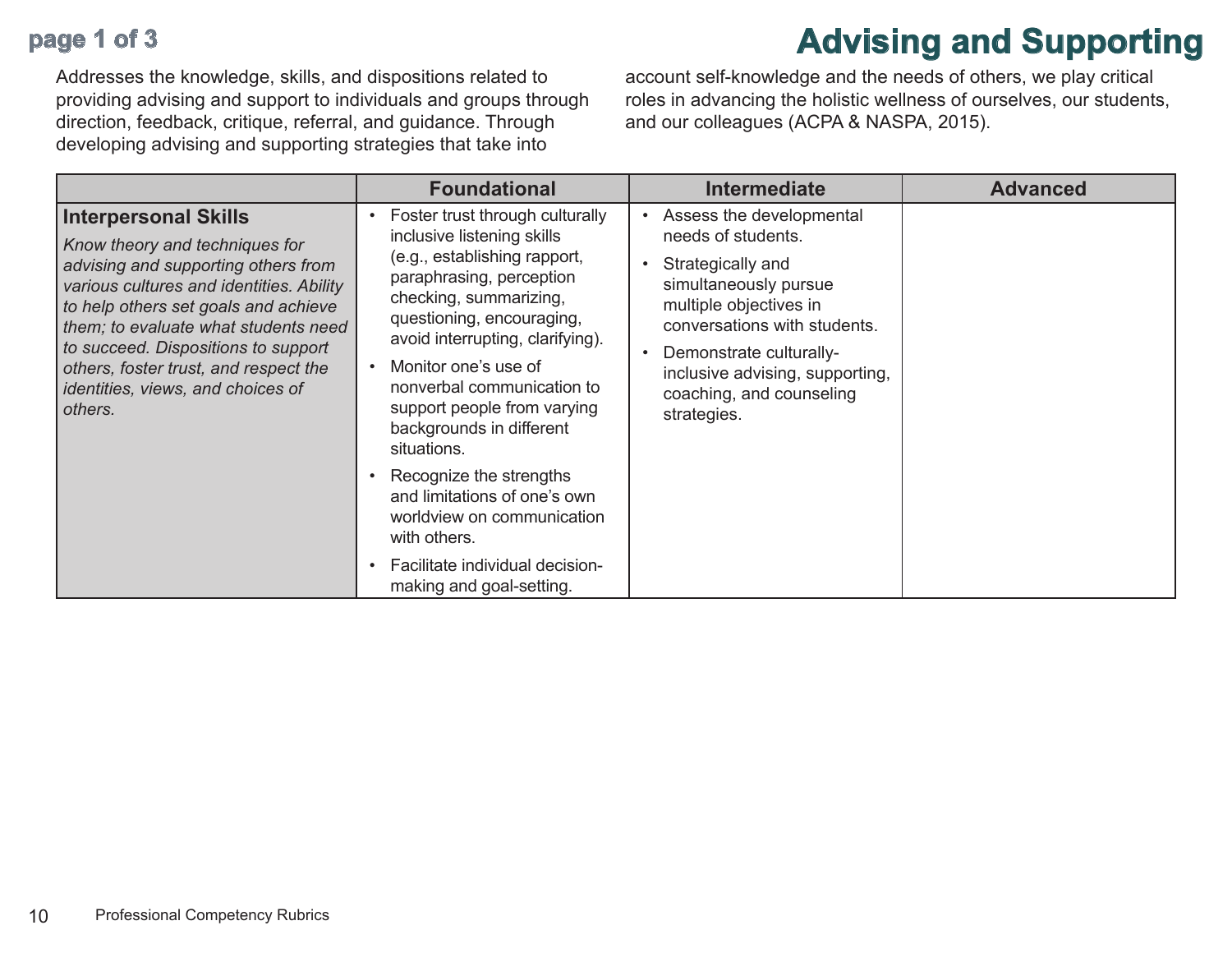## Advising and Supporting **page 2 of 3**

|                                                                                                                                                                                                                                                                                                                                    | <b>Foundational</b>                                                                                                                                                                                                                                                                                                                                                                                                                                                                                                                                                                                                                   | <b>Intermediate</b>                                                                                                                                                                                                                                                                                                                                                                                                                                                                                                                                                      | <b>Advanced</b>                                                                                                                                                                                                                            |
|------------------------------------------------------------------------------------------------------------------------------------------------------------------------------------------------------------------------------------------------------------------------------------------------------------------------------------|---------------------------------------------------------------------------------------------------------------------------------------------------------------------------------------------------------------------------------------------------------------------------------------------------------------------------------------------------------------------------------------------------------------------------------------------------------------------------------------------------------------------------------------------------------------------------------------------------------------------------------------|--------------------------------------------------------------------------------------------------------------------------------------------------------------------------------------------------------------------------------------------------------------------------------------------------------------------------------------------------------------------------------------------------------------------------------------------------------------------------------------------------------------------------------------------------------------------------|--------------------------------------------------------------------------------------------------------------------------------------------------------------------------------------------------------------------------------------------|
| <b>Professional Development</b><br>Know current laws, policies, and<br>techniques for advising and helping.<br>Ability to use technology to increase<br>knowledge and skills; to advise and<br>inform others. Dispositions to keep<br>knowledge and skills current; to use<br>creative thinking to facilitate others'<br>learning. | Know and follow applicable<br>$\bullet$<br>laws, policies, and professional<br>ethical guidelines relevant<br>to advising and supporting<br>students.<br>Maintain confidentiality<br>within legal and licensing<br>requirements, recognizing<br>when safety outweighs<br>confidentiality.<br>Seek opportunities to increase<br>$\bullet$<br>one's knowledge and helping<br>skills for students with specific<br>concerns and interface with<br>specific populations.<br>Utilize virtual resources<br>and technology to meet the<br>advising and supporting needs<br>of students.<br>Challenge and support<br>students and colleagues. | Utilize communication and<br>$\bullet$<br>learning technology to address<br>students' holistic wellness<br>issues.<br>Develop and distribute<br>accurate and helpful mental<br>health information for<br>students, faculty, and staff.<br>Provide training for staff to<br>increase advising and helping<br>skills.<br>Develop opportunities for<br>student involvement in<br>mental health promotion and<br>de-stigmatization of mental<br>illness.<br>Develop virtual programs and<br>initiatives to meet the needs of<br>students with limited access to<br>services. | Engage in research and<br>$\bullet$<br>publication of holistic student<br>wellness issues.<br>Assess responses to advising<br>and supporting interventions,<br>including traditional campus-<br>based as well as virtual<br>interventions. |
| <b>Group Dynamics</b><br>Know theory and techniques for<br>advising and supporting groups.<br>Ability to help groups set and achieve<br>goals and reflect on them; to address<br>implicit conflicts and other obstacles<br>to success. Dispositions to support<br>groups and respect their views and<br>choices.                   | Establish rapport with students,<br>$\bullet$<br>groups, colleagues, and others<br>that acknowledges differences<br>in lived experiences.<br>Facilitate reflection to make<br>meaning from experiences<br>with students, groups, and<br>colleagues.                                                                                                                                                                                                                                                                                                                                                                                   | Assess the organizational<br>$\bullet$<br>needs of student groups.<br>Recognize and analyze<br>unspoken dynamics in a group<br>setting.<br>Facilitate or coach group<br>decision-making, goal-setting,<br>and process.                                                                                                                                                                                                                                                                                                                                                   |                                                                                                                                                                                                                                            |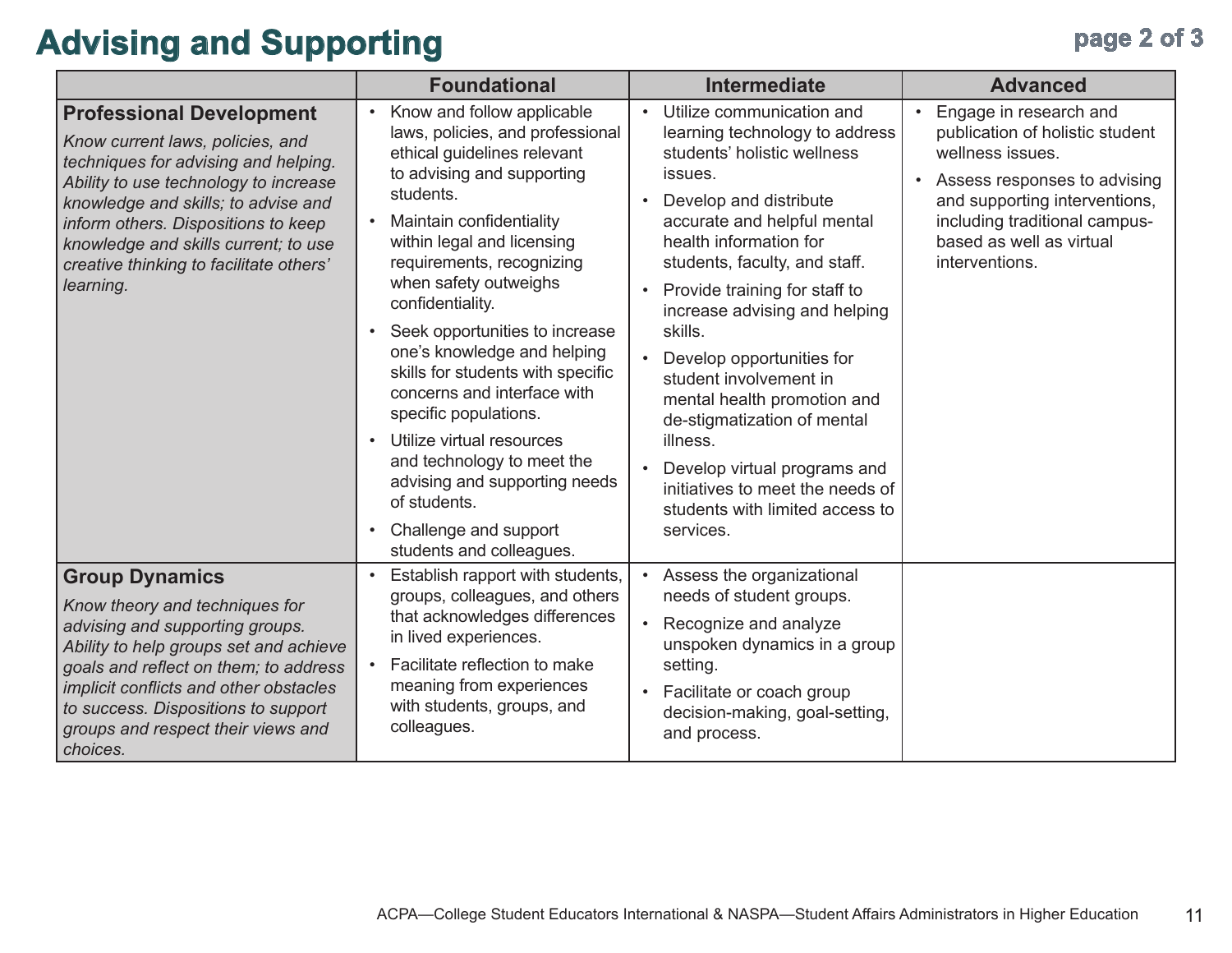# page 3 of 3 **Advising and Supporting**

|                                                                                                                                                                                                                                                                                                                                              | <b>Foundational</b>                                                                                                                                     | <b>Intermediate</b>                                                                                                                                                                                                                                                                                                                                                                                                                               | <b>Advanced</b>                                                                                                                                                                                                                                                                                                                                       |
|----------------------------------------------------------------------------------------------------------------------------------------------------------------------------------------------------------------------------------------------------------------------------------------------------------------------------------------------|---------------------------------------------------------------------------------------------------------------------------------------------------------|---------------------------------------------------------------------------------------------------------------------------------------------------------------------------------------------------------------------------------------------------------------------------------------------------------------------------------------------------------------------------------------------------------------------------------------------------|-------------------------------------------------------------------------------------------------------------------------------------------------------------------------------------------------------------------------------------------------------------------------------------------------------------------------------------------------------|
| <b>Partnering with Others</b><br>Know how to connect with local<br>and external resources; to design<br>and promote programs. Ability to<br>identify, assess, and promote referral<br>services; mentor others; create<br>interventions in response to student<br>needs. Disposition to promote the<br>growth and health of others.           | Know and use referral sources<br>and exhibit referral skills in<br>seeking expert assistance.                                                           | Consult with mental health<br>professionals as appropriate.<br>Mentor students and staff.<br>$\bullet$<br>Develop and implement<br>$\bullet$<br>successful prevention and<br>outreach programs on<br>campus, including effective<br>mental health publicity and<br>marketing.                                                                                                                                                                     | Collaborate with campus<br>$\bullet$<br>departments and<br>organizations, community<br>agencies and other institutions<br>to address students' wellness<br>in a comprehensive,<br>collaborative way.<br>Develop liaisons with<br>community providers to<br>ensure seamless and<br>coordinated holistic care.                                          |
| <b>Conflict and Crisis Situations</b><br>Know crisis intervention plans;<br>various approaches to problem<br>solving and mediation. Ability to<br>advocate for others; to discern when<br>conflicts are escalating. Dispositions<br>to think creatively and critically; to<br>respond with urgency in crisis; to care<br>for people in need. | Facilitate problem-solving.<br>$\bullet$<br>Identify when and with whom<br>to implement appropriate crisis<br>management and intervention<br>responses. | Manage interpersonal<br>conflict between and among<br>individuals and groups.<br>Mediate differences between<br>and among individuals or<br>groups.<br>Initiate and exercise<br>$\bullet$<br>appropriate institutional crisis<br>intervention responses and<br>processes.<br>Provide advocacy services to<br>$\bullet$<br>survivors of violence.<br>Identify patterns of behavior<br>that may signal mental health<br>or other wellness concerns. | Coordinate and lead response<br>processes as they relate to<br>crisis interventions.<br>Provide effective post-<br>$\bullet$<br>traumatic response to events/<br>situations, collaborating with<br>other appropriate campus<br>departments.<br>Provide mental health<br>consultation to faculty, staff,<br>and campus behavioral<br>assessment teams. |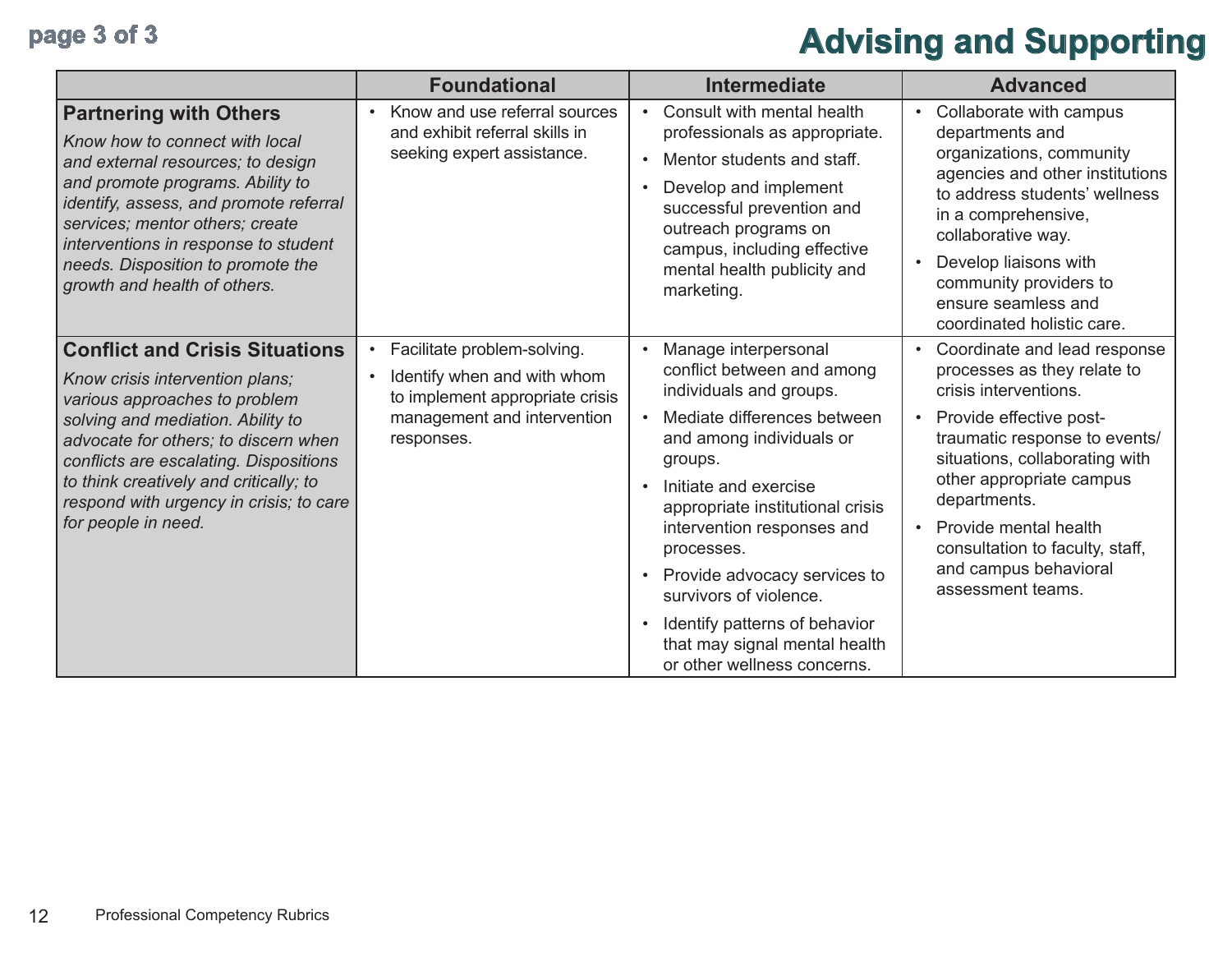## **Assessment, Evaluation, and Research**

The Assessment, Evaluation, and Research competency area focuses on the ability to design, conduct, critique, and use various AER methodologies and the results obtained from them, to utilize

AER processes and their results to inform practice, and to shape the political and ethical climate surrounding AER processes and uses in higher education (ACPA & NASPA, 2015).

|                                                                                                                                                                                                                                                                                                                                                                                                                                   | <b>Foundational</b>                                                                                                                                                                                                                                                                                                                                                          | <b>Intermediate</b>                                                                                                                                                                                                                                                                                                                                                                                                                                   | <b>Advanced</b>                                                                                                                                                                                                                                                                                                                                                                                                                                            |
|-----------------------------------------------------------------------------------------------------------------------------------------------------------------------------------------------------------------------------------------------------------------------------------------------------------------------------------------------------------------------------------------------------------------------------------|------------------------------------------------------------------------------------------------------------------------------------------------------------------------------------------------------------------------------------------------------------------------------------------------------------------------------------------------------------------------------|-------------------------------------------------------------------------------------------------------------------------------------------------------------------------------------------------------------------------------------------------------------------------------------------------------------------------------------------------------------------------------------------------------------------------------------------------------|------------------------------------------------------------------------------------------------------------------------------------------------------------------------------------------------------------------------------------------------------------------------------------------------------------------------------------------------------------------------------------------------------------------------------------------------------------|
| <b>Terms and Concepts</b><br>Know and be able to describe terms,<br>concepts, and strategies, associated<br>with assessment, program review,<br>evaluation, planning and research.<br>Disposition to view AER as an<br>essential element for improvement<br>at the unit, division, institutional, and<br>professional levels.                                                                                                     | Be able to differentiate<br>between assessment,<br>program review, evaluation,<br>planning, and research.                                                                                                                                                                                                                                                                    | Use AER terminology<br>$\bullet$<br>consistently when participating<br>with colleagues in<br>assessment, program review,<br>evaluation, planning, and<br>research.                                                                                                                                                                                                                                                                                    | Lead and teach others<br>assessment, program review,<br>evaluation, planning, and<br>research.                                                                                                                                                                                                                                                                                                                                                             |
| <b>Values/Ethics/Politics</b><br>Know the value of assessment and<br>the ethical principles associated<br>with data collection, management,<br>analysis, and reporting. Ability to<br>use results towards continuous<br>improvement; to follow institutional<br>policies and procedures. Dispositions<br>to navigate institutional politics<br>effectively; to adhere to standards;<br>and to sustain a culture of<br>assessment. | Explain institutional and<br>divisional AER procedures and<br>policies with regard to ethical<br>assessment, evaluation and<br>other research activities.<br>Identify political and<br>educational sensitivity of raw<br>and partially processed data<br>and AER results.<br>Handle data with appropriate<br>confidentiality and deference<br>to organizational hierarchies. | Contribute actively to the<br>$\bullet$<br>development of a culture of<br>evidence at the department<br>level by providing AER<br>training, advocating for<br>funding, and incorporating<br>AER in practice.<br>Manage and/or adhere to the<br>implementation of institutional<br>and professional standards for<br>ethical AER activities.<br>Use culturally relevant<br>and appropriate terms and<br>methods to conduct and report<br>AER findings. | Create a culture of evidence in<br>$\bullet$<br>which AER is central to practice<br>and that training happens<br>across the organization.<br>Ensure institutional, divisional,<br>$\bullet$<br>or unit compliance with<br>professional ethical standards<br>concerning AER activities.<br>Anticipate and respond to<br>challenges related to individual<br>and institutional politics,<br>competing constituencies and<br>interests, and divergent values. |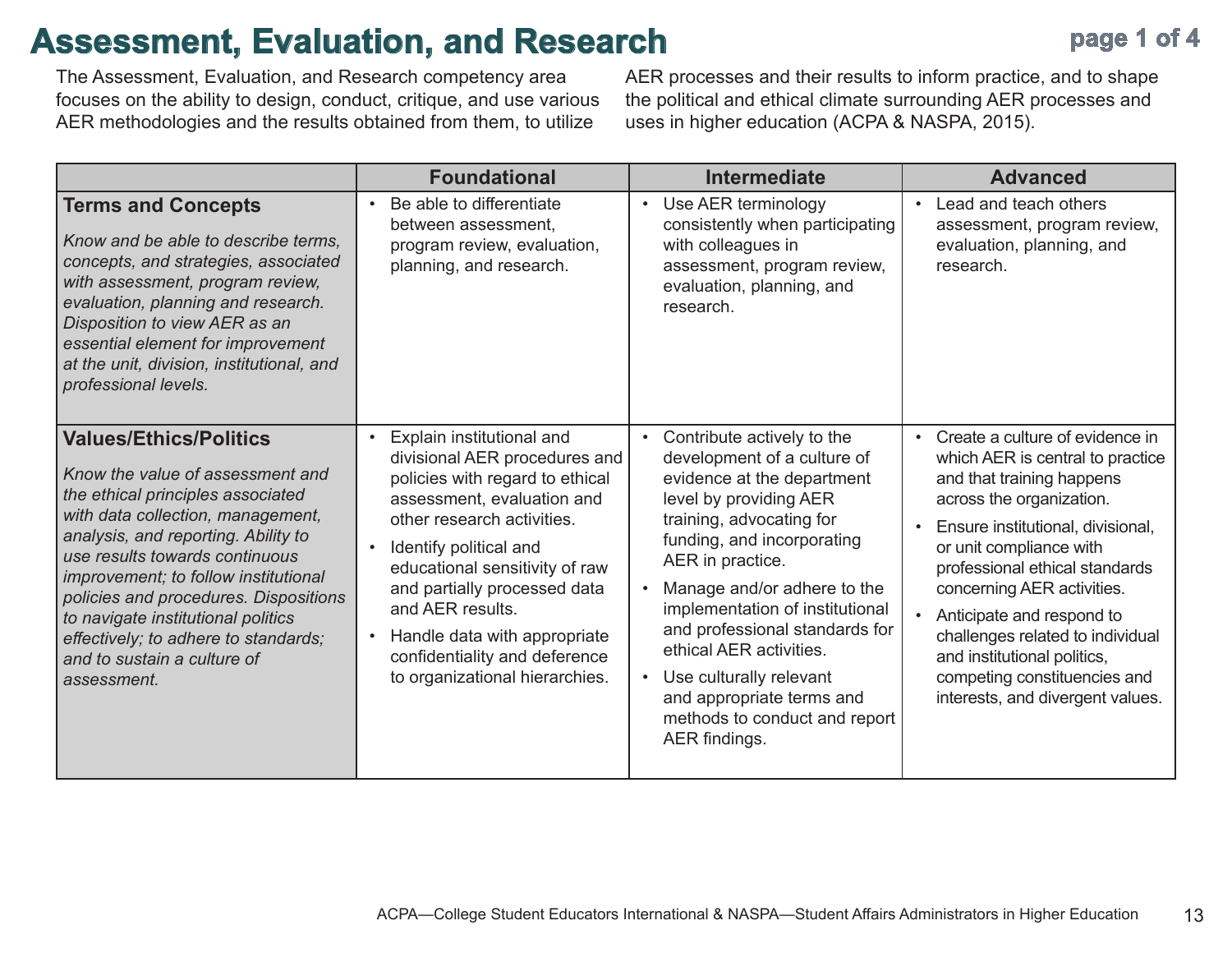## **page 2 of 4 Assessment, Evaluation, and Research**

|                                                                                                                                                                                                                                                                                                                                                                                                                                                           | <b>Foundational</b>                                                                                                                                                                                                                                                                                                                                                                                                                                      | <b>Intermediate</b>                                                                                                                                                                                                                                                                                                                                                                                                                                                                                                                                                                                       | <b>Advanced</b>                                                                                                                                                                                                                                                                                                                                                                                                                                                                                                                                                                                                                                                                                                                                 |
|-----------------------------------------------------------------------------------------------------------------------------------------------------------------------------------------------------------------------------------------------------------------------------------------------------------------------------------------------------------------------------------------------------------------------------------------------------------|----------------------------------------------------------------------------------------------------------------------------------------------------------------------------------------------------------------------------------------------------------------------------------------------------------------------------------------------------------------------------------------------------------------------------------------------------------|-----------------------------------------------------------------------------------------------------------------------------------------------------------------------------------------------------------------------------------------------------------------------------------------------------------------------------------------------------------------------------------------------------------------------------------------------------------------------------------------------------------------------------------------------------------------------------------------------------------|-------------------------------------------------------------------------------------------------------------------------------------------------------------------------------------------------------------------------------------------------------------------------------------------------------------------------------------------------------------------------------------------------------------------------------------------------------------------------------------------------------------------------------------------------------------------------------------------------------------------------------------------------------------------------------------------------------------------------------------------------|
| <b>AER Design</b><br>Know theoretical frameworks that<br>align with organizational outcomes,<br>goals, and values. Ability to create<br>learner-centered outcomes that<br>align with divisional and institutional<br>priorities; to design and lead a<br>process-oriented strategy to address<br>the assessment's purpose or<br>research questions. Disposition to<br>think critically and systematically<br>about questions and problems of<br>practice. | Design program and learning<br>outcomes that are clear,<br>specific, and measureable;<br>informed by theoretical<br>frameworks and aligned with<br>organizational outcomes, goals,<br>and values.<br>Utilize theoretical frameworks<br>and organizational outcomes,<br>goals, and values to design<br>program and learning<br>outcomes.<br>Explain to students and<br>colleagues the relationship of<br>AER processes to learning<br>outcomes and goals. | Prioritize program and learning<br>$\bullet$<br>outcomes with organization's<br>goals and values.<br>Utilize student learning and<br>$\bullet$<br>development theories and<br>scholarly research to inform<br>content and design of learning<br>outcomes and assessment<br>tools.<br>Educate stakeholders about<br>$\bullet$<br>the relationship of departmental<br>AER processes to learning<br>outcomes and goals at the<br>student, department, division,<br>and institutional level.<br>Discern appropriate design(s)<br>based on critical questions,<br>available data, and intended<br>audience(s). | Lead the conceptualization and<br>$\bullet$<br>design of ongoing, systematic,<br>high-quality, data-based<br>strategies at the institutional,<br>divisional, and/or unit-wide<br>level to evaluate and assess<br>learning, programs, services,<br>and personnel.<br>Use assessment and evaluation<br>$\bullet$<br>results in determining<br>institutional, divisional or unit<br>accomplishments toward<br>mission/goals, re-allocation of<br>resources, and advocacy for<br>more resources.<br>Lead a comprehensive<br>$\bullet$<br>communication process to<br>inform campus stakeholders<br>about the relationship of<br>AER processes to learning<br>outcomes, and goals at the<br>student, department, division,<br>and institution level. |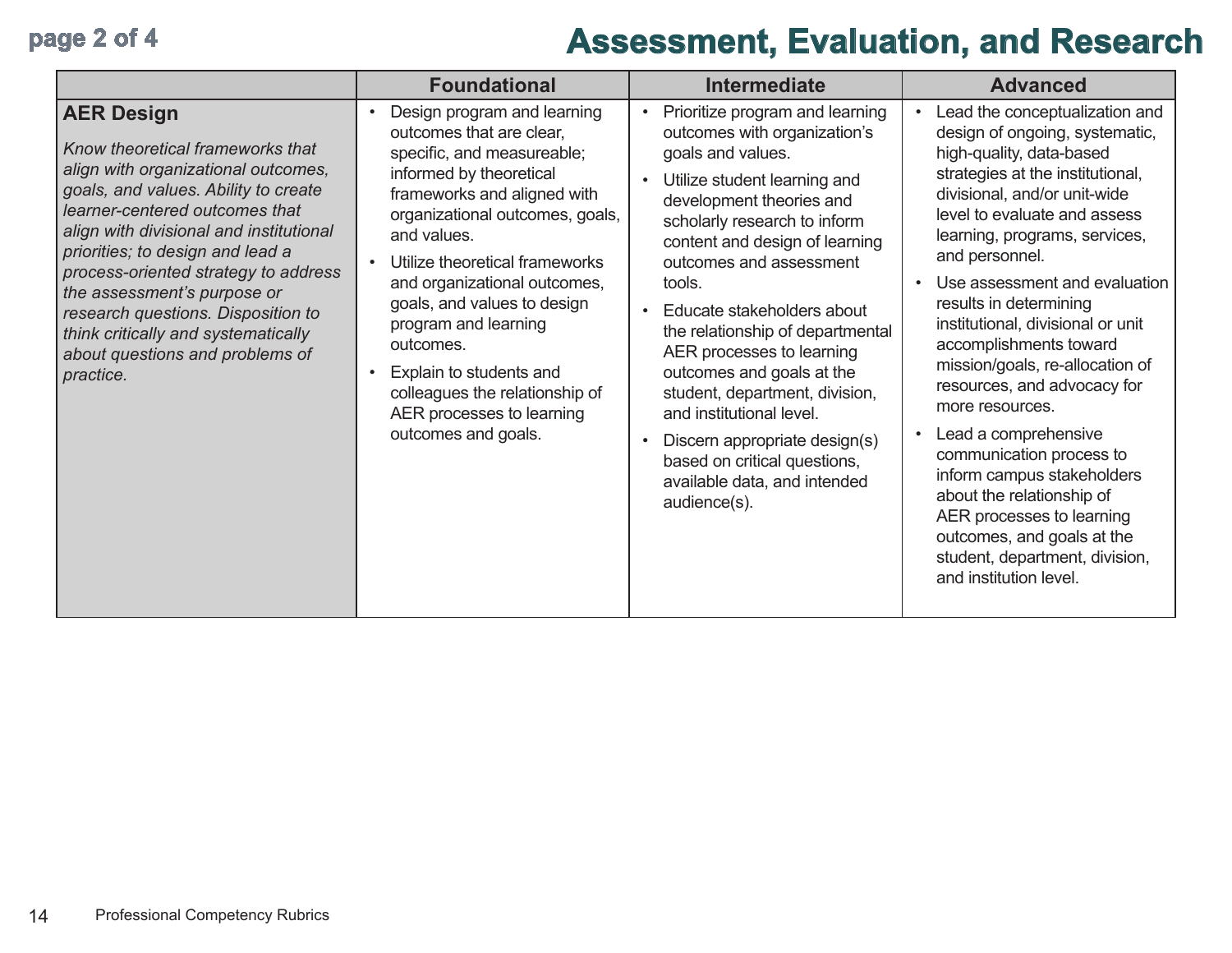## Assessment, Evaluation, and Research **page 3 of 4**

|                                                                                                                                                                                                                                                                                                                                                                                       | <b>Foundational</b>                                                                                                                                                                                                                                                                                                                                                                                                                                                                                                                                               | <b>Intermediate</b>                                                                                                                                                                                                                                                                                                                                                                                                                                                                                                                                                                                                                                                            | <b>Advanced</b>                                                                                                                                                                                                                                                                                                                                                                               |
|---------------------------------------------------------------------------------------------------------------------------------------------------------------------------------------------------------------------------------------------------------------------------------------------------------------------------------------------------------------------------------------|-------------------------------------------------------------------------------------------------------------------------------------------------------------------------------------------------------------------------------------------------------------------------------------------------------------------------------------------------------------------------------------------------------------------------------------------------------------------------------------------------------------------------------------------------------------------|--------------------------------------------------------------------------------------------------------------------------------------------------------------------------------------------------------------------------------------------------------------------------------------------------------------------------------------------------------------------------------------------------------------------------------------------------------------------------------------------------------------------------------------------------------------------------------------------------------------------------------------------------------------------------------|-----------------------------------------------------------------------------------------------------------------------------------------------------------------------------------------------------------------------------------------------------------------------------------------------------------------------------------------------------------------------------------------------|
| <b>Methodology, Data</b><br><b>Collection, and Data Analysis</b><br>Know strengths and limits of<br>research methodologies. Ability to<br>match methodology with purpose of<br>assessment and guiding questions; to<br>collect and analyze data. Dispositions<br>to take a critical stance in collection<br>and analysis of data; rigorous<br>attention to detail; creative thinking. | Differentiate among methods<br>for assessment, program<br>review, evaluation, planning,<br>and research.<br>Facilitate data collection for<br>system/department-wide<br>assessment and evaluation<br>efforts using current<br>technology and methods.<br>Assess trustworthiness, and/<br>or validity of studies of various<br>methods and methodological<br>designs.<br>Consider strengths and<br>limitations of methodological<br>approaches when applying<br>findings to practice in diverse<br>institutional settings and with<br>diverse student populations. | Design data collection efforts<br>that are ongoing, sustainable,<br>rigorous, unobtrusive, and<br>technologically current.<br>Demonstrate working<br>$\bullet$<br>knowledge of alternative<br>methodological AER<br>approaches and strategies for<br>ensuring quality results.<br>Participate in the design of<br>qualitative and quantitative<br>AER projects, determining<br>appropriate methods and<br>analyses for each.<br>Articulate the limitations<br>$\bullet$<br>of findings imposed<br>by differences in how<br>quantitative and qualitative<br>data are sampled, analyzed,<br>and verified through<br>validity, reliability, and/or<br>trustworthiness techniques. | Design and integrate ongoing<br>and periodic data collection<br>efforts such that they are<br>sustainable, rigorous, as<br>unobtrusive as possible, and<br>technologically current.<br>Lead, supervise, and/<br>or collaborate with others<br>to design and analyze<br>assessment, program review,<br>evaluation, and research<br>activities that span multiple<br>methodological approaches. |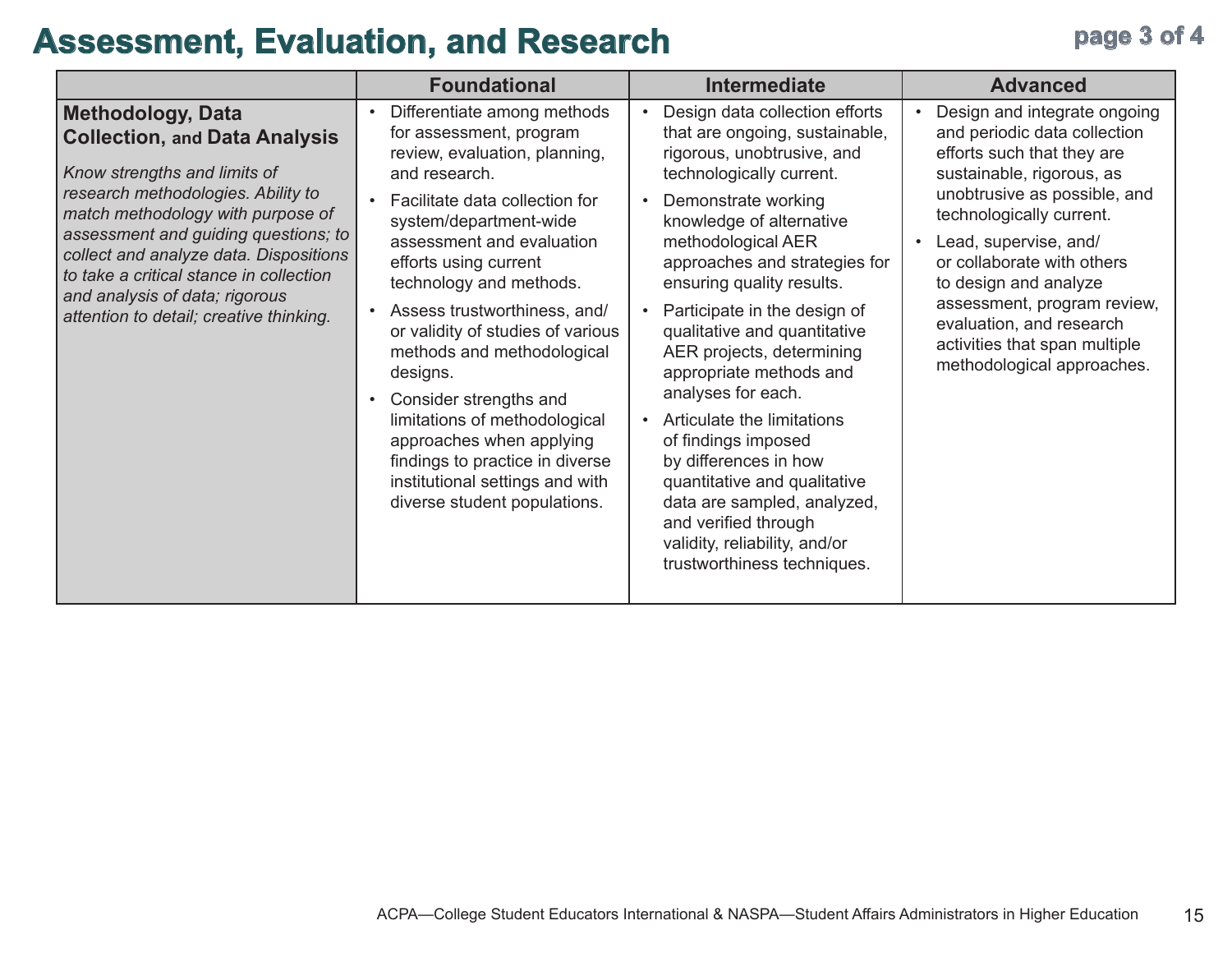## **page 4 of 4 Assessment, Evaluation, and Research**

|                                                                                                                                                                                                                                                                                                                                                                                                                                                                                             | <b>Foundational</b>                                                                                                                                                                                                                    | <b>Intermediate</b>                                                                                                                                                                                                                                                                                                                                                                                                                                                                                                                                                                          | <b>Advanced</b>                                                                                                                                                                                                                                                                                                                                                                                                                                                                                                                                                                                                                                                                                                                                                                       |
|---------------------------------------------------------------------------------------------------------------------------------------------------------------------------------------------------------------------------------------------------------------------------------------------------------------------------------------------------------------------------------------------------------------------------------------------------------------------------------------------|----------------------------------------------------------------------------------------------------------------------------------------------------------------------------------------------------------------------------------------|----------------------------------------------------------------------------------------------------------------------------------------------------------------------------------------------------------------------------------------------------------------------------------------------------------------------------------------------------------------------------------------------------------------------------------------------------------------------------------------------------------------------------------------------------------------------------------------------|---------------------------------------------------------------------------------------------------------------------------------------------------------------------------------------------------------------------------------------------------------------------------------------------------------------------------------------------------------------------------------------------------------------------------------------------------------------------------------------------------------------------------------------------------------------------------------------------------------------------------------------------------------------------------------------------------------------------------------------------------------------------------------------|
| Interpreting, Reporting, and<br><b>Using Results</b><br>Know how to interpret data in<br>practical terms that are relevant to the<br>institutional context. Ability to present<br>results concisely in reports that are<br>useful to a variety of audiences;<br>to use findings to make informed<br>decisions and to align resources.<br>Dispositions to collaborate; to<br>represent findings accurately and<br>fairly; to share interpretations with<br>stakeholders, including students. | Articulate, interpret, and apply<br>$\bullet$<br>results of AER reports and<br>studies, including professional<br>literature.<br>Ensure all communications<br>$\bullet$<br>of AER results are accurate,<br>responsible, and effective. | Effectively manage, align, and<br>guide the utilization of AER<br>reports and studies.<br>Communicate and display<br>data in a manner that is<br>accurate, transparent about<br>the strengths, limitations,<br>and context of the data; and<br>sensitive to political coalitions<br>and realities associated with<br>data as a scarce resource.<br>Effectively use assessment<br>and evaluation results in<br>determining the institution's,<br>the division's, or the unit's<br>accomplishment of its<br>missions/goals, re-allocation<br>of resources, and advocacy<br>for more resources. | Lead the design and<br>writing of varied and<br>diverse communications<br>of assessment, program<br>review, evaluation, and other<br>research activities that include<br>translation of data analyses<br>into goals and action.<br>Write and disseminate results<br>in a manner that critically<br>considers the strengths and<br>limitations of implications for<br>practice, policy, theory, and/or<br>future study in a sophisticated<br>way.<br>Integrate the strategic use<br>and prioritization of budgetary<br>and personnel resources to<br>support high-quality program<br>evaluation, assessment efforts,<br>research, and planning.<br>Facilitate the prioritization of<br>decisions and resources to<br>implement those decisions that<br>are informed by AER activities. |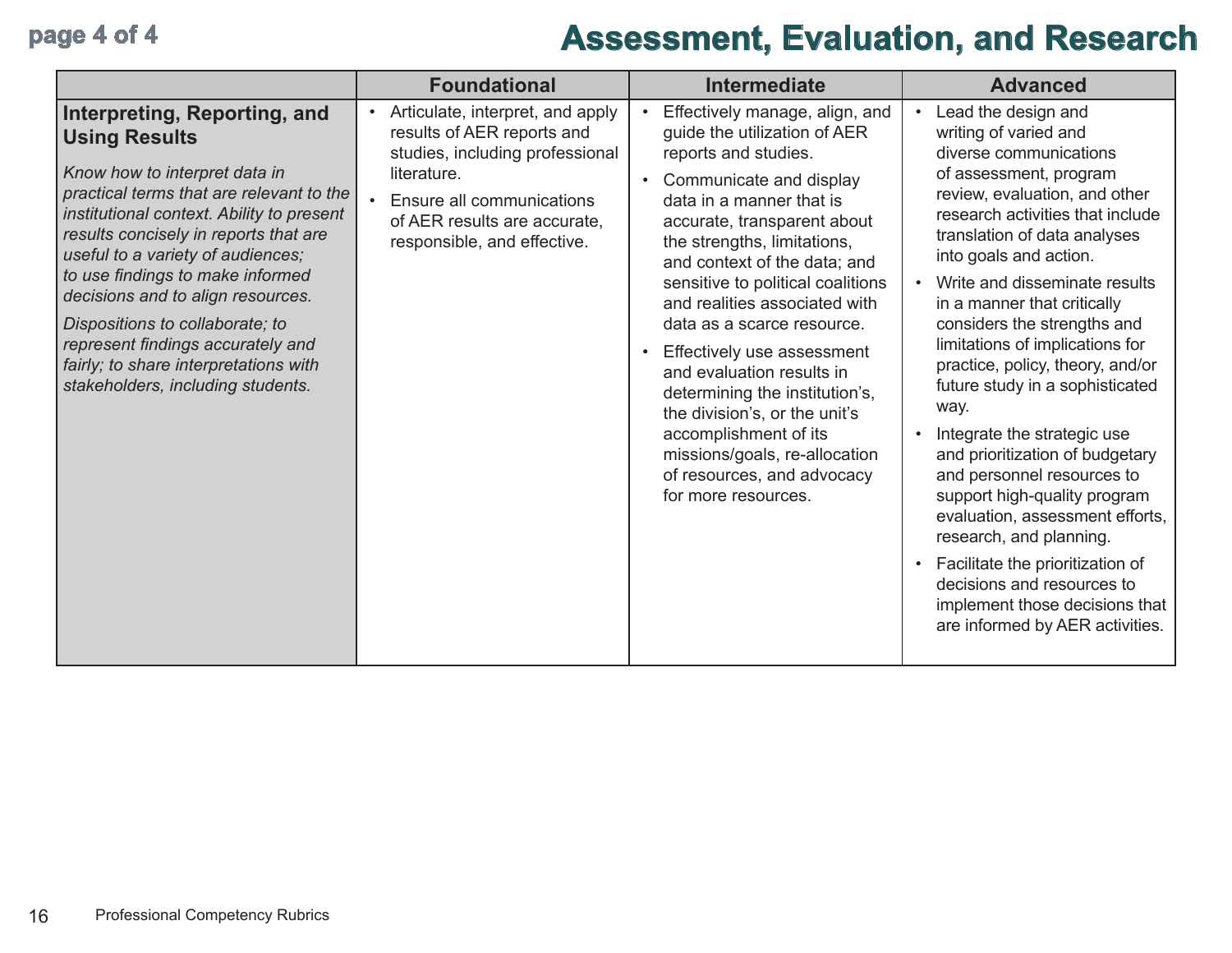## **Law, Policy, and Governance**

The Law, Policy, and Governance competency area includes the knowledge, skills, and dispositions relating to policy development processes used in various contexts, the application of legal

constructs, compliance/policy issues, and the understanding of governance structures and their impact on one's professional practice. (ACPA & NASPA, 2015)

|                                                                                                                                                                                                                                                                                                                                                                                              | <b>Foundational</b>                                                                                                                                                                                                                                                                                                                                                                                                                                                                                                      | <b>Intermediate</b>                                                                                                                                                                                                                                                                                | <b>Advanced</b>                                                                                                                                                                                                                                                                                                    |
|----------------------------------------------------------------------------------------------------------------------------------------------------------------------------------------------------------------------------------------------------------------------------------------------------------------------------------------------------------------------------------------------|--------------------------------------------------------------------------------------------------------------------------------------------------------------------------------------------------------------------------------------------------------------------------------------------------------------------------------------------------------------------------------------------------------------------------------------------------------------------------------------------------------------------------|----------------------------------------------------------------------------------------------------------------------------------------------------------------------------------------------------------------------------------------------------------------------------------------------------|--------------------------------------------------------------------------------------------------------------------------------------------------------------------------------------------------------------------------------------------------------------------------------------------------------------------|
| <b>Laws and Legal Systems</b><br>Know laws of country, state or<br>province, and regulations that<br>both influence and govern higher<br>education. Ability to apply the law<br>to policies and practices carried<br>out by individuals working in higher<br>education. Disposition to see the big<br>picture and respond appropriately<br>to regulations imposed by external<br>influences. | <b>Explain the difference</b><br>$\bullet$<br>between public, private,<br>and for profit education with<br>respect to the legal system.<br>Describe how country and<br>$\bullet$<br>state/provincial constitutions<br>and laws influence the<br>constituents within a college<br>community and affect their<br>professional practice.<br>Identify internal and external<br>$\bullet$<br>stakeholders, policymakers<br>and special interest groups<br>who influence higher<br>education policy.<br>Act in accordance with | Identify and explain emerging<br>$\bullet$<br>law and policy trends.<br>Explain legal theories related<br>$\bullet$<br>to tort liability, negligence,<br>the exercise and limits of free<br>speech, discrimination, and<br>contract law and how these<br>theories affect professional<br>practice. | Develop policies and practices<br>$\bullet$<br>consistent with laws related to<br>institutional and personal tort<br>liability; contracts; the exercise<br>and limits of free speech<br>by faculty, student affairs<br>professionals, and students;<br>and civil rights, desegregation,<br>and affirmative action. |
|                                                                                                                                                                                                                                                                                                                                                                                              | country, state/provincial, and<br>local laws with institutional<br>policies regarding non-<br>discrimination.                                                                                                                                                                                                                                                                                                                                                                                                            |                                                                                                                                                                                                                                                                                                    |                                                                                                                                                                                                                                                                                                                    |
| Governance<br>Know the governance structure,<br>policies, and legal resources at<br>one's institution. Ability to describe<br>and interpret the procedures and<br>processes required to engage with the<br>governance structure.<br>Dispositions to work collaboratively;<br>consult with stakeholders as<br>appropriate; promote equality, and<br>challenge injustice.                      | Describe the governance<br>systems and structure at one's<br>institution.<br>Know how and when to consult<br>with one's immediate supervisor<br>and institutional legal counsel<br>regarding matters that may<br>have legal ramifications.<br>Explain concepts of risk<br>$\bullet$<br>management, reasonable<br>accommodation, and enact<br>liability reduction strategies.                                                                                                                                             | <b>Explain parameters</b><br>$\bullet$<br>established by governing<br>systems as related to one's<br>professional practice.                                                                                                                                                                        | Participate effectively in the<br>governance system of one's<br>institution when appropriate.                                                                                                                                                                                                                      |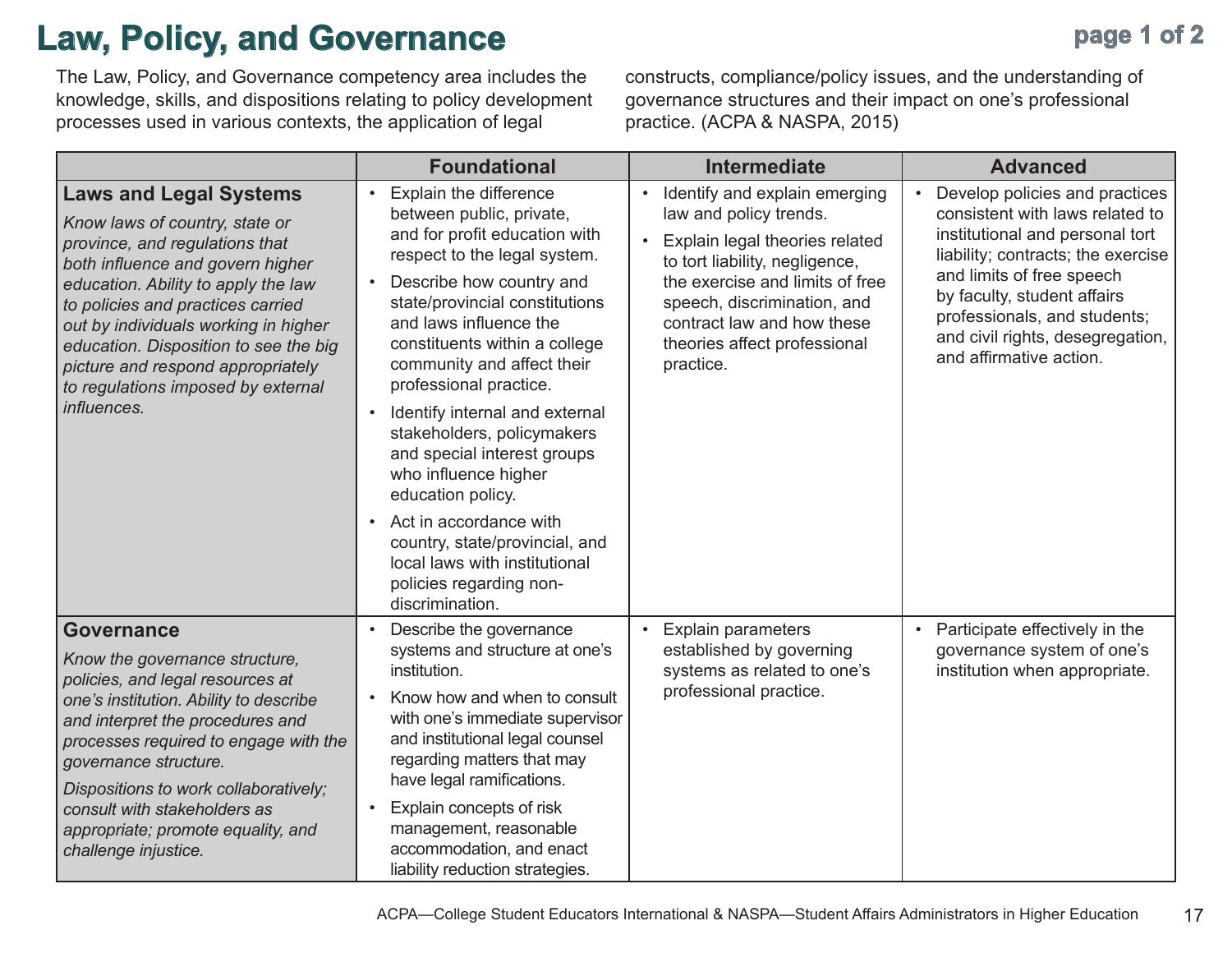# page 2 of 2 **Law, Policy, and Governance**

|                                                                                                                                                                                                                                                                                                                                                                                                                                                                                                              | <b>Foundational</b>                                                                                                                                                                                                                                                                                                                                                        | <b>Intermediate</b>                                                                                                                                                                                                                                                                                                                                                                                                                                                                                                                                                                                                                                          | <b>Advanced</b>                                                                                                                                                                                                                                                                                                                                                                                                                                 |
|--------------------------------------------------------------------------------------------------------------------------------------------------------------------------------------------------------------------------------------------------------------------------------------------------------------------------------------------------------------------------------------------------------------------------------------------------------------------------------------------------------------|----------------------------------------------------------------------------------------------------------------------------------------------------------------------------------------------------------------------------------------------------------------------------------------------------------------------------------------------------------------------------|--------------------------------------------------------------------------------------------------------------------------------------------------------------------------------------------------------------------------------------------------------------------------------------------------------------------------------------------------------------------------------------------------------------------------------------------------------------------------------------------------------------------------------------------------------------------------------------------------------------------------------------------------------------|-------------------------------------------------------------------------------------------------------------------------------------------------------------------------------------------------------------------------------------------------------------------------------------------------------------------------------------------------------------------------------------------------------------------------------------------------|
| <b>Ethical and Inclusive</b><br><b>Application of Policy</b><br>Know how policy is developed and<br>applied, including how policies may<br>promote or discourage equitable<br>practice. Ability to engage in difficult<br>conversations about contested<br>issues, gather input from diverse<br>stakeholders, and formulate policy<br>that appropriately represents<br>stakeholders. Disposition to work<br>within the system to propose and<br>enact meaningful change where all<br>voices are represented. | Describe how policy is<br>$\bullet$<br>developed and implemented<br>in one's department and<br>institution, as well as at all<br>levels of external governance.<br>Demonstrate awareness of<br>the inequitable and oppressive<br>ways that laws and policies<br>are enacted on vulnerable<br>student populations in the<br>institution and at all levels of<br>government. | Implement policies developed by<br>$\bullet$<br>one's department and institution,<br>as well as by the local, state/<br>provincial, and country levels of<br>government.<br>Critically examine laws and<br>$\bullet$<br>policies to ensure their equitable<br>and fair use on campus.<br>Appropriately consult with<br>students and/or represent the<br>student voice in departmental,<br>divisional, and institutional policy<br>development efforts.<br>Use data appropriately<br>$\bullet$<br>to guide the analysis and<br>creation of programs, policy,<br>and procedures that meet the<br>legal, compliance and policy<br>mandates for the institution. | Provide appropriate and<br>$\bullet$<br>ethical influence with the<br>governing bodies to which<br>one's institution reports.<br>Challenge biased laws and<br>$\bullet$<br>policies and advocate for the<br>design of equitable practices.<br>Critically examine policy<br>compliance and development<br>efforts related to programs,<br>practices, and services to<br>ensure that they promote<br>social justice, equality and<br>inclusivity. |
| <b>Civic Engagement</b><br>Know how to engage with law, policy<br>and governance outside of the<br>University and apply it to University<br>systems. Ability to remain current<br>with changing policies and to connect<br>the institution's constituents to<br>the systems occurring outside the<br>institution. Dispositions to become<br>an active and engaged citizen; to<br>abide by democratic processes and<br>outcomes.                                                                              | Encourage and advocate<br>$\bullet$<br>participation in electoral<br>processes at all levels of<br>government.                                                                                                                                                                                                                                                             | Implement best practices of<br>$\bullet$<br>the profession to advance<br>one's institution with respect<br>to access, affordability,<br>accountability, and quality.<br>Incorporate best practices of<br>$\bullet$<br>the profession when managing<br>institutional and personal tort<br>liability.                                                                                                                                                                                                                                                                                                                                                          | Influence legislation and<br>rule making at all levels of<br>government when appropriate.<br>Encourage professional<br>associations to review pending<br>higher education legislation<br>and provide data-based<br>support for a position.                                                                                                                                                                                                      |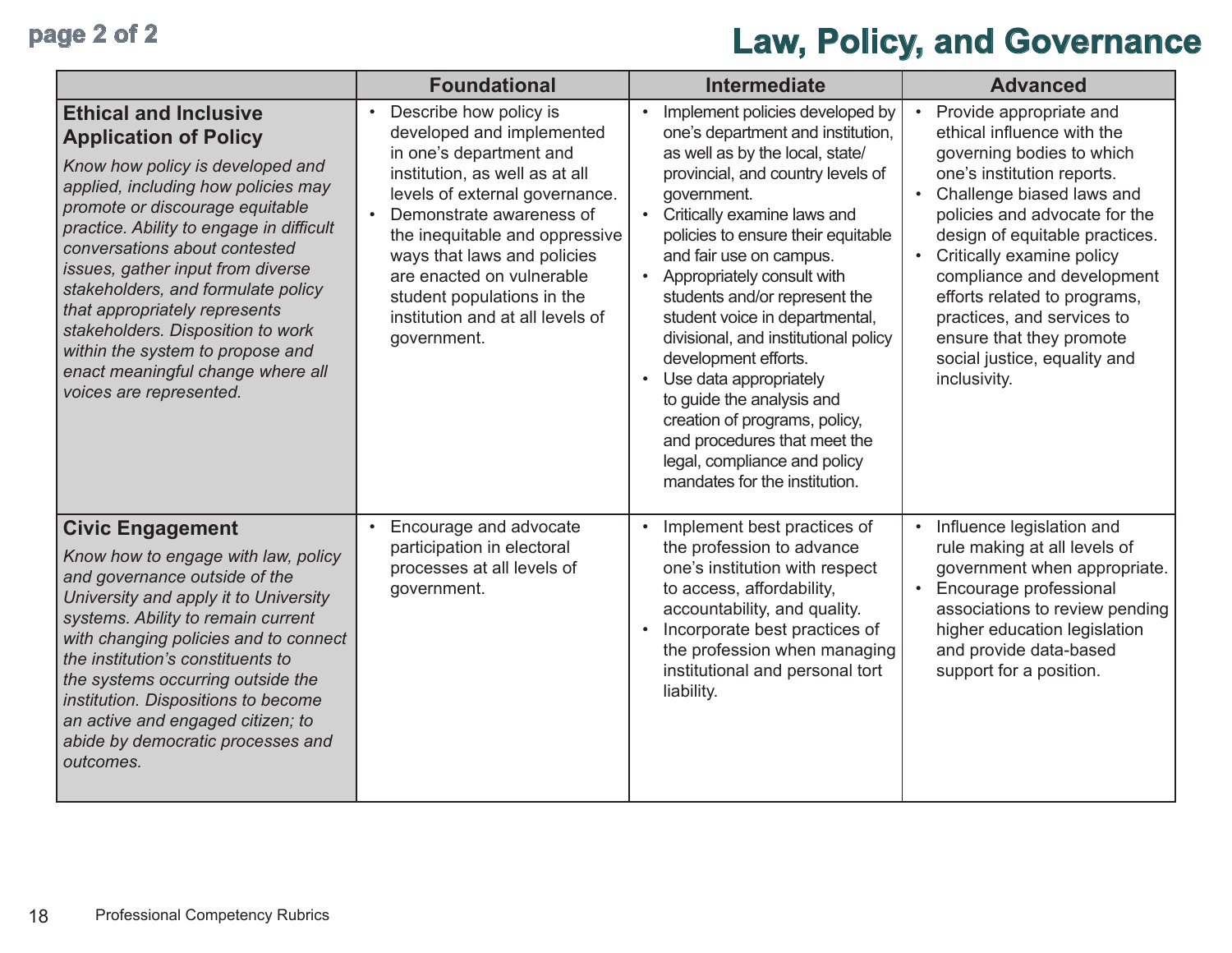## **Leadership**

**page 1 of 3**

The Leadership competency area addresses the knowledge, skills, and dispositions required of a leader, with or without positional authority. Leadership involves both the individual role of a leader and the leadership process of individuals working together to

envision, plan, and affect change in organizations and respond to broad-based constituencies and issues. This can include working with students, student affairs colleagues, faculty, and community members (ACPA & NASPA, 2015).

|                                                                                                                                                                                                                                                                                                                                                                                                        | <b>Foundational</b>                                                                                                                                                                                                                                                                                                                                                                                                                                                                                                                                                                                                                                                 | <b>Intermediate</b>                                                                                                                                                                                                                                                                                                    | <b>Advanced</b>                                                                                   |
|--------------------------------------------------------------------------------------------------------------------------------------------------------------------------------------------------------------------------------------------------------------------------------------------------------------------------------------------------------------------------------------------------------|---------------------------------------------------------------------------------------------------------------------------------------------------------------------------------------------------------------------------------------------------------------------------------------------------------------------------------------------------------------------------------------------------------------------------------------------------------------------------------------------------------------------------------------------------------------------------------------------------------------------------------------------------------------------|------------------------------------------------------------------------------------------------------------------------------------------------------------------------------------------------------------------------------------------------------------------------------------------------------------------------|---------------------------------------------------------------------------------------------------|
| <b>Foundational and Theoretical</b><br><b>Principles of Leadership</b><br>Knowledge of research, theory,<br>and current practices that promote<br>effective leadership. Ability to identify<br>needs, consider and apply leadership<br>theory and models in one's work.<br>Disposition to view leadership<br>broadly, as a complex response to<br>addressing the needs of people and<br>organizations. | Articulate the vision and<br>$\bullet$<br>mission of the primary work<br>unit, division and institution.<br>Identify one's own strengths<br>and challenges as a leader and<br>seek opportunities to develop<br>leadership skills.<br>Identify and understand<br>individual- level constructs of<br>"leader" and "leadership."<br>Explain values and processes<br>that lead to organizational<br>improvement.<br>Explain the advantages and<br>disadvantages of different<br>types of decision-making<br>processes.<br>Identify institutional traditions,<br>mores, and organizational<br>structures and how they<br>influence others to act in the<br>organization. | Identify and understand<br>$\bullet$<br>systemic and organizational<br>constructs of "leader" and<br>"leadership."<br>Compare and contrast<br>appropriate leadership models<br>to create organizational<br>improvement.<br>Identify potential obstacles<br>or points of resistance when<br>designing a change process. | Seek out and develop new<br>$\bullet$<br>and emerging constructs of<br>"leader" and "leadership." |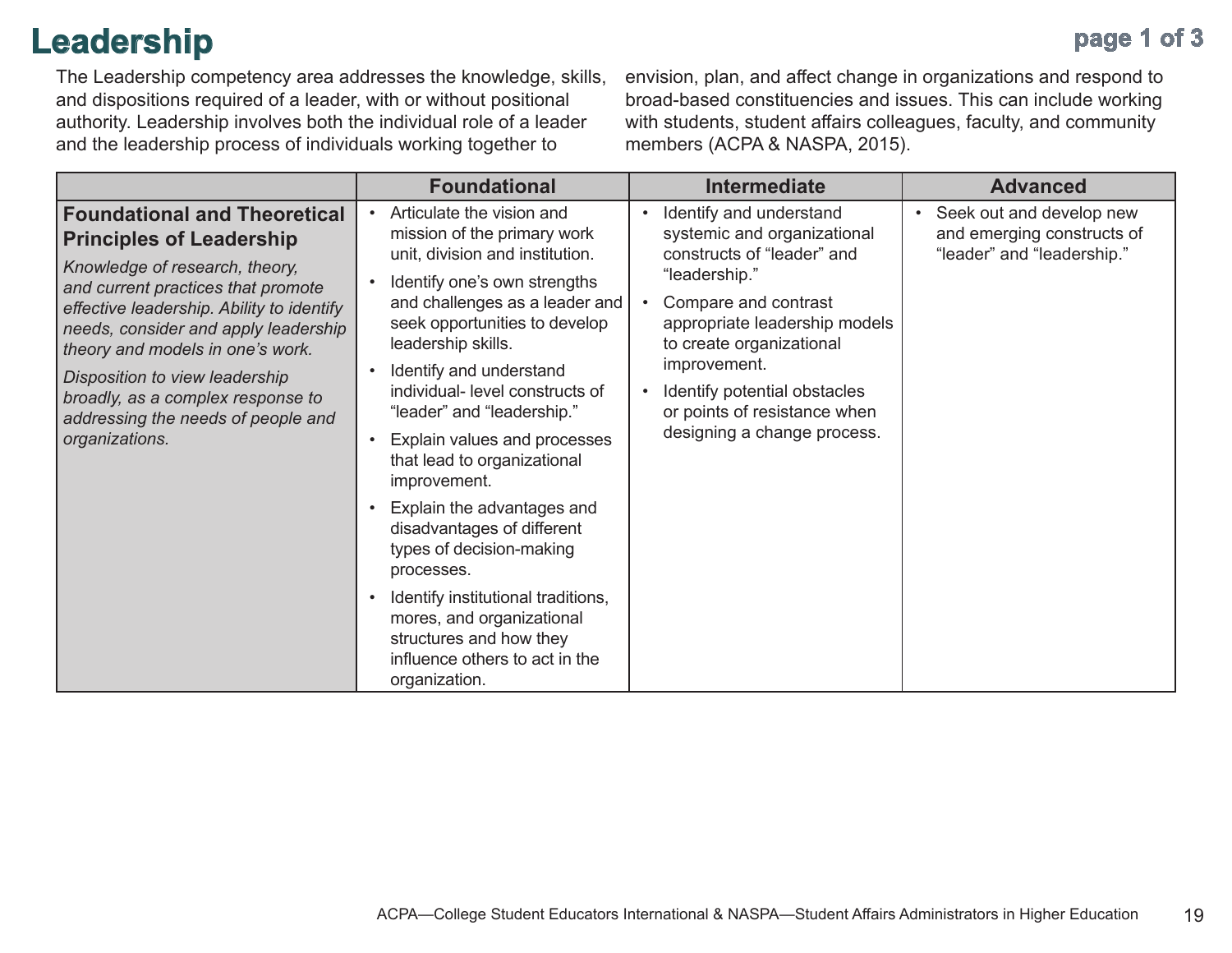# **page 2 of 3 Leadership**

|                                                                                                                                                                                                                                                                                                                                                                               | <b>Foundational</b>                                                                                                                                                                                                                                                                                       | <b>Intermediate</b>                                                                                                                                                                                                                                                                                                                                                                                                                                                                                                                                                                                                                                          | <b>Advanced</b>                                                                                                                                                                                                                          |
|-------------------------------------------------------------------------------------------------------------------------------------------------------------------------------------------------------------------------------------------------------------------------------------------------------------------------------------------------------------------------------|-----------------------------------------------------------------------------------------------------------------------------------------------------------------------------------------------------------------------------------------------------------------------------------------------------------|--------------------------------------------------------------------------------------------------------------------------------------------------------------------------------------------------------------------------------------------------------------------------------------------------------------------------------------------------------------------------------------------------------------------------------------------------------------------------------------------------------------------------------------------------------------------------------------------------------------------------------------------------------------|------------------------------------------------------------------------------------------------------------------------------------------------------------------------------------------------------------------------------------------|
| <b>Self-Awareness and</b><br><b>Continual Reflection</b><br>Know the experiences and theoretical<br>perspective that inform one's<br>leadership. Ability to engage in<br>critical self-reflection and identify<br>the relationship between beliefs and<br>actions. Disposition to reflect on one's<br>influence and to exhibit congruence<br>between thoughts and leadership. | Describe how personal values,<br>$\bullet$<br>beliefs, histories, and views<br>inform one's perception as<br>an effective leader with and<br>without authority.<br><b>Build mutually supportive</b><br>$\bullet$<br>relationships with colleagues<br>and students across similarities<br>and differences. | Use reflection to develop and<br>$\bullet$<br>incorporate one's authentic self<br>into one's identity as a leader.<br>Recognize the<br>$\bullet$<br>interdependence of members<br>within organizational units and<br>throughout the institution.<br>Seek out training and feedback<br>opportunities to enhance<br>one's leader and leadership<br>knowledge and skill.                                                                                                                                                                                                                                                                                        | Display congruence between<br>$\bullet$<br>one's identity as a leader and<br>one's professional actions.<br>Facilitate reflective learning<br>$\bullet$<br>and relationship building<br>across campus, community,<br>and the profession. |
| <b>Teamwork and Interpersonal</b><br><b>Skills</b><br>Know how to identify one's strengths<br>and challenges as a leader and seek<br>opportunities to develop skills. Ability<br>to create, nurture, and advance an<br>inclusive, cohesive team. Disposition<br>to identify and develop skills of self<br>and others.                                                         | Identify basic fundamentals of<br>$\bullet$<br>teamwork and teambuilding<br>in one's work setting and<br>communities of practice.<br>Describe and apply the basic<br>principles of community<br>building.                                                                                                 | Encourage colleagues and<br>$\bullet$<br>students to engage in team<br>and community building<br>activities.<br>Encourage others to view<br>themselves as having<br>potential to make meaningful<br>contributions and engaged in<br>their communities.<br>• Give feedback to colleagues<br>and students who seek to<br>become more effective leaders<br>• Serve as a mentor or role<br>model for others.<br>Recognize the<br>interdependence of members<br>within units and throughout the<br>institution.<br>Facilitate consensus processes<br>$\bullet$<br>where wide support is needed.<br>Inform other units about issues<br>that may impact their work. | Establish systems and teams<br>$\bullet$<br>that promote leadership<br>development and mentoring.<br>Create a culture of feedback<br>$\bullet$<br>to improve individual and team<br>leadership.                                          |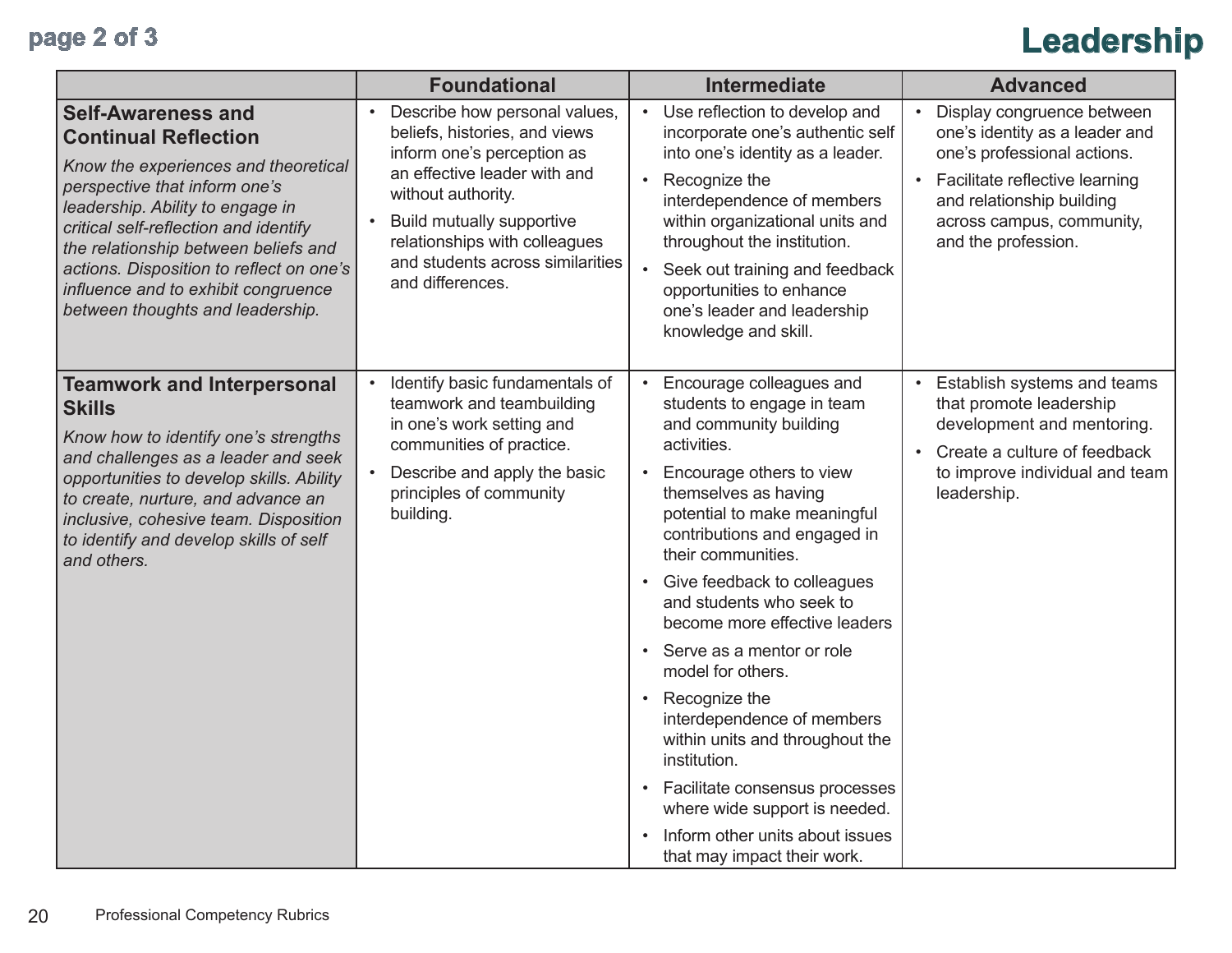## **Leadership page 3 of 3**

|                                                                                                                                                                                                                                                                                                                                                                                                                                                                                                                                      | <b>Foundational</b>                                                                                                                                                                                                                                                                                                                                                                                                                                                                                                                                                                                                                                                                                                                                                                                                                          | <b>Intermediate</b>                                                                                                                                                                                                                                                                                                                                                                                                                                                                                                                                                                                                                                                                                                                                                                                                                                    | <b>Advanced</b>                                                                                                                                                                                                                                                                                                                                                                                                                                                                  |
|--------------------------------------------------------------------------------------------------------------------------------------------------------------------------------------------------------------------------------------------------------------------------------------------------------------------------------------------------------------------------------------------------------------------------------------------------------------------------------------------------------------------------------------|----------------------------------------------------------------------------------------------------------------------------------------------------------------------------------------------------------------------------------------------------------------------------------------------------------------------------------------------------------------------------------------------------------------------------------------------------------------------------------------------------------------------------------------------------------------------------------------------------------------------------------------------------------------------------------------------------------------------------------------------------------------------------------------------------------------------------------------------|--------------------------------------------------------------------------------------------------------------------------------------------------------------------------------------------------------------------------------------------------------------------------------------------------------------------------------------------------------------------------------------------------------------------------------------------------------------------------------------------------------------------------------------------------------------------------------------------------------------------------------------------------------------------------------------------------------------------------------------------------------------------------------------------------------------------------------------------------------|----------------------------------------------------------------------------------------------------------------------------------------------------------------------------------------------------------------------------------------------------------------------------------------------------------------------------------------------------------------------------------------------------------------------------------------------------------------------------------|
| <b>Change Management and</b><br><b>Innovation</b><br>Know leadership theories and<br>practices that can improve operations<br>and campus cultures. Ability to<br>assess the political, social, and<br>cultural landscape of one's campus,<br>the context of higher education,<br>and society. Dispositions to consult<br>stakeholders; to think strategically,<br>critically, and creatively; to take<br>action in the face of criticism; to<br>exhibit confidence in the capacity<br>of individuals to organize and take<br>action. | Understand campus cultures<br>$\bullet$<br>and apply to one's work.<br>Use appropriate technology to<br>$\bullet$<br>support leadership processes.<br>Think critically, creatively,<br>$\bullet$ .<br>and imagine possibilities for<br>solutions.<br>Identify and consult with key<br>stakeholders and individuals<br>with differing perspectives to<br>make informed decisions.<br>Articulate the logic and impact<br>$\bullet$<br>of decisions on groups of<br>people, institutional structures<br>and implications for practice.<br>Exhibit confidence in the<br>$\bullet$<br>capacity of individuals to<br>organize and take action to<br>transform their communities<br>and world.<br>Within the scope of one's<br>position and expertise, lead<br>others to contribute toward the<br>effectiveness and success of<br>the organization. | Advocate for change that would<br>$\bullet$<br>remove barriers to student and<br>staff success.<br>Share data used to inform key<br>$\bullet$<br>decisions in transparent and<br>accessible ways while using<br>appropriate technology.<br>Seek entrepreneurial and<br>innovative perspectives when<br>planning for change.<br>Ensure that decision-making<br>$\bullet$<br>processes include the<br>perspectives of various groups<br>on campus, particularly those<br>who are underrepresented or<br>marginalized.<br>Convene appropriate personnel<br>to identify and act on solutions<br>to potential issues.<br>Willingly engage in campus<br>$\bullet$<br>governance in a manner that<br>exemplifies responsible campus<br>citizenship.<br>Lead others to contribute<br>$\bullet$<br>toward the effectiveness and<br>success of the organization. | Promote a shared vision that<br>$\bullet$<br>drives unit, divisional, and<br>institutional short- term and<br>long-term planning and the<br>ongoing organizing of work.<br>Implement divisional strategies<br>that account for ongoing<br>changes in cultural, political,<br>and global spheres and<br>address technology and<br>sustainability issues.<br>Promote, facilitate, and<br>assess the effectiveness of<br>collaborative efforts, using<br>technology as appropriate. |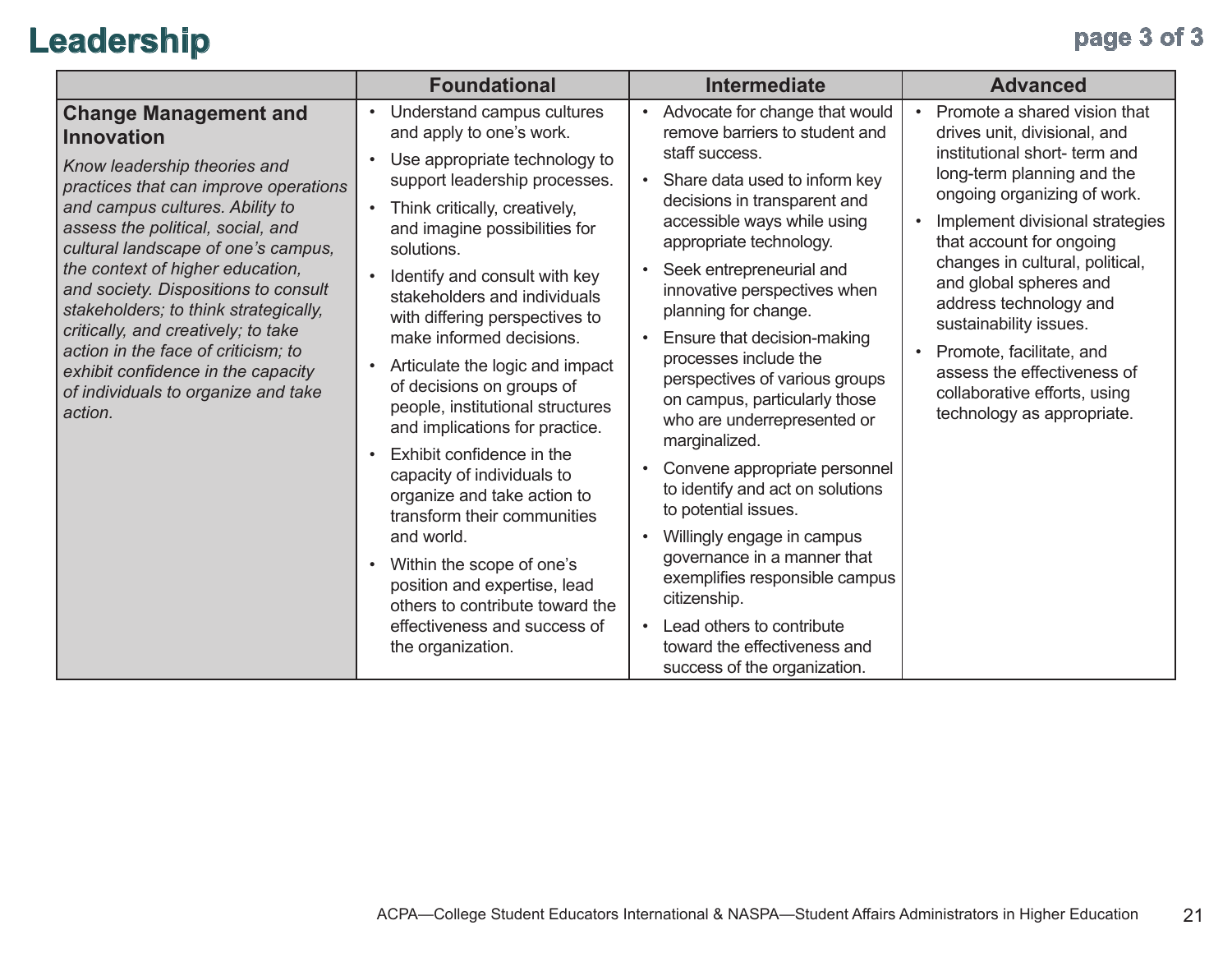## **page 1 of 4**

The Organizational and Human Resources competency area includes knowledge, skills, and dispositions used in the management of institutional human capital, financial, and physical resources. This competency area recognizes that student affairs professionals bring personal strengths and grow as managers through challenging themselves to build new skills in the selection,

## **Organizational and Human Resources**

supervision, motivation, and formal evaluation of staff; resolution of conflict; management of the politics of organizational discourse; and the effective application of strategies and techniques associated with financial resources, facilities management, fundraising, technology, crisis management, risk management, and sustainable resources (ACPA & NASPA, 2015).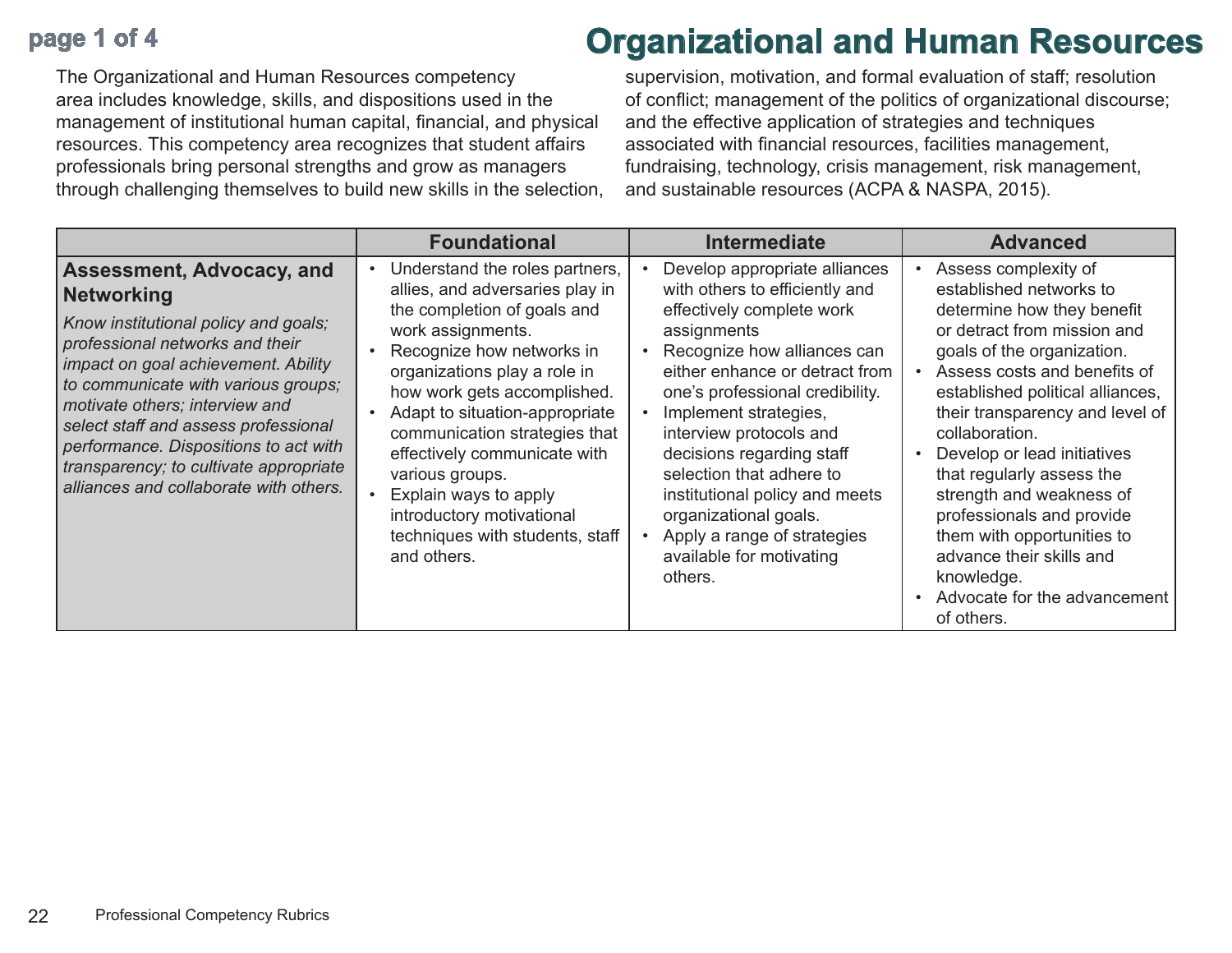## **Organizational and Human Resources page 2 of 4**

|                                                                                                                                                                                                                                                                                                                                                                                                                                                                                                                                                                                | <b>Foundational</b>                                                                                                                                                                                                                                                                                                       | <b>Intermediate</b>                                                                                                                                                                                                                                                                                                                                                                                 | <b>Advanced</b>                                                                                                                                                                                                                                                                                                                                                                                                                                                                           |
|--------------------------------------------------------------------------------------------------------------------------------------------------------------------------------------------------------------------------------------------------------------------------------------------------------------------------------------------------------------------------------------------------------------------------------------------------------------------------------------------------------------------------------------------------------------------------------|---------------------------------------------------------------------------------------------------------------------------------------------------------------------------------------------------------------------------------------------------------------------------------------------------------------------------|-----------------------------------------------------------------------------------------------------------------------------------------------------------------------------------------------------------------------------------------------------------------------------------------------------------------------------------------------------------------------------------------------------|-------------------------------------------------------------------------------------------------------------------------------------------------------------------------------------------------------------------------------------------------------------------------------------------------------------------------------------------------------------------------------------------------------------------------------------------------------------------------------------------|
| <b>Skill Development</b><br>Know relevant professional<br>development practices and<br>motivation theories; identify areas for<br>professional growth, create plans,<br>and facilitate development in self and<br>others. Know how to present relevant<br>information in a clear, organized, and<br>manner; convey essential information<br>to appropriate audiences as intended.<br>Dispositions to value continuous<br>learning and growth; to motivate self<br>and others to achieve organizational<br>goals.                                                               | Design a professional<br>$\bullet$<br>development plan that<br>assesses one's current<br>strengths and weaknesses,<br>and establishes action items<br>for an appropriate pace of<br>growth.<br>Develop and utilize<br>appropriate meeting materials.<br>Provide constructive feedback<br>$\bullet$<br>in a timely manner. | Assist and/or direct individuals<br>$\bullet$<br>to create professional<br>development plans<br>appropriate for individual<br>growth while serving the<br>current and future needs of<br>the unit.<br>Create and present materials<br>$\bullet$<br>for formal presentations<br>in the work setting and for<br>professional associations.                                                            | Implement strategies for<br>$\bullet$<br>motivating individuals and<br>groups who are challenged<br>with elements of campus life<br>disengagement, apathy, or<br>aspects of decline of morale.<br>Implement strategies to<br>motivate individuals and<br>groups who are apathetic or<br>disengaged with campus life.<br>Effectively speak on behalf of<br>the institution with internal and<br>external stakeholders (e.g.,<br>parents, prospective students,<br>external organizations). |
| <b>Hiring and Staffing</b><br>Know institutional policies and<br>practices for fair and ethical<br>recruitment and hiring; state/<br>province and federal laws regulating<br>employment; best practices for<br>staffing functional areas. Ability<br>to design and evaluate staffing<br>structures with attention to employee<br>diversity and distribution of work;<br>create or contribute accurate<br>information for job descriptions.<br>Dispositions to create and value a<br>diverse workplace; to represent the<br>institution, workplace, and position<br>accurately. | Describe ethical hiring<br>$\bullet$<br>techniques and institutional<br>hiring policies, procedures,<br>and processes that reflect a<br>commitment to diversity and<br>equity.<br>Explain how job descriptions<br>are designed and support<br>overall staffing patterns in<br>one's work setting.                         | Identify the pros and cons<br>$\bullet$<br>of various staffing patterns,<br>supporting job descriptions,<br>and work process<br>configurations related to one's<br>work setting.<br>Develop recruitment and<br>$\bullet$<br>hiring strategies that increase<br>individuals from under-<br>represented groups to apply<br>for positions.<br>Advocate for equitable hiring<br>$\bullet$<br>practices. | Evaluate effectiveness of<br>$\bullet$<br>current staffing patterns and<br>supporting job descriptions<br>in regard to a unit's ability to<br>effectively meet institutional,<br>divisional, and unit mission<br>and goals.<br>Ensure diversity and equity<br>$\bullet$<br>as core values for all levels<br>of employment and across<br>the divisions in the unit or<br>organization.                                                                                                     |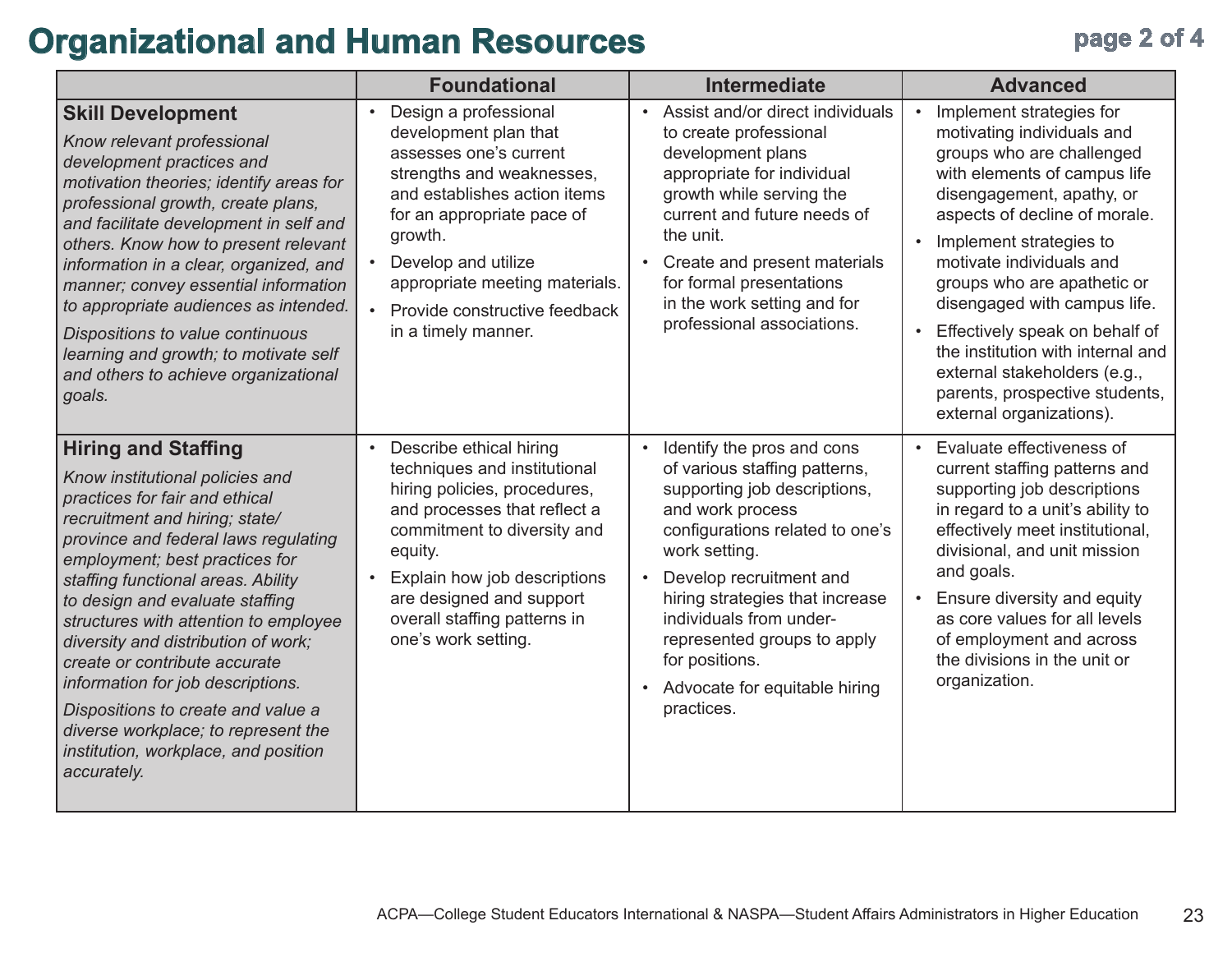## **page 3 of 4 Organizational and Human Resources**

|                                                                                                                                                                                                                                                                                                                                                                                                                                                                                          | <b>Foundational</b>                                                                                                                                                                                                                                                                                                                                                                                                                             | <b>Intermediate</b>                                                                                                                                                                                                                                                                                                                                                                                                                                                                                                               | <b>Advanced</b>                                                                                                                                                                                                                                                                                                                                                                                                                                                                                                                                                                                                                                        |
|------------------------------------------------------------------------------------------------------------------------------------------------------------------------------------------------------------------------------------------------------------------------------------------------------------------------------------------------------------------------------------------------------------------------------------------------------------------------------------------|-------------------------------------------------------------------------------------------------------------------------------------------------------------------------------------------------------------------------------------------------------------------------------------------------------------------------------------------------------------------------------------------------------------------------------------------------|-----------------------------------------------------------------------------------------------------------------------------------------------------------------------------------------------------------------------------------------------------------------------------------------------------------------------------------------------------------------------------------------------------------------------------------------------------------------------------------------------------------------------------------|--------------------------------------------------------------------------------------------------------------------------------------------------------------------------------------------------------------------------------------------------------------------------------------------------------------------------------------------------------------------------------------------------------------------------------------------------------------------------------------------------------------------------------------------------------------------------------------------------------------------------------------------------------|
| <b>Supervision, Communication</b><br>and Conflict Resolution<br>Know scholarly literature and best<br>practices related to supervision,<br>conflict, and management. Ability<br>to supervise others using a variety<br>of techniques and communication<br>styles; negotiate with others to<br>resolve conflict; forecast needs of the<br>organization. Dispositions to guide<br>and critique the work of others; to<br>accept conflict as normal; to engage<br>in resolution strategies. | Demonstrate familiarity in<br>basic tenets of supervision<br>and possible application of<br>these supervision techniques.<br>Describe the basic premises<br>that underlie conflict in and<br>the constructs utilized for<br>facilitating conflict resolution.<br>Communicate using effective<br>$\bullet$<br>verbal and non-verbal<br>strategies appropriate to<br>the situation in ways that<br>person(s) with whom you are<br>engaged prefer. | Use appropriate techniques<br>$\bullet$<br>for supervising a range of<br>staff performance levels<br>(e.g. coaching, performance<br>accountability).<br>Effectively resolve conflict<br>$\bullet$<br>within the unit and among<br>unit members and others in a<br>timely manner.<br>Effectively manage and lead<br>meetings through the use<br>of agenda management<br>strategies.<br>Determine if verbal and written<br>$\bullet$<br>messages are congruent<br>with desired outcomes<br>and intended recipients or<br>audiences. | Anticipate how future needs<br>$\bullet$<br>of students, the unit, or the<br>division may affect staffing<br>levels or structures and make<br>proactive adjustments to meet<br>those needs.<br>Effectively intervene with<br>employees in regard<br>to morale, behavioral<br>expectations, conflict, and<br>performance issues.<br>Manage or facilitate complex<br>conflicts in which multiple<br>entities disagree, leading<br>them to effective and fair<br>resolutions.<br>Assess the relationship among<br>$\bullet$<br>agenda management, group<br>dynamics in meetings and the<br>realization of tasks and goals<br>and impacts on participants. |
| <b>Crisis &amp; Risk Management</b><br>Know campus risk management and<br>campus emergency management<br>policies in response to critical<br>incidents. Ability to create, interpret,<br>and enforce policies to minimize risk<br>and liability. Disposition to respond<br>with urgency in critical moments.                                                                                                                                                                             | Describe and follow campus<br>$\bullet$<br>protocols for responding to<br>critical incidents and campus<br>crises.<br>Explain the basic tenets of<br>personal or organizational risk<br>and liability as they relate to<br>one's work.                                                                                                                                                                                                          | Explain campus crisis<br>$\bullet$<br>intervention systems and<br>support structures.<br>Engage in development<br>$\bullet$<br>of policy, procedure, and<br>decision-making minimizing<br>risk to self, students,<br>constituents, and institution.                                                                                                                                                                                                                                                                               | Participate in developing,<br>$\bullet$<br>implementing, and assessing<br>the effectiveness of the<br>campus crisis management<br>program.<br>Ensure others are trained to<br>$\bullet$<br>deliver programs and services<br>at the lowest level of risk<br>possible.                                                                                                                                                                                                                                                                                                                                                                                   |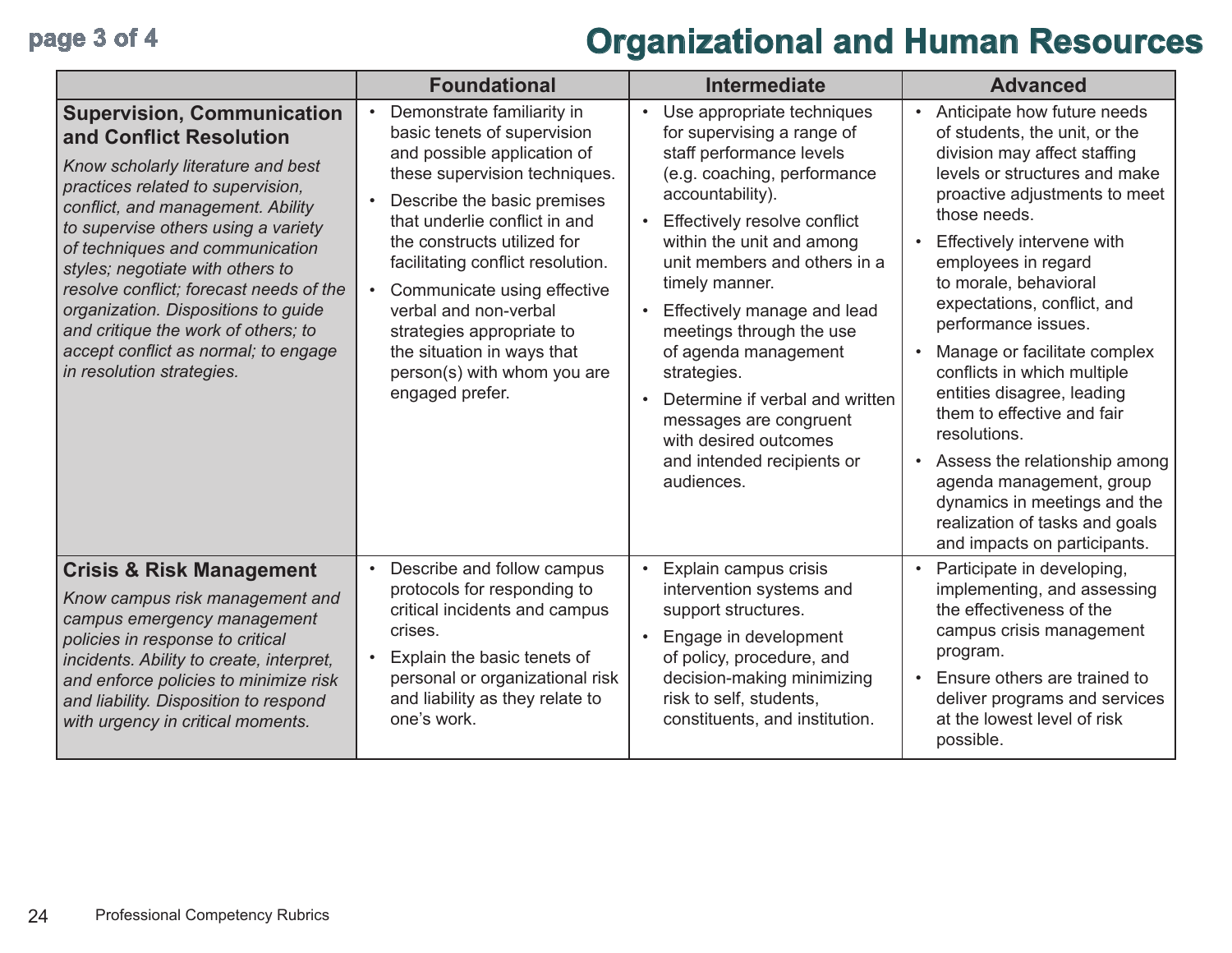## **Organizational and Human Resources page 4 of 4**

|                                                                                                                                                                                                                                                                                                                                                                                                | <b>Foundational</b>                                                                                                                                                                                                                                                                                                                                                                                                                                                                                                                                                                                                                                         | <b>Intermediate</b>                                                                                                                                                                                                                                                                                                                        | <b>Advanced</b>                                                                                                                                                                                                                                                                                                                                                                                                                                                                       |
|------------------------------------------------------------------------------------------------------------------------------------------------------------------------------------------------------------------------------------------------------------------------------------------------------------------------------------------------------------------------------------------------|-------------------------------------------------------------------------------------------------------------------------------------------------------------------------------------------------------------------------------------------------------------------------------------------------------------------------------------------------------------------------------------------------------------------------------------------------------------------------------------------------------------------------------------------------------------------------------------------------------------------------------------------------------------|--------------------------------------------------------------------------------------------------------------------------------------------------------------------------------------------------------------------------------------------------------------------------------------------------------------------------------------------|---------------------------------------------------------------------------------------------------------------------------------------------------------------------------------------------------------------------------------------------------------------------------------------------------------------------------------------------------------------------------------------------------------------------------------------------------------------------------------------|
| <b>Resource Management,</b><br>Stewardship, and<br><b>Sustainability</b>                                                                                                                                                                                                                                                                                                                       | Demonstrate effective<br>$\bullet$<br>stewardship/use of resources<br>(i.e., financial, human, material).                                                                                                                                                                                                                                                                                                                                                                                                                                                                                                                                                   | • Construct unit's operation<br>to function in a sustainable<br>fashion.                                                                                                                                                                                                                                                                   | Champion sustainability efforts<br>$\bullet$<br>within unit and across the<br>organization.                                                                                                                                                                                                                                                                                                                                                                                           |
| Know institutional procedures for<br>budgeting and facilities use and<br>policies related to sustainability.<br>Ability to monitor revenue and<br>expenditures and interpret financial<br>reports; conduct fundraising<br>initiatives; cross-divisional teams;<br>assess risk and liability.<br>Disposition to use resources ethically<br>and conscientiously for long-term<br>sustainability. | Describe environmentally<br>$\bullet$<br>sensitive issues and explain<br>how one's work can incorporate<br>elements of sustainability.<br>Articulate basic institutional<br>accounting techniques for<br>budgeting as well as monitoring<br>and processing revenue and<br>expenditures.<br>Use appropriate facilities<br>management procedures to<br>operate a facility or program in<br>a facility.<br>Articulate basic concepts of<br>$\bullet$<br>facilities management and<br>policies related to energy<br>use and environmental<br>sustainability.<br>Articulate how physical space<br>$\bullet$<br>impacts the institution's<br>educational mission. | Implement advanced<br>accounting techniques.<br>• Assess the use of spaces<br>to guide space-planning<br>processes.<br>Implement and coordinate<br>sustainability efforts in a range<br>of types of spaces.<br><b>Effectively implement</b><br>$\bullet$<br>fundraising initiatives that<br>support divisional and<br>institutional goals. | Teach resource stewardship to<br>others.<br>Effectively assess risk and<br>$\bullet$<br>liability, financial and otherwise,<br>associated with programs and<br>services offered.<br>Develop long-range budgets<br>that creatively and ethically<br>allocate resources to the<br>needs and priorities of the<br>organization.<br>Lead master planning efforts<br>$\bullet$<br>of cross-divisional teams<br>engaged in the design,<br>construction, and management<br>of campus spaces. |
| <b>Technology</b><br>Know resources supported by the<br>institution and their application to<br>one's work. Ability to use technology,<br>teach others, and assess the need to<br>adopt new technologies. Dispositions<br>to learn new technology; to value<br>innovation and adopt technology that<br>enhances one's work.                                                                    | Use technological resources<br>with respect to maximizing the<br>efficiency and effectiveness of<br>one's work.                                                                                                                                                                                                                                                                                                                                                                                                                                                                                                                                             | Identify and allocate the<br>technological needs of the unit.<br>Maintain a level of technical<br>knowledge that allows one<br>to effectively use existing<br>technologies and incorporate<br>emerging technologies as they<br>may benefit one's work.                                                                                     | Discern the pace in which<br>technological advances should<br>appropriately be incorporated<br>into organizational life (with<br>students, staff, and other<br>constituents).                                                                                                                                                                                                                                                                                                         |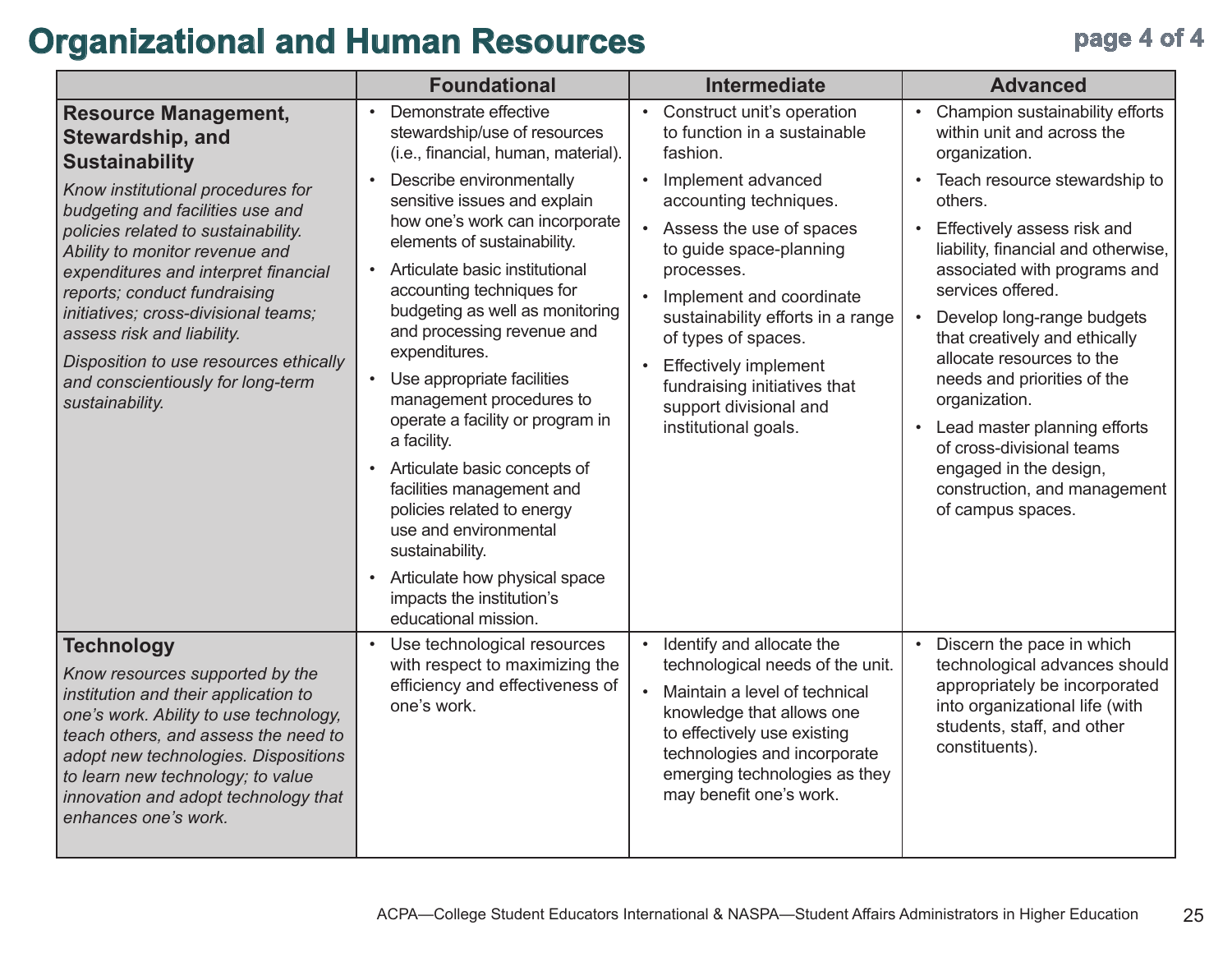## **page 1 of 2**

The Personal and Ethical Foundations competency area involves the knowledge, skills, and dispositions to develop and maintain integrity in one's life and work; this includes thoughtful development, critique, and adherence to a holistic and comprehensive standard of ethics and commitment to one's own wellness and growth. Personal

## **Personal and Ethical Foundations**

and ethical foundations are aligned because integrity has an internal locus informed by a combination of external ethical guidelines, an internal voice of care, and our own lived experiences. Our personal and ethical foundations grow through a process of curiosity, reflection, and self-authorship (ACPA & NASPA, 2015).

|                                                                                                                                                                                                                                                                                                                                                                                                                                                                                                         | <b>Foundational</b>                                                                                                                                                                                                                                                                                                                                                                                                                                                                                                                                                           | <b>Intermediate</b>                                                                                                                                                                                                                                                                                                                                                      | <b>Advanced</b>                                                                                                                                                                                                                                                                                                                  |
|---------------------------------------------------------------------------------------------------------------------------------------------------------------------------------------------------------------------------------------------------------------------------------------------------------------------------------------------------------------------------------------------------------------------------------------------------------------------------------------------------------|-------------------------------------------------------------------------------------------------------------------------------------------------------------------------------------------------------------------------------------------------------------------------------------------------------------------------------------------------------------------------------------------------------------------------------------------------------------------------------------------------------------------------------------------------------------------------------|--------------------------------------------------------------------------------------------------------------------------------------------------------------------------------------------------------------------------------------------------------------------------------------------------------------------------------------------------------------------------|----------------------------------------------------------------------------------------------------------------------------------------------------------------------------------------------------------------------------------------------------------------------------------------------------------------------------------|
| <b>Wellness and Healthy Living</b><br>Know health-related facts and<br>behaviors. Ability to assess the state<br>of one's health and how to seek<br>holistic wellness. Dispositions to be<br>disciplined in pursuit of wellness<br>lifestyle, to seek help, and to support<br>others as needed.                                                                                                                                                                                                         | Recognize and articulate<br>healthy habits for better living.<br>Articulate wellness as<br>comprised of emotional,<br>physical, social,<br>environmental, relational,<br>spiritual, moral, and<br>intellectual elements.<br>Identify positive and negative<br>$\bullet$<br>impacts on wellness and seek<br>assistance from available<br>resources.                                                                                                                                                                                                                            | Create and implement a plan<br>$\bullet$<br>for healthy living.<br>Build resiliency, manage<br>stress, spiritual activities, and<br>relationships in and out of work.<br>Recognize impact of personal<br>$\bullet$<br>wellness on others and duty<br>to create mutual, positive<br>relationships.<br>$\bullet$<br>Share resources and support<br>strategies with others. | Be aware of others' wellness<br>and support their efforts to be<br>well.<br>Explicitly promote self-care<br>and personal wellness as part<br>of the culture of one's area of<br>responsibility.                                                                                                                                  |
| <b>Ethical Codes and</b><br><b>Professional Standards</b><br>Know ethical codes and professional<br>standards, how ethics intersects<br>with legal obligations and cultural<br>influences. Ability to articulate one's<br>ethical code and protocol for decision<br>making, hold others accountable,<br>and consult with others about ethical<br>practice. Dispositions to seek help, to<br>accept ethical guidance, to support<br>others' development, and to sustain<br>an ethical workplace culture. | Describe ethical statements<br>$\bullet$<br>and principles of relevant<br>professional associations.<br>Utilize/consult with resources<br>to assist with ethical issues.<br>Articulate personal code of<br>$\bullet$<br>ethics informed by ethical<br>codes.<br>Explain how one's behavior<br>$\bullet$<br>reflects ethics of profession<br>and address lapses in one's<br>behavior.<br>Identify ethical issues in the<br>$\bullet$<br>course of one's job.<br>Work with mentors to identify<br>$\bullet$<br>effective means of dissent or<br>critique institutional actions. | Distinguish legal and moral<br>influences on codes of ethics.<br>Implement personal protocol<br>$\bullet$<br>for ethical decision-making.<br>Explain alignment of practice,<br>personal ethics, and ethical<br>statements.<br>Articulate cultural influences<br>$\bullet$<br>on interpretation of ethical<br>standards.                                                  | Model adherence to ethical<br>$\bullet$<br>guidelines and mediate<br>disparities.<br>Consult with colleagues and<br>students; provide ethical<br>guidance.<br>Develop and support an<br>ethical workplace culture.<br>Dialogue with others<br>$\bullet$<br>concerning the ethical<br>statements of professional<br>associations. |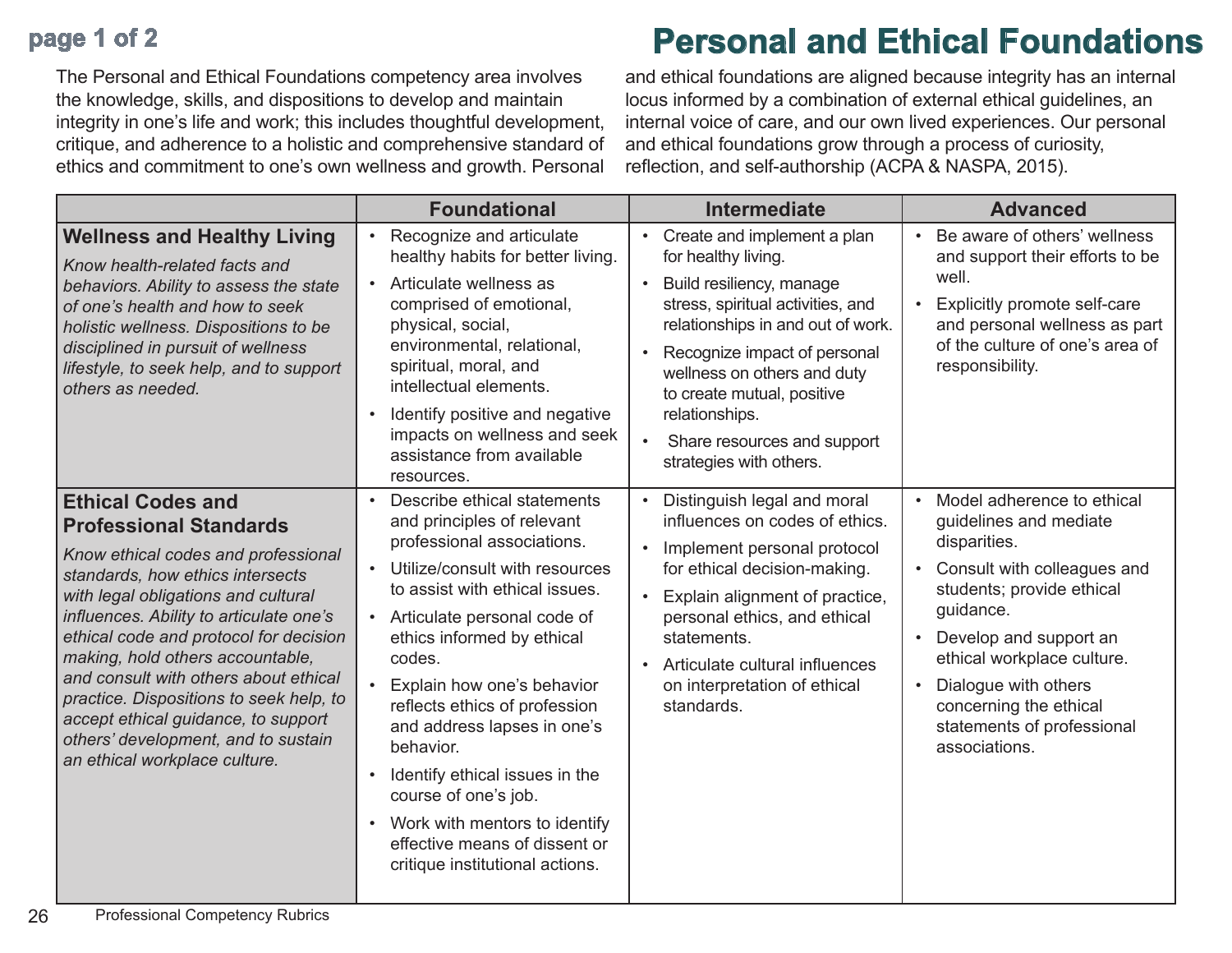## **page 2 of 2**

## **Personal and Ethical Foundations**

|                                                                                                                                                                                                                                                                                                                  | <b>Foundational</b>                                                                                                                                                                                                                                                    | <b>Intermediate</b>                                                                                                                                                  | <b>Advanced</b>                                                                                              |
|------------------------------------------------------------------------------------------------------------------------------------------------------------------------------------------------------------------------------------------------------------------------------------------------------------------|------------------------------------------------------------------------------------------------------------------------------------------------------------------------------------------------------------------------------------------------------------------------|----------------------------------------------------------------------------------------------------------------------------------------------------------------------|--------------------------------------------------------------------------------------------------------------|
| <b>Self-Assessment and</b><br><b>Reflection</b><br>Know personal beliefs, values,<br>assumptions, biases. Ability to<br>engage in rigorous and systematic<br>self-reflection and share insights with<br>others as appropriate. Dispositions to<br>seek meaning in experience and to<br>implement one's insights. | Recognize importance<br>of reflection in personal,<br>professional, and ethical<br>development.<br>Broaden perspective by<br>participating in activities that<br>challenge one's beliefs.<br>Craft a realistic, summative<br>self- appraisal with ongoing<br>feedback. | Analyze personal experiences<br>for deeper learning/growth and<br>engage others in reflection.<br>Identify meaningfulness<br>of personal beliefs and<br>commitments. | Build regular reflection into<br>one's daily work schedule.<br>Integrate reflection into<br>positive action. |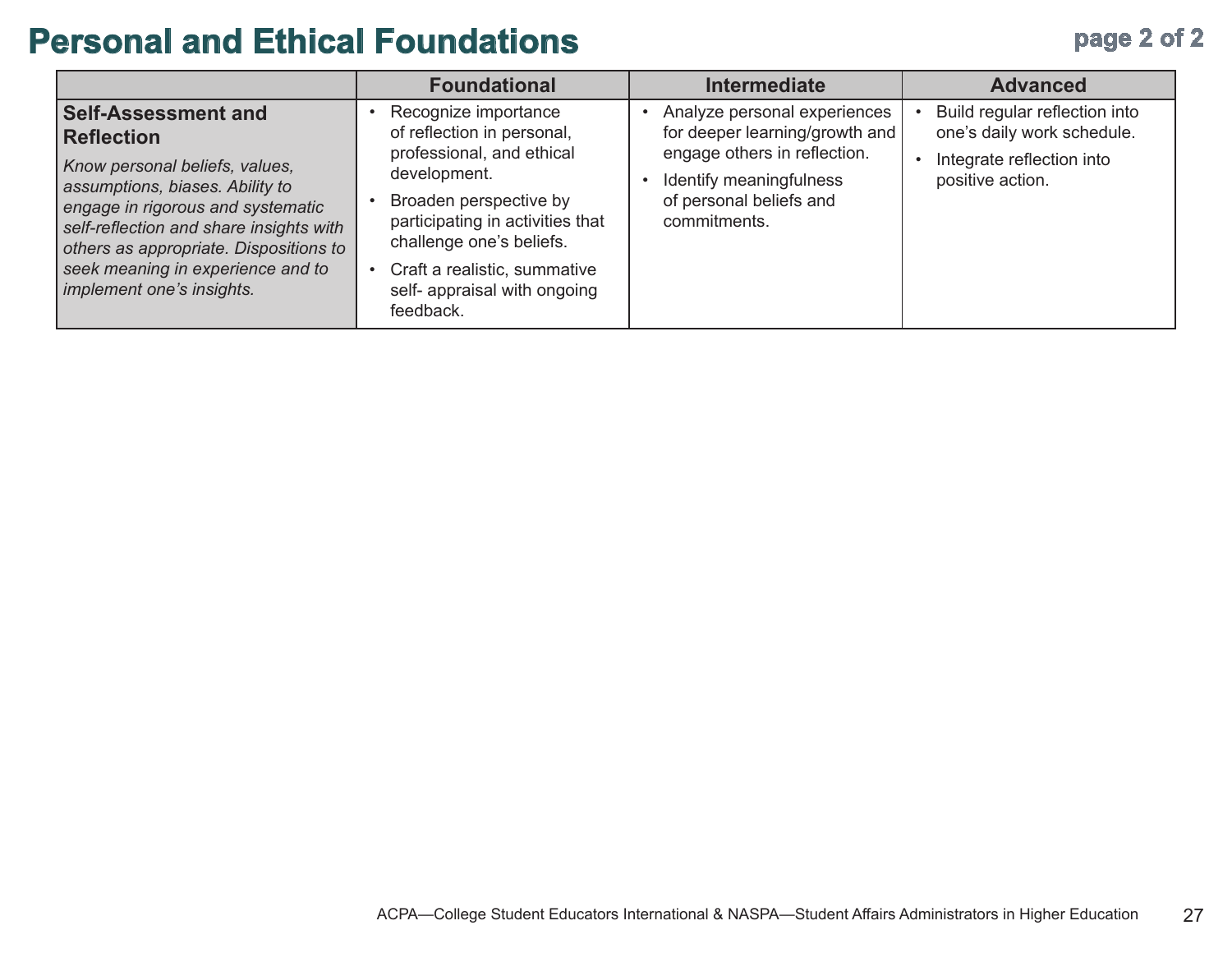## **page 1 of 2**

**Social Justice and Inclusion**

While there are many conceptions of social justice and inclusion in various contexts, for the purposes of this competency area, it is defined here as both a process and a goal which includes the knowledge, skills, and dispositions needed to create learning environments that foster equitable participation of all groups while seeking to address and acknowledge issues of oppression, privilege, and power. This competency involves student affairs

educators who have a sense of their own agency and social responsibility that includes others, their community, and the larger global context. Student affairs educators may incorporate social justice and inclusion competencies into their practice through seeking to meet the needs of all groups, equitably distributing resources, raising social consciousness, and repairing past and current harms on campus communities (ACPA & NASPA, 2015).

|                                                                                                                                                                                                                                                                                                                                                                                                                                                  | <b>Foundational</b>                                                                                                                                                                                                                                                                                                                                                                           | <b>Intermediate</b>                                                                                                                                                                                                                                                                                                                                     | <b>Advanced</b>                                                                                                                                                                                                                                                                         |
|--------------------------------------------------------------------------------------------------------------------------------------------------------------------------------------------------------------------------------------------------------------------------------------------------------------------------------------------------------------------------------------------------------------------------------------------------|-----------------------------------------------------------------------------------------------------------------------------------------------------------------------------------------------------------------------------------------------------------------------------------------------------------------------------------------------------------------------------------------------|---------------------------------------------------------------------------------------------------------------------------------------------------------------------------------------------------------------------------------------------------------------------------------------------------------------------------------------------------------|-----------------------------------------------------------------------------------------------------------------------------------------------------------------------------------------------------------------------------------------------------------------------------------------|
| <b>Understanding of Self and</b><br><b>Navigating Systems of Power</b><br>Knowledge of concepts of power<br>and privilege in relation to identities,<br>intersectionality and equity. Ability to<br>operationalize methods to respond<br>to social dynamics in an equitable<br>manner. Dispositions to be flexible in<br>practice, to account for differences,<br>and advocate for more equitable<br>practice.                                   | Able to articulate one's<br>$\bullet$<br>identities and intersectionality.<br>Identify systems of<br>socialization that influence<br>one's multiple identities and<br>sociopolitical perspectives and<br>how they impact one's lived<br>experiences.<br>Articulate a foundational<br>$\bullet$<br>understanding of social justice<br>and inclusion within the<br>context of higher education. | Identify systemic barriers to<br>$\bullet$<br>social justice and inclusion.<br>Assess one's own<br>$\bullet$<br>department's role in<br>addressing such barriers.                                                                                                                                                                                       | Ensure campus resources<br>are distributed equitably and<br>adequately meet the needs of<br>all campus communities.<br>Provide consultation to other<br>units, divisions, or institutions<br>on strategies to dismantle<br>systems of oppression,<br>privilege, and power on<br>campus. |
| <b>Critical Assessment and Self-</b><br><b>Directed Learning</b><br>Knowledge of how to conduct a<br>critical assessment of the micro and<br>macro contributors to institutional<br>inequities. Ability to practice continual<br>self-reflection and consistently seek<br>out opportunities for continued<br>learning. Dispositions to foster a<br>culture of reflection; to seek out<br>and include the perspectives of<br>marginalized groups. | Utilize critical reflection in<br>order to identify one's own<br>prejudices and biases.<br>Participate in activities that<br>assess and complicate one's<br>understanding of inclusion,<br>oppression, privilege, and<br>power.                                                                                                                                                               | Evaluate one's participation<br>$\bullet$<br>in systems of oppression,<br>privilege, and power without<br>shaming others.<br>Provide opportunities for<br>$\bullet$<br>inclusive and social justice<br>educational professional<br>development.<br>Implement measures to<br>$\bullet$<br>assess the campus climate for<br>students, staff, and faculty. | <b>Assess institutional</b><br>effectiveness in removing<br>barriers to addressing issues<br>of social justice and inclusion.<br>Link individual and<br>$\bullet$<br>departmental performance<br>indicators with demonstrated<br>commitment to social justice<br>and inclusion.         |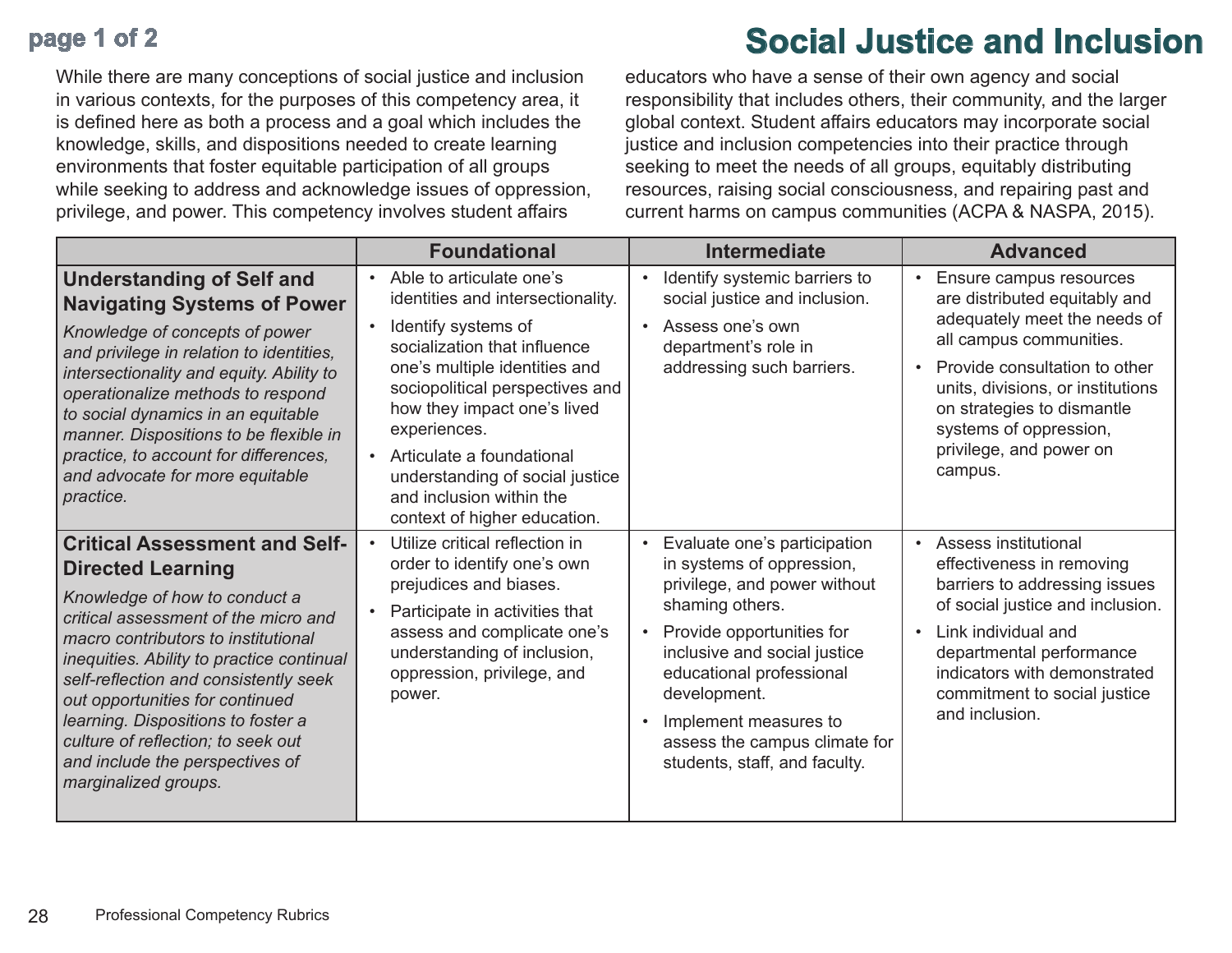## **Social Justice and Inclusion page 2 of 2**

|                                                                                                                                                                                                                                                                                                                                                                                                                                           | <b>Foundational</b>                                                                                                                                                                                                                                                                                                                                                                                                                               | <b>Intermediate</b>                                                                                                                                                                                                                                                                                                                                                                                                               | <b>Advanced</b>                                                                                                                                                                                                                                                                                                                                                                                                              |
|-------------------------------------------------------------------------------------------------------------------------------------------------------------------------------------------------------------------------------------------------------------------------------------------------------------------------------------------------------------------------------------------------------------------------------------------|---------------------------------------------------------------------------------------------------------------------------------------------------------------------------------------------------------------------------------------------------------------------------------------------------------------------------------------------------------------------------------------------------------------------------------------------------|-----------------------------------------------------------------------------------------------------------------------------------------------------------------------------------------------------------------------------------------------------------------------------------------------------------------------------------------------------------------------------------------------------------------------------------|------------------------------------------------------------------------------------------------------------------------------------------------------------------------------------------------------------------------------------------------------------------------------------------------------------------------------------------------------------------------------------------------------------------------------|
| <b>Engaging in Socially- Just</b><br><b>Practice</b><br>Knowledge of behaviors and<br>practices that promote inclusion.<br>Ability to incorporate knowledge of<br>inequities, social justice frameworks,<br>and social trends through daily<br>interactions, behaviors, and work<br>products. Disposition to dismantle<br>bias, engage in consciousness<br>raising and lead by example in a way<br>that allows for learning and progress. | Integrate knowledge of social<br>justice, inclusion, oppression,<br>privilege, and power into one's<br>practice.<br>Connect and build meaningful<br>$\bullet$<br>relationships with others<br>while recognizing their<br>multiple, intersecting<br>identities, perspectives, and<br>developmental differences.<br>Advocate on issues of social<br>justice, oppression, privilege,<br>and power that impact people<br>based on local, country, and | Facilitate dialogue about<br>$\bullet$<br>issues of social justice,<br>inclusion, power, privilege, and<br>oppression in one's practice.<br>Design programs and events<br>$\bullet$<br>that are inclusive, promote<br>social consciousness<br>and challenge current<br>institutional, country, global,<br>and sociopolitical systems of<br>oppression.<br>Address bias incidents<br>$\bullet$<br>affecting campus<br>communities. | • Advocate for social justice<br>values in institutional mission,<br>goals, and programs.<br>• Foster and promote an<br>institutional culture that<br>supports the free and<br>open expression of ideas,<br>identities, and beliefs, and<br>where individuals have the<br>capacity to negotiate different<br>standpoints.<br>Advocate on issues of social<br>justice, oppression, privilege,<br>and power that affect people |
|                                                                                                                                                                                                                                                                                                                                                                                                                                           | global interconnections.                                                                                                                                                                                                                                                                                                                                                                                                                          |                                                                                                                                                                                                                                                                                                                                                                                                                                   | based on local, country, and<br>global interconnections.                                                                                                                                                                                                                                                                                                                                                                     |
| <b>Organizational Systemic</b><br><b>Advocacy</b><br>Knowledge of the manifestation<br>of institutional oppression and<br>strategies to create equity. Ability<br>to build an active network of<br>campus stakeholders dedicated<br>to facilitating change. Disposition<br>toward institutional and personal<br>accountability, while empowering<br>others to do the same.                                                                | Understand how one is<br>affected by and participates<br>in maintaining systems of<br>oppression, privilege, and<br>power.                                                                                                                                                                                                                                                                                                                        | Engage in hiring and<br>promotion practices that are<br>non- discriminatory and work<br>toward building inclusive<br>teams.<br>Advocate for the development<br>$\bullet$<br>of a more inclusive and<br>socially conscious department,<br>institution, and profession.                                                                                                                                                             | Ensure institutional policies,<br>practices, facilities, structures,<br>systems, and technologies<br>respect and represent the<br>needs of all people.<br>Demonstrate institutional<br>effectiveness in addressing<br>critical incidents of<br>discrimination that impact the<br>institution.<br>Take responsibility for<br>the institution's role in<br>perpetuating discrimination or<br>oppression.                       |
|                                                                                                                                                                                                                                                                                                                                                                                                                                           |                                                                                                                                                                                                                                                                                                                                                                                                                                                   |                                                                                                                                                                                                                                                                                                                                                                                                                                   | Create ongoing strategic plans<br>for the continued development<br>of inclusive initiatives and<br>practices throughout the<br>institution.                                                                                                                                                                                                                                                                                  |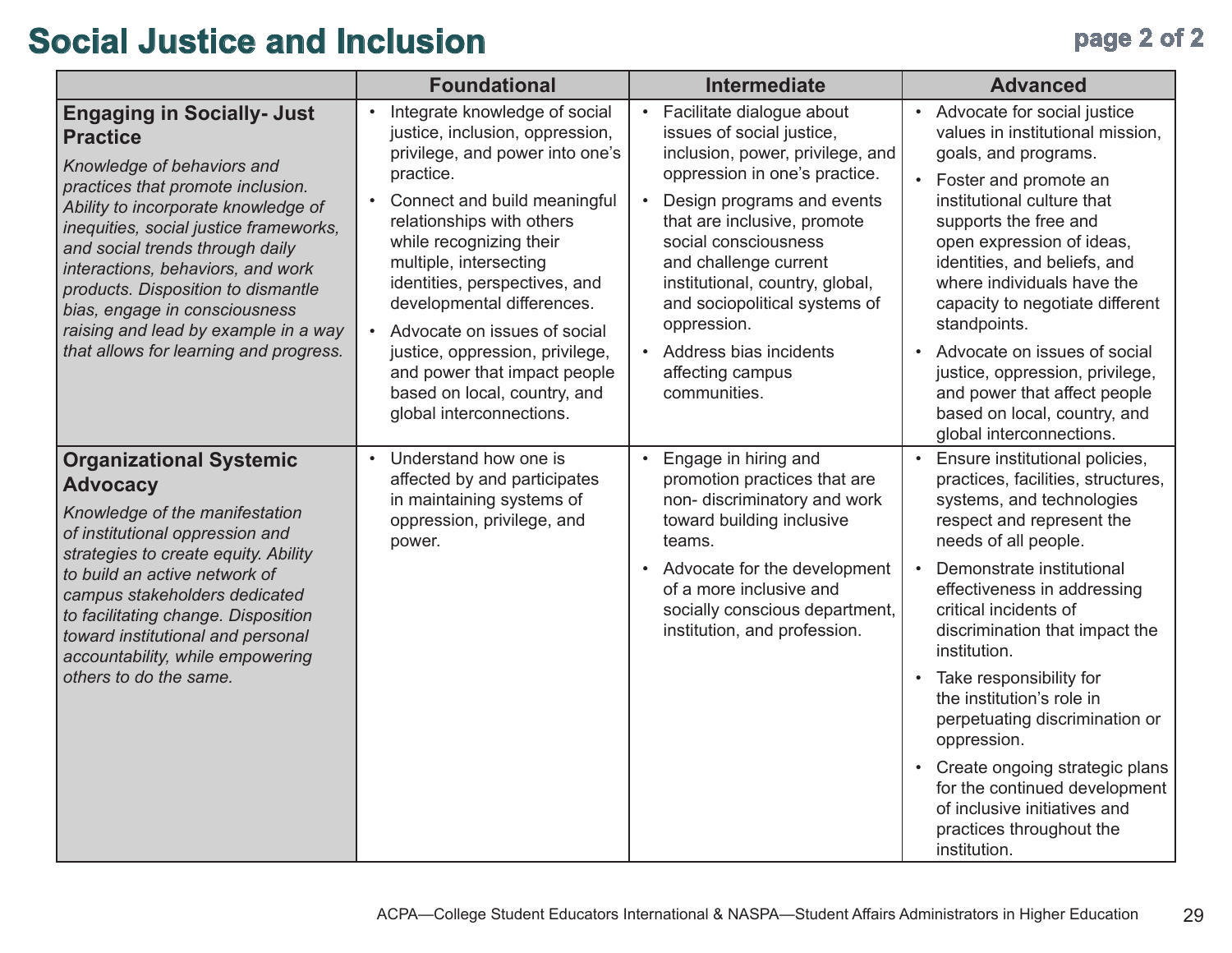## **page 1 of 2**

## **Student Learning and Development**

The Student Learning and Development competency area addresses the concepts and principles of student development and learning theory. This includes the ability to apply theory to improve and inform student affairs and teaching practice (ACPA & NASPA, 2015).

|                                                                                                                                                                                                                                                                                                                                                                                                    | <b>Foundational</b>                                                                                                                                                                                                                                                                                                                                                                                                                                                                                                                         | <b>Intermediate</b>                                                                                                                                                                                                                                                                                                                                                                | <b>Advanced</b>                                                                                                                                                                                                                                         |
|----------------------------------------------------------------------------------------------------------------------------------------------------------------------------------------------------------------------------------------------------------------------------------------------------------------------------------------------------------------------------------------------------|---------------------------------------------------------------------------------------------------------------------------------------------------------------------------------------------------------------------------------------------------------------------------------------------------------------------------------------------------------------------------------------------------------------------------------------------------------------------------------------------------------------------------------------------|------------------------------------------------------------------------------------------------------------------------------------------------------------------------------------------------------------------------------------------------------------------------------------------------------------------------------------------------------------------------------------|---------------------------------------------------------------------------------------------------------------------------------------------------------------------------------------------------------------------------------------------------------|
| <b>Understanding Theory</b><br>Know student development theories<br>and models that facilitate holistic<br>development. Ability to articulate<br>how theoretical constructs influence<br>development; recognize how one's<br>own development can bias one's<br>perspective. Disposition to think<br>abstractly about lived experience; to<br>reflect on one's identity, learning, and<br>practice. | Articulate theories and models<br>that describe the development<br>of college students and the<br>conditions and practices that<br>facilitate holistic development.<br>Articulate one's own<br>developmental journey in relation<br>to formal theories.<br>Identify one's own informal<br>theories of student development<br>and how they are informed by<br>formal theories.<br>Identify the dominant<br>perspectives as well as strengths<br>and limitations in applying<br>theories and models to varying<br>student demographic groups. | Describe major categories of<br>student development theories<br>and the conditions that<br>facilitate learning.<br>Recognize how identity<br>influences student<br>development.<br>Identify how one's own<br>informal learning can inform<br>one's practice and teaching.<br>Recognize the different<br>applications and limitations in<br>working with varying student<br>groups. | Identify the strengths and<br>limitations applying existing<br>theories and models to varying<br>student groups.<br>Translate theories to diverse<br>$\bullet$<br>audiences and use it to<br>stimulate understanding of the<br>work of student affairs. |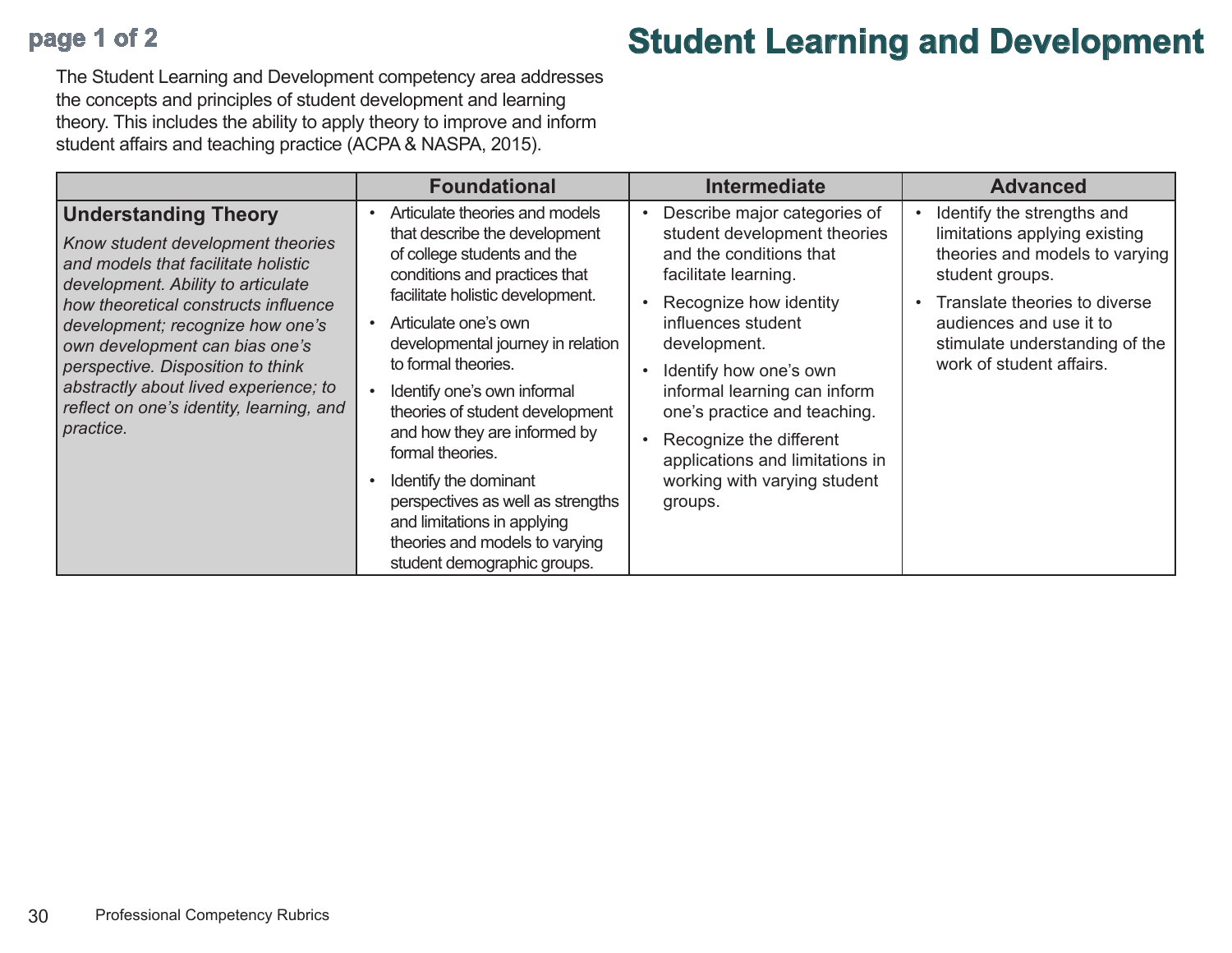## **Student Learning and Development page 2 of 2**

|                                                                                                                                                                          | <b>Foundational</b>                                                                                                                      | <b>Intermediate</b>                                                                                                                                                                                                                                                             | <b>Advanced</b>                                                                                                                                                                                                                                   |
|--------------------------------------------------------------------------------------------------------------------------------------------------------------------------|------------------------------------------------------------------------------------------------------------------------------------------|---------------------------------------------------------------------------------------------------------------------------------------------------------------------------------------------------------------------------------------------------------------------------------|---------------------------------------------------------------------------------------------------------------------------------------------------------------------------------------------------------------------------------------------------|
| <b>Design and Application</b><br>Know theory-to-practice models<br>and implementation steps. Ability<br>to utilize learning goals to create                              | <b>Construct learning outcomes</b><br>$\bullet$<br>for daily practice, teaching,<br>and training activities.<br>Design programs based on | Create and assess learning<br>$\bullet$<br>outcomes to evaluate progress<br>toward fulfilling the mission of<br>the department, the division, and                                                                                                                               | Able to identify self-competency<br>$\bullet$<br>level, and to seek opportunity to<br>increase one's competency.<br>Utilize theory to inform                                                                                                      |
| intentional learning strategies<br>and opportunities. Disposition to<br>be intentional in using theory in<br>the design and implementation of<br>learning opportunities. | current research and theories<br>of student learning and<br>development.                                                                 | the institution.<br>Construct effective programs,<br>$\bullet$<br>lesson plans, and syllabi.<br>Utilize theory-to-practice models<br>$\bullet$<br>to inform individual or unit<br>practice.<br>Justify creation of programs and<br>$\bullet$<br>services using learning theory. | divisional and institutional policy<br>and practice.<br>Analyze and critique prevailing<br>theory for improved unit,<br>division or campus practice.<br>Develop strategies to build<br>and support an inclusive and<br>just teaching and learning |
|                                                                                                                                                                          |                                                                                                                                          | Identify and take advantage of<br>opportunities for curriculum and<br>program development.                                                                                                                                                                                      | environment.<br>Contribute to the development<br>of theories.                                                                                                                                                                                     |
| <b>Assessment and Integration</b><br>Know appropriate steps to evaluate<br>and assess the effectiveness of<br>learning and teaching. Ability to                          | Able to describe an assessment<br>and evaluative process.<br>Able to build an assessment<br>cycle to measure learning,                   | Critique the dominant group<br>perspective present in some<br>models and theories of<br>student learning and modify                                                                                                                                                             | Evaluate and assess the<br>effectiveness of learning and<br>teaching opportunities at the<br>divisional level.                                                                                                                                    |
| articulate, analyze and apply theory<br>to improve practice at individual,<br>divisional and institutional levels.<br>Dispositions for social justice; to                | teaching and training.<br>Assess teaching and learning,<br>$\bullet$<br>and incorporate results into<br>future practice.                 | for use in practice.<br>Teach, train, and practice<br>$\bullet$<br>using assessment of learning<br>outcomes to inform future                                                                                                                                                    | Communicate the effectiveness<br>$\bullet$<br>of student learning assessment<br>to foster partnerships around<br>integrated learning.                                                                                                             |
| improve practice, guided by theory.                                                                                                                                      | Assess learning outcomes from<br>programs and services and use<br>theory to guide and improve<br>practice.                               | practice.                                                                                                                                                                                                                                                                       | Create meaningful professional<br>development opportunities<br>to increase work team's<br>competency level.                                                                                                                                       |
|                                                                                                                                                                          |                                                                                                                                          |                                                                                                                                                                                                                                                                                 | Provide alternative models to<br>explore student learning and<br>development from an inclusive<br>paradigm.                                                                                                                                       |
|                                                                                                                                                                          |                                                                                                                                          |                                                                                                                                                                                                                                                                                 | Build and sustain inclusive,<br>$\bullet$<br>socially-just, and welcoming<br>campus environments that<br>promote student learning and<br>success.                                                                                                 |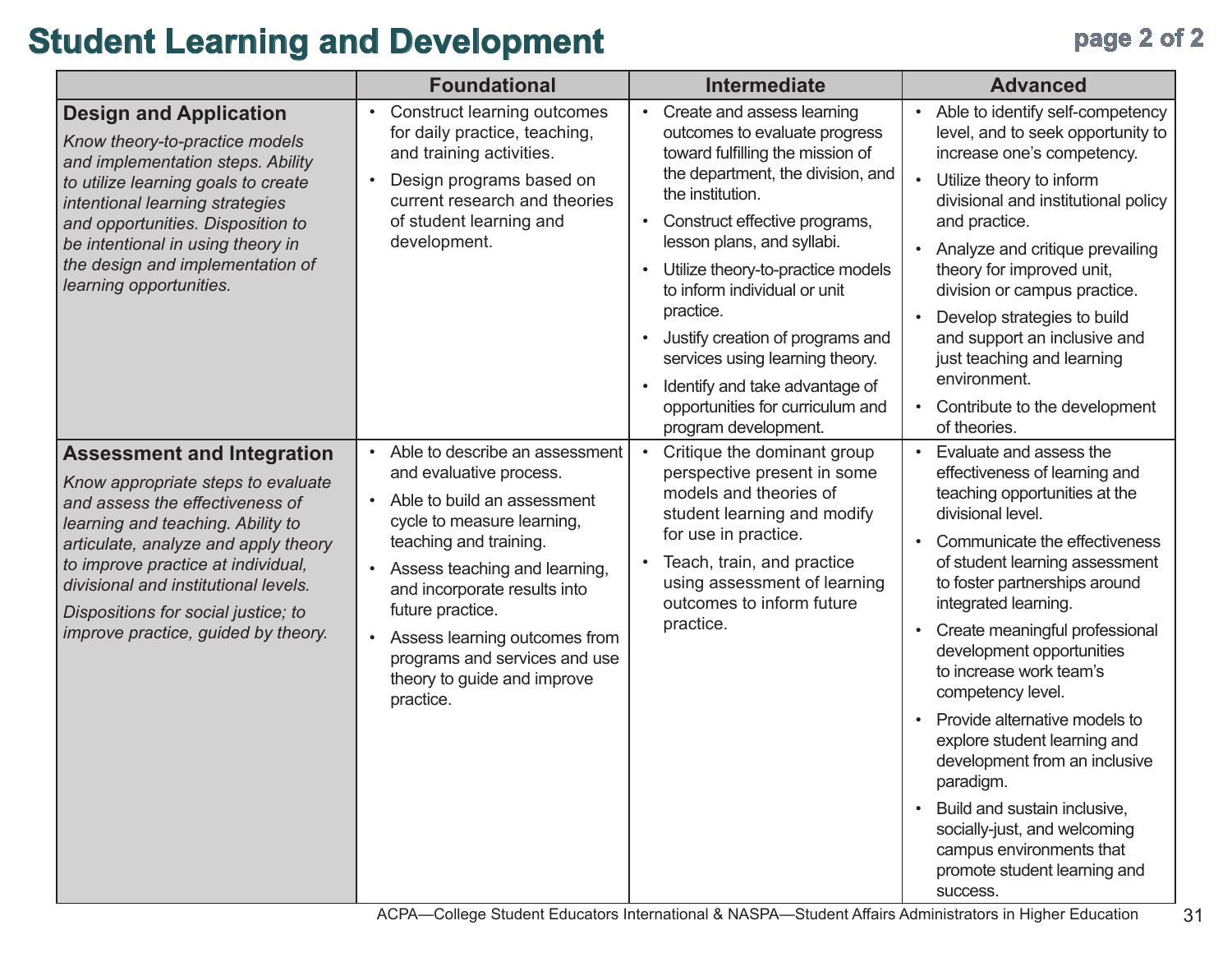### **page 1 of 3**

The Technology competency area focuses on the use of digital tools, resources, and technologies for the advancement of student learning, development, and success as well as the improved performance of student affairs professionals. Included within this area are knowledge, skills, and dispositions that lead to the generation of digital literacy and digital citizenship within communities of students, student affairs professionals, faculty members, and colleges and universities (ACPA & NASPA, 2015).

**Technology**

|                                                                                                                                                                                                                                                                                                                                                                                            | <b>Foundational</b>                                                                                                                                                                                                                                                                                                                                                                                             | <b>Intermediate</b>                                                                                                                                                                                                                            | <b>Advanced</b>                                                                                                                                                                                                                                                                                                                                                                                   |
|--------------------------------------------------------------------------------------------------------------------------------------------------------------------------------------------------------------------------------------------------------------------------------------------------------------------------------------------------------------------------------------------|-----------------------------------------------------------------------------------------------------------------------------------------------------------------------------------------------------------------------------------------------------------------------------------------------------------------------------------------------------------------------------------------------------------------|------------------------------------------------------------------------------------------------------------------------------------------------------------------------------------------------------------------------------------------------|---------------------------------------------------------------------------------------------------------------------------------------------------------------------------------------------------------------------------------------------------------------------------------------------------------------------------------------------------------------------------------------------------|
| <b>Technical Tools and Software</b><br>Know new technologies and current<br>usage patterns. Demonstrate ability<br>to incorporate current technological<br>tools into work, and be able to<br>anticipate and troubleshoot software,<br>hardware and connectivity problems<br>as appropriate. Disposition to<br>demonstrate adaptability in the face<br>of fast-paced technological change. | Remain current on adoption<br>patterns of new technologies<br>and be able to articulate the<br>purpose and functionality of<br>those technologies.<br>Demonstrate adaptability<br>in the face of fast-paced<br>technological change.<br>Troubleshoot basic software,<br>hardware, and connectivity<br>problems and refer more<br>complex problems to an<br>appropriate information<br>technology administrator. | Anticipate potential problems<br>with software, hardware,<br>and connectivity and identify<br>multiple strategies to<br>troubleshoot these problems.<br>Incorporate commonly utilized<br>technological tools and<br>platforms into one's work. | Anticipate technological<br>change and allocate resources<br>to adapt to said changes.<br>Provide leadership for the<br>proactive creation, use,<br>and empirical evaluation of<br>technological tools and digital<br>spaces for students.<br>Develop contingency plans<br>for the continual operation of<br>basic college and university<br>functions in the event of<br>technological failures. |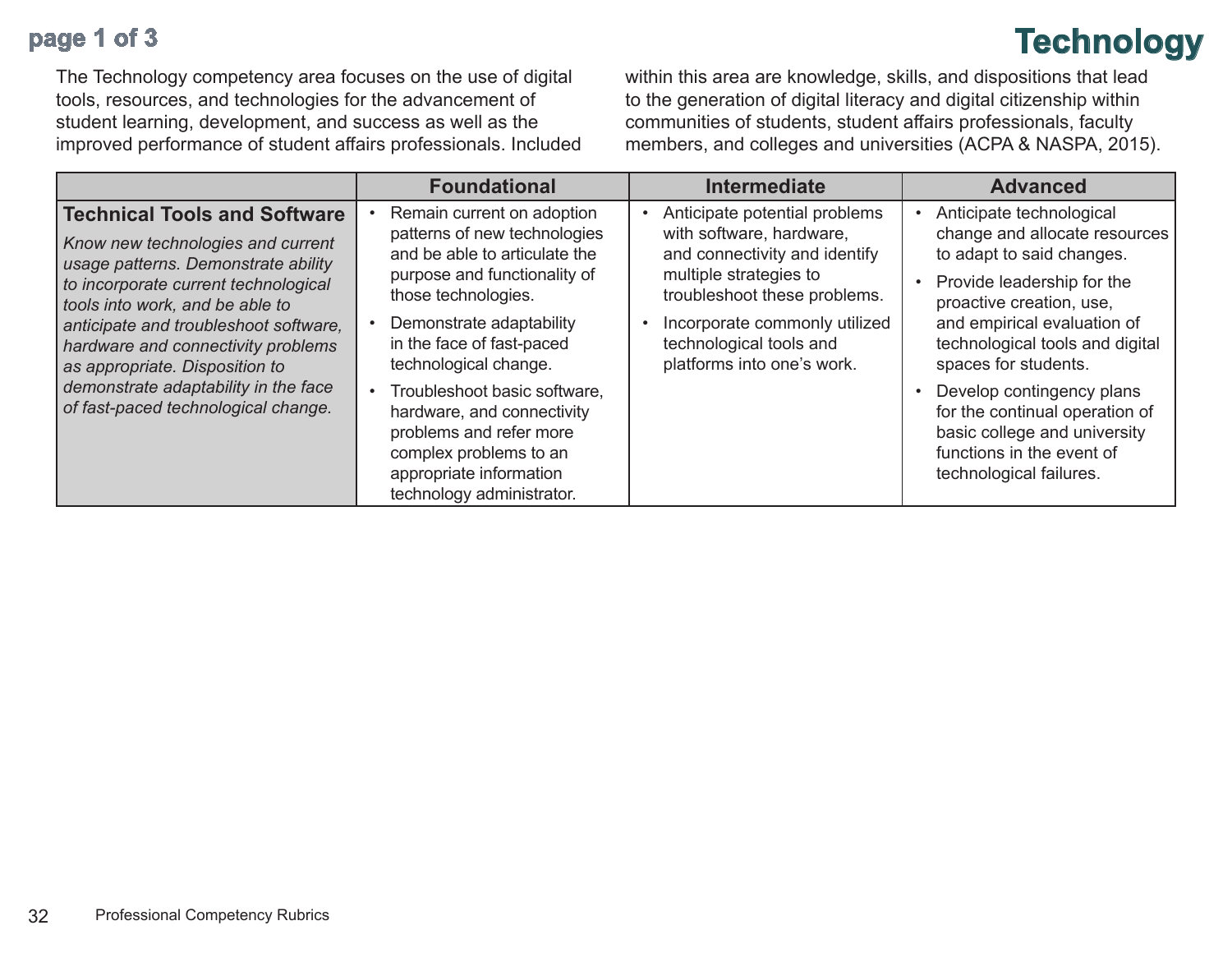## **Technology page 2 of 3**

|                                                                                                                                                                                                                                                                                                                                                                                                                                                                                                                                         | <b>Foundational</b>                                                                                                                                                                                                                                                                                                                                                                                                                                                                                                                                                                                                     | <b>Intermediate</b>                                                                                                                                                                                                                                                                                                                                                                                                                                                                    | <b>Advanced</b>                                                                                                                                                                                                                                                                                                                                                                                                                                                                                                                                                                                                                                                                                                        |
|-----------------------------------------------------------------------------------------------------------------------------------------------------------------------------------------------------------------------------------------------------------------------------------------------------------------------------------------------------------------------------------------------------------------------------------------------------------------------------------------------------------------------------------------|-------------------------------------------------------------------------------------------------------------------------------------------------------------------------------------------------------------------------------------------------------------------------------------------------------------------------------------------------------------------------------------------------------------------------------------------------------------------------------------------------------------------------------------------------------------------------------------------------------------------------|----------------------------------------------------------------------------------------------------------------------------------------------------------------------------------------------------------------------------------------------------------------------------------------------------------------------------------------------------------------------------------------------------------------------------------------------------------------------------------------|------------------------------------------------------------------------------------------------------------------------------------------------------------------------------------------------------------------------------------------------------------------------------------------------------------------------------------------------------------------------------------------------------------------------------------------------------------------------------------------------------------------------------------------------------------------------------------------------------------------------------------------------------------------------------------------------------------------------|
| <b>Data Use and Compliance</b><br>Know compliance laws and policies<br>related to technology. Demonstrate<br>ability to use and secure electronic<br>data according to legal and ethical<br>standards, utilize inclusive practices<br>when developing online tools and<br>be able to analyze accuracy and<br>quality of data. Dispositions to value<br>data accuracy and promote a culture<br>around technology that fosters the<br>legal and ethical use of data as well<br>as an overall sense of accessibility<br>and inclusiveness. | Assess the accuracy and<br>$\bullet$<br>quality of information gathered<br>via technology.<br>Accurately cite electronic<br>$\bullet$<br>sources of information<br>respecting copyright law and<br>fair use.<br>Model and promote the legal,<br>$\bullet$<br>ethical, and transparent<br>collection, use, and securing<br>of electronic data.<br>Ensure compliance with<br>accessible technology laws<br>and policies.<br>Model and promote equitable<br>$\bullet$<br>and inclusive practices by<br>ensuring all participants<br>in educational endeavors<br>can access and utilize the<br>necessary tools for success. | Utilize multiple strategies for<br>$\bullet$<br>accessing and assessing<br>information.<br>Teach and facilitate the legal<br>$\bullet$<br>and ethical use of digital<br>information.<br>Utilize universal design<br>principles to model and<br>promote compliance with<br>accessibility laws and policies.<br>Demonstrate a willingness and<br>capacity to critically examine<br>and change technology-<br>related policies and practices<br>that privilege one group over<br>another. | Support, promote, and/or lead<br>$\bullet$<br>efforts to create a culture in which<br>information is both valued and<br>systematically scrutinized prior to<br>its use.<br>Provide leadership that<br>$\bullet$<br>demands digital information<br>and technologies be used in a<br>manner that is ethical and in full<br>compliance with country and<br>state/province laws as well as<br>with institutional policies.<br>Lead and demonstrate a<br>commitment to universal design<br>principles in technological<br>implementations.<br>Utilize systematic practices<br>$\bullet$<br>aimed at ensuring equal access<br>to technological resources and<br>provide education for responsible<br>use and implementation. |
| <b>Digital Identity and</b><br><b>Citizenship</b><br>Know one's own digital identity and<br>know how to access digital learning<br>communities in which professionals<br>learn and network. Demonstrate<br>the ability to teach others about<br>responsible engagement in digital<br>communities, and both utilize and<br>constructively contribute to local,<br>country and global digital learning<br>communities. Disposition to be<br>aware of one's digital reputation and<br>influence in digital communities and<br>networks.    | Demonstrate awareness<br>$\bullet$<br>of one's digital identity<br>and engage students in<br>learning activities related<br>to responsible digital<br>communications and virtual<br>community engagement.<br>Engage in personal and<br>professional digital learning<br>communities and personal<br>learning networks at the local,<br>country, and/or global level.                                                                                                                                                                                                                                                    | Proactively cultivate a<br>$\bullet$<br>digital identity presence<br>and reputation that models<br>appropriate online behavior<br>and constructive engagement<br>with others in virtual<br>communities.<br>Utilize local, country, and<br>global digital professional<br>learning communities and<br>personal learning networks<br>to enhance intra- and inter-<br>institutional collaboration<br>and ongoing professional<br>development.                                             | Provide leadership and ongoing<br>$\bullet$<br>training to colleagues and<br>students for the cultivation of an<br>authentic digital identity, presence,<br>and reputation that models<br>appropriate online behavior and<br>enables open access.<br>Contribute to, partner with, and/<br>or provide leadership for local,<br>state/provincial, country, and<br>global digital professional learning<br>communities and personal<br>learning networks to promote the<br>use of technology for educational<br>purposes.                                                                                                                                                                                                 |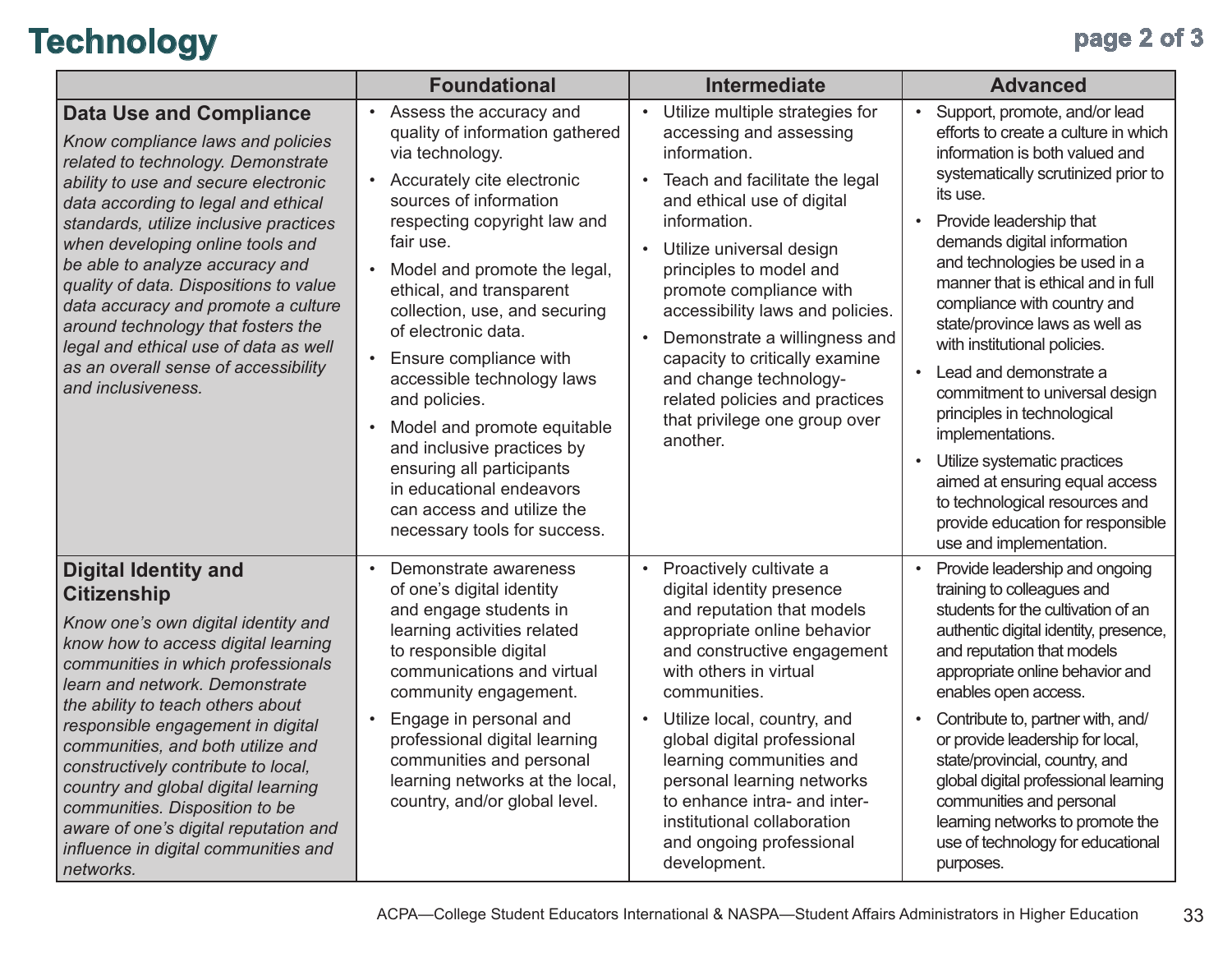# **page 3 of 3 Technology**

|                                                                                                                                                                                                                                                                                                                                                                                                                                                               | <b>Foundational</b>                                                                                                                                                                                                                                                                                                                                                                                                                                                                                                                                                                                                                                                          | <b>Intermediate</b>                                                                                                                                                                                                                                                                                                                                                                                                                                                                                                                                                                                                                                                                                                                                                                                          | <b>Advanced</b>                                                                                                                                                                                                                                                                                                                                                                                                                                                                                                                                                                                                                                                                                                                                                                                                                                                                                                                                                                              |
|---------------------------------------------------------------------------------------------------------------------------------------------------------------------------------------------------------------------------------------------------------------------------------------------------------------------------------------------------------------------------------------------------------------------------------------------------------------|------------------------------------------------------------------------------------------------------------------------------------------------------------------------------------------------------------------------------------------------------------------------------------------------------------------------------------------------------------------------------------------------------------------------------------------------------------------------------------------------------------------------------------------------------------------------------------------------------------------------------------------------------------------------------|--------------------------------------------------------------------------------------------------------------------------------------------------------------------------------------------------------------------------------------------------------------------------------------------------------------------------------------------------------------------------------------------------------------------------------------------------------------------------------------------------------------------------------------------------------------------------------------------------------------------------------------------------------------------------------------------------------------------------------------------------------------------------------------------------------------|----------------------------------------------------------------------------------------------------------------------------------------------------------------------------------------------------------------------------------------------------------------------------------------------------------------------------------------------------------------------------------------------------------------------------------------------------------------------------------------------------------------------------------------------------------------------------------------------------------------------------------------------------------------------------------------------------------------------------------------------------------------------------------------------------------------------------------------------------------------------------------------------------------------------------------------------------------------------------------------------|
| <b>Online Learning</b><br><b>Environments</b><br>Know research and trend data related<br>to use of technological tools.<br>Demonstrate ability to appropriately<br>integrate digital communications into<br>one's work and be able to design<br>and implement co-curricular learning<br>experiences in both online and<br>hybrid formats. Dispositions to be a<br>consumer of new information and to<br>collaborate when designing new tools<br>and programs. | Utilize research, trend data,<br>$\bullet$<br>and environmental scanning<br>to assess technological needs<br>and readiness of students,<br>colleagues and other<br>stakeholders.<br>Utilize social media and other<br>$\bullet$<br>digital communication and<br>collaboration tools to engage<br>students in programs and<br>activities.<br>Design, implement, and<br>$\bullet$<br>assess technologically-rich<br>learning experiences that<br>model effective use of visual<br>and interactive media.<br>Demonstrate how one's work<br>$\bullet$<br>with and service to students<br>is inclusive of students<br>participating in online and<br>hybrid courses and programs. | Increase the technological<br>competencies and digital<br>literacy of participants via<br>facilitating educational<br>interventions based on<br>research, trend data, and<br>needs assessments.<br>Promote learning-focused<br>interventions and student<br>engagement via the design<br>and assessment of outcomes<br>that utilize social media and<br>other digital communication<br>and collaboration tools.<br>Utilize a variety of digital<br>$\bullet$<br>strategies for enhancing<br>educational interventions with<br>multimedia, interactive tools,<br>and creativity-enhancing<br>technologies.<br>Collaborate with and support<br>$\bullet$<br>faculty in the development<br>of holistic educational<br>interventions for students<br>participating in online and<br>hybrid courses and programs. | Contribute to research,<br>$\bullet$<br>trend analyses, and needs<br>assessments related to digital<br>technologies.<br>Provide leadership for<br>$\bullet$<br>integrating social media and<br>other digital communications<br>with broader educational,<br>customer service,<br>marketing, and community<br>engagement efforts in order to<br>communicate shared common<br>institutional values.<br>Provide training and<br>$\bullet$<br>instruction for the use,<br>adoption, and evaluation of<br>digital strategies for enhancing<br>educational interventions.<br>Lead efforts to develop<br>$\bullet$<br>holistic educational and co-<br>curricular opportunities, and<br>support services, for students<br>participating in online and<br>hybrid programs.<br>Provide leadership in<br>$\bullet$<br>the development of new<br>technology for assessing,<br>documenting, and supporting<br>the holistic learning and<br>development of students' co-<br>curricular learning endeavors. |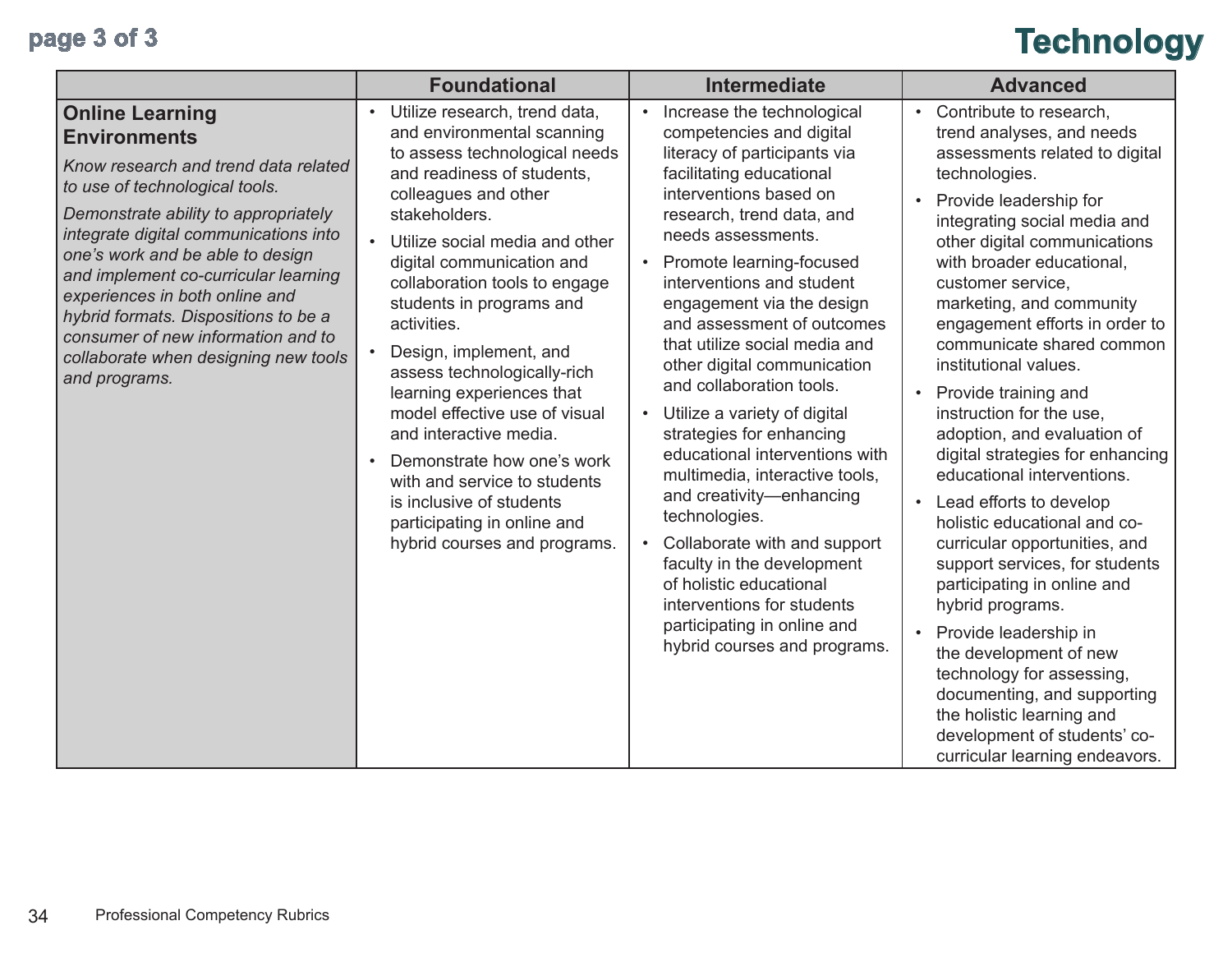## **Values, Philosophy, and History**

This competency involves knowledge, skills, and dispositions that connect the values, philosophy, and history of the student affairs profession to one's current professional practice. This competency area embodies the foundations of the profession from which current and future research, scholarship, and practice will change

and grow. The commitment to demonstrating this competency area ensures that our present and future practices are informed by an understanding of the profession's history, philosophy, and values (ACPA & NASPA, 2015).

|                                                                                                                                                                                                                                                                                                               | <b>Foundational</b>                                                                                                                                                                                                                                                                              | <b>Intermediate</b>                                                                                                                                                                                                       | <b>Advanced</b>                                                                                                                                                                                                                                                         |
|---------------------------------------------------------------------------------------------------------------------------------------------------------------------------------------------------------------------------------------------------------------------------------------------------------------|--------------------------------------------------------------------------------------------------------------------------------------------------------------------------------------------------------------------------------------------------------------------------------------------------|---------------------------------------------------------------------------------------------------------------------------------------------------------------------------------------------------------------------------|-------------------------------------------------------------------------------------------------------------------------------------------------------------------------------------------------------------------------------------------------------------------------|
| <b>Historical Foundations</b><br>Know historical roots of student<br>affairs profession. Ability to compare/<br>contrast current issues with historical<br>trends and integrate into one's<br>practice. Disposition to appreciate<br>and build on historical context.                                         | Ability to synthesize the<br>$\bullet$<br>profession's history.<br>Identifies historical context<br>$\bullet$<br>of the profession from<br>various perspectives (i.e.,<br>role of student affairs within<br>the academy, inclusion and<br>exclusion of diverse peoples,<br>institutional types). | Explains and examines how<br>$\bullet$<br>today's practice is informed by<br>historical context.<br>State an understanding of the<br>$\bullet$<br>ongoing nature of history.                                              | Demonstrates visionary<br>$\bullet$<br>and forward thinking in the<br>profession based on historical<br>context and others in doing<br>likewise<br>Translate historical lessons to<br>one's future practice.                                                            |
| <b>Theoretical Foundations</b><br>Know foundational philosophies,<br>models, and theories related to the<br>profession. Apply scholarship in<br>professional contexts to enhance<br>practice. Dispositions to theorize<br>practice; to advance new scholarship<br>to the profession.                          | Describe the foundational<br>philosophies, disciplines, and<br>values of the profession.<br>Supports various philosophies<br>that define the profession.                                                                                                                                         | Teaches the principles of the<br>$\bullet$<br>profession to staff.<br>Explores new philosophical<br>$\bullet$<br>contexts and approaches<br>by critically questioning and<br>bringing together diverging<br>philosophies. | Contributes to the research<br>$\bullet$<br>and scholarship and<br>expansion of the profession.<br>Develops new philosophical<br>approaches and responsive<br>values of the profession.                                                                                 |
| <b>Societal/Cultural Context</b><br>Know contributions made by the<br>profession to higher education<br>communities and beyond. Ability to<br>critique contemporary social and<br>cultural issues and situate them into<br>practice. Disposition to appreciate<br>global perspectives in higher<br>education. | Explains the public role and<br>$\bullet$<br>societal benefits of student<br>affairs and of higher education<br>generally.<br>• Articulates the similarities<br>and differences of varying<br>international student affairs<br>philosophies.                                                     | Describes to staff the public<br>$\bullet$<br>responsibilities of a student<br>affairs professional and the<br>resulting benefits to society.<br>Recognizes globalization of<br>$\bullet$<br>student affairs practice.    | Engage staff in critically<br>$\bullet$<br>examining history for<br>contemporary meaning and<br>promote the value of the<br>profession.<br>Critically examine other<br>$\bullet$<br>countries' higher education<br>traditions for transferrable<br>ideas and practices. |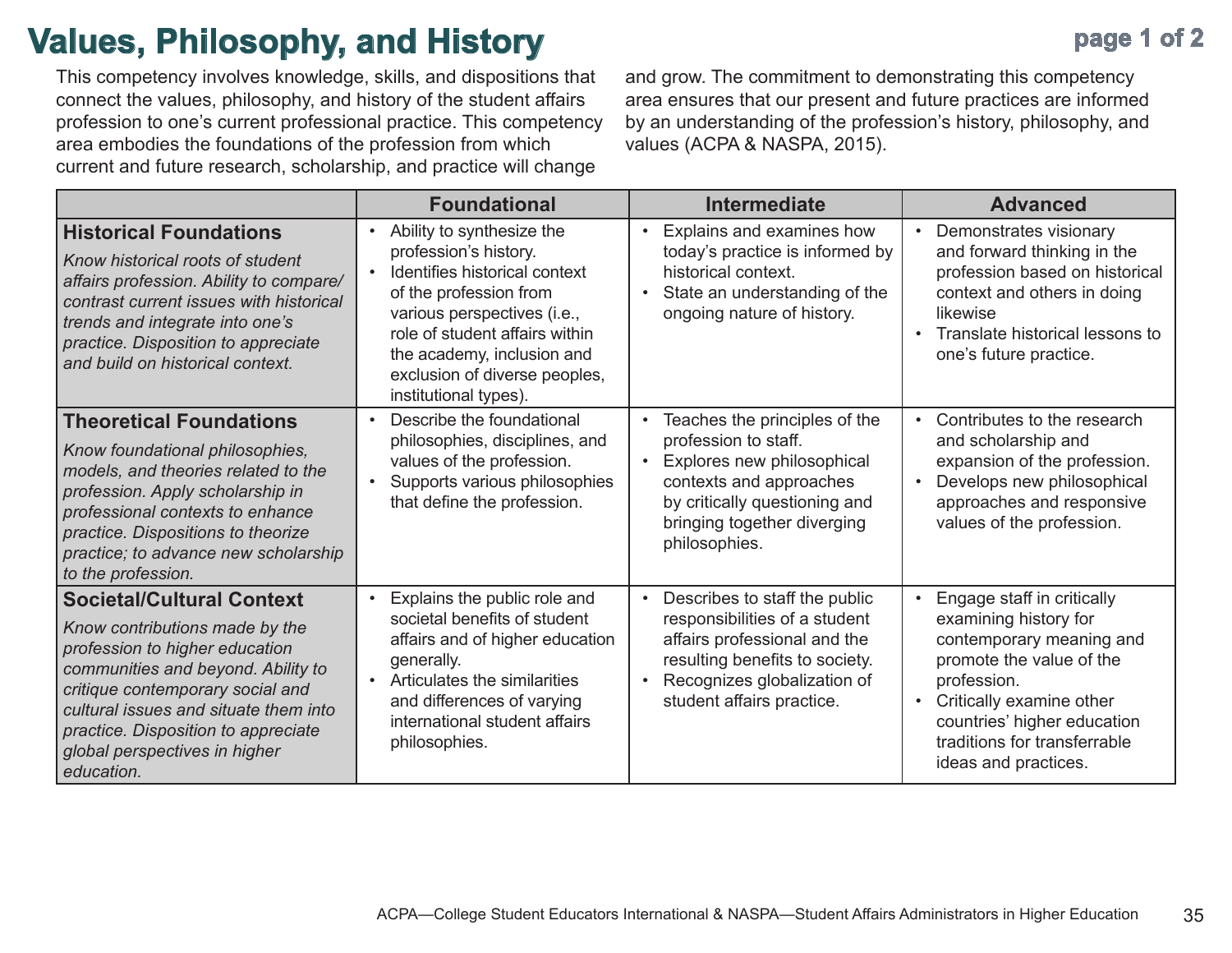## **page 1 of 2 Values, Philosophy, and History**

|                                                                                                                                                                                                                                                                                                                         | <b>Foundational</b>                                                                                                                                                                                                                                                                                                                            | <b>Intermediate</b>                                                                                                                                                                                                                                                                                                                    | <b>Advanced</b>                                                                                                                                                                                                                                                                                                                                                                     |
|-------------------------------------------------------------------------------------------------------------------------------------------------------------------------------------------------------------------------------------------------------------------------------------------------------------------------|------------------------------------------------------------------------------------------------------------------------------------------------------------------------------------------------------------------------------------------------------------------------------------------------------------------------------------------------|----------------------------------------------------------------------------------------------------------------------------------------------------------------------------------------------------------------------------------------------------------------------------------------------------------------------------------------|-------------------------------------------------------------------------------------------------------------------------------------------------------------------------------------------------------------------------------------------------------------------------------------------------------------------------------------------------------------------------------------|
| <b>Professional Service</b><br>Know the value that student affairs<br>and the higher education community<br>assign to service. Ability to contribute<br>positively to the profession.<br>Dispositions to actively share<br>lessons learned through service<br>to professional associations and<br>publications.         | Explains the role of the<br>academy and student affairs<br>professional associations and<br>the importance of service to<br>those organizations.<br>Articulates the principles of<br>professional practice<br>Explains the purpose and use<br>of professional publications<br>that incorporate the philosophy<br>and values of the profession. | Actively engages in service<br>$\bullet$<br>to the academy and<br>student affairs professional<br>associations<br>Identifies and incorporates<br>emerging values of the<br>profession into one's<br>professional practice<br>Purposefully integrates<br>$\bullet$<br>the use of professional<br>publications into one's daily<br>work. | Actively engages in leadership<br>in the academy and<br>student affairs professional<br>associations<br>Models, encourages, and<br>promotes community by<br>reinforcing the long-standing<br>values of the profession.<br>Models the responsibilities<br>and principles of the<br>profession and communicates<br>the expectation of the<br>same from colleagues and<br>supervisees. |
| <b>Campus and Civic</b><br><b>Engagement</b><br>Know the importance of campus and<br>civic engagement play in fostering<br>civic responsibility. Ability to create<br>intentional global engagement<br>and citizenship development<br>opportunities. Disposition to assume<br>the responsibilities of a global citizen. | Able to role model the<br>$\bullet$<br>principles from the profession<br>to colleagues across campus.<br>Demonstrate responsible<br>campus citizenship.                                                                                                                                                                                        | Actively contributes to<br>$\bullet$<br>opportunities for campus and<br>community citizenship.<br>Explores options for global<br>engagement.                                                                                                                                                                                           | Able to role model personal<br>and professional opportunities<br>of civic engagement.<br>Structure personnel to<br>intentionally desire learning<br>environments where global<br>engagement is valued.                                                                                                                                                                              |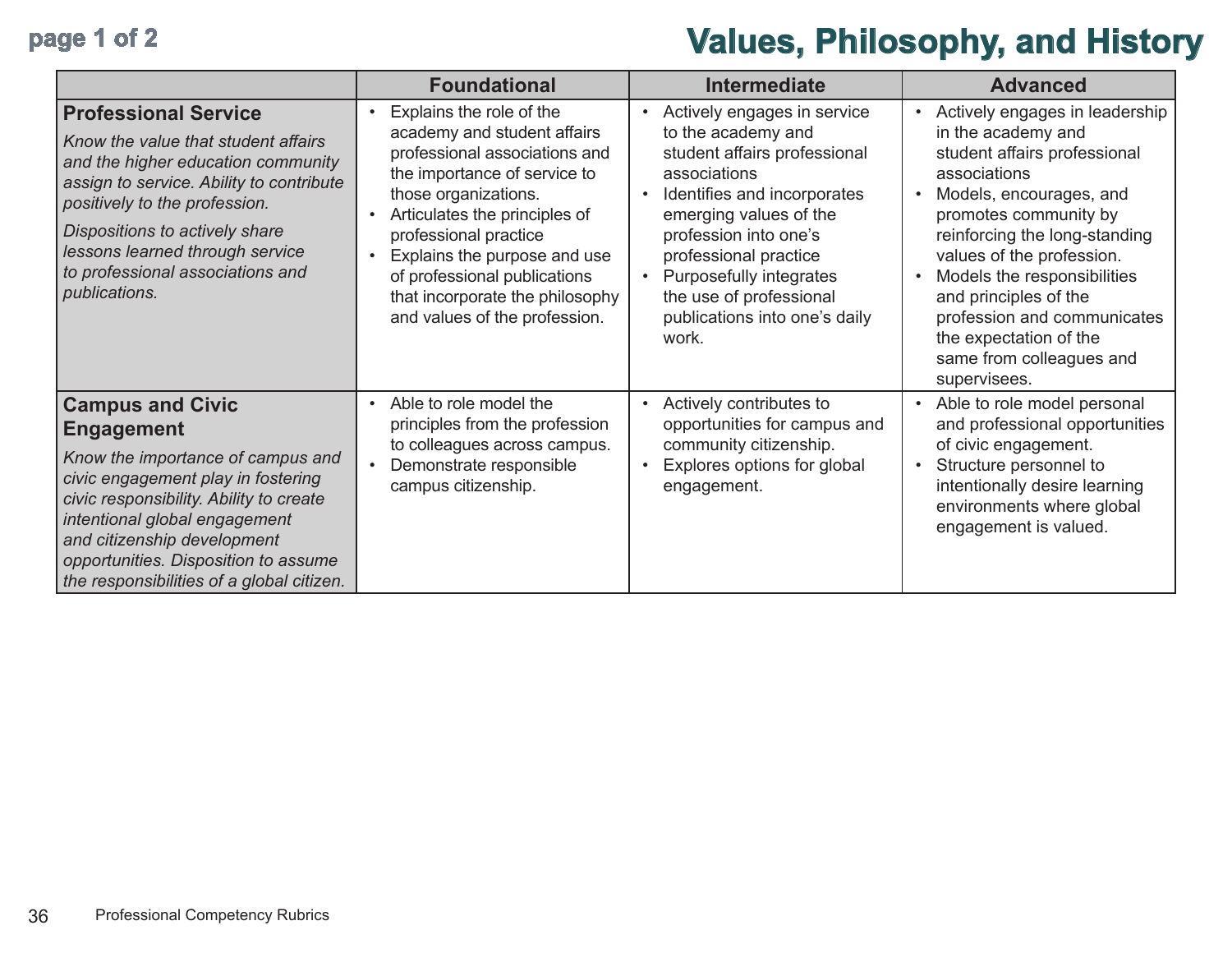## **References**

- American College Personnel Association (n.d.). Rubrics for professional development: Adapted from the ACPA/NASPA Competencies in Student Affairs document. Washington, DC: Author.
- American College Personnel Association (2007). Professional competencies: A report of the Steering Committee on Professional Competencies. Washington, DC: Author.
- American College Personnel Association & National Association of Student Personnel Administrators. (2010). ACPA/NASPA professional competency areas for student affairs practitioners. Washington, DC: Authors.
- American College Personnel Association & National Association of Student Personnel Administrators. (2015). ACPA/NASPA professional competency areas for student affairs educators. Washington, DC: Authors.
- Burkard, A., Cole, D. C., Ott, M., & Stoflet, T. (2005). Entry-level competencies of new student affairs professionals: A Delphi study. NASPA Journal, 42(3), 283–309.
- Cuyjet, M. J., Longwell-Grice, R., & Molina, E. (2009). Perceptions of new student affairs professionals and their supervisors regarding the application of competencies learned in preparation programs. Journal of College Student Development, 50(1), 104–119.
- Dickerson, A. M., Hoffman, J. L., Anan, B. P., Brown, K. F., Vong, L. K., Bresciani, M. J., Monzon, R., & Oyler, J. (2011). A comparison of senior student affairs officer and student affairs preparatory program faculty expectations of entry-level professional competencies. Journal of Student Affairs Research and Practice, 48(4), 463–479.
- Estanek, S. M., Herdlein, R., & Harris, J. (2011). Preparation of new professionals and mission driven hiring practices: A survey of senior student affairs officers at Catholic colleges and universities. College Student Affairs Journal, 29(2), 151.
- Herdlein, R. J. (2004). Survey of chief student affairs officers regarding relevance of graduate preparation of new professionals. NASPA Journal, 42(1), 51–71.
- Herdlein, R., Kline, K., Boquard, B., & Haddad, V. (2011). A survey of faculty perceptions of learning outcomes in master's level programs. College Student Affairs Journal, 29(1), 33–45.
- Herdlein, R., Riefler, L., & Mrowka, K. (2013). An integrative literature review of student affairs competencies: A meta-analysis. Journal of Student Affairs Research and Practice, 50(3), 250- 269.
- Hoffman, J. L., & Bresciani, M. J. (2012). Identifying what student affairs professionals value: An analysis of professional competencies listed in job descriptions. Research and Practice in Assessment, 7(1), 26–40.
- King, P. M., & Howard-Hamilton, M. (2003). An assessment of multicultural competence. NASPA Journal, 40(2), 119–133.
- Stevens, D. D., & Levi, A. J. (2011). Introduction to rubrics: An assessment tool to save grading time, convey effective feedback, and promote student learning. Stylus Publishing.